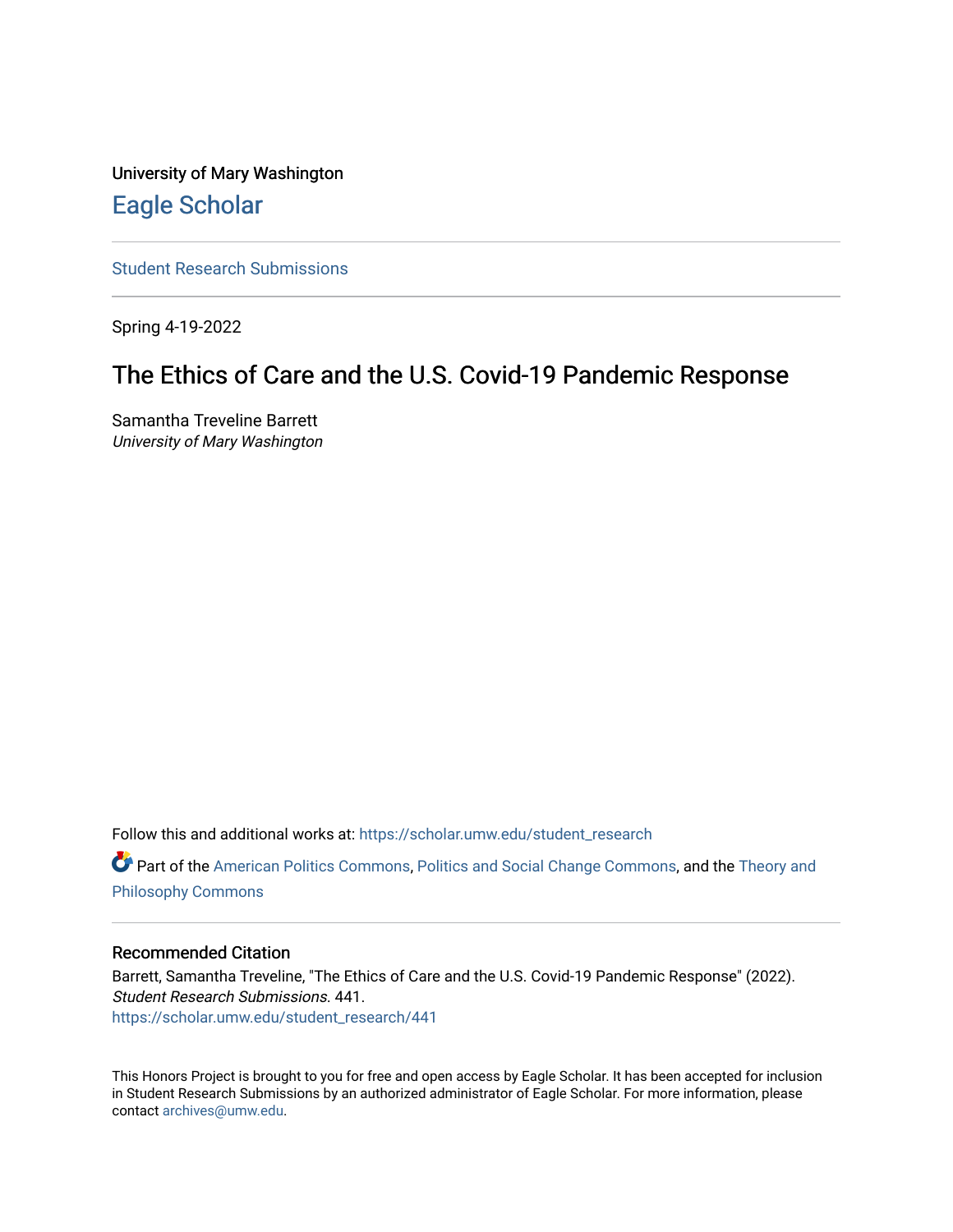**The Ethics of Care and the U.S. Covid-19 Pandemic Response**

Samantha Barrett

PSCI 491H: Individual Study

15 April, 2022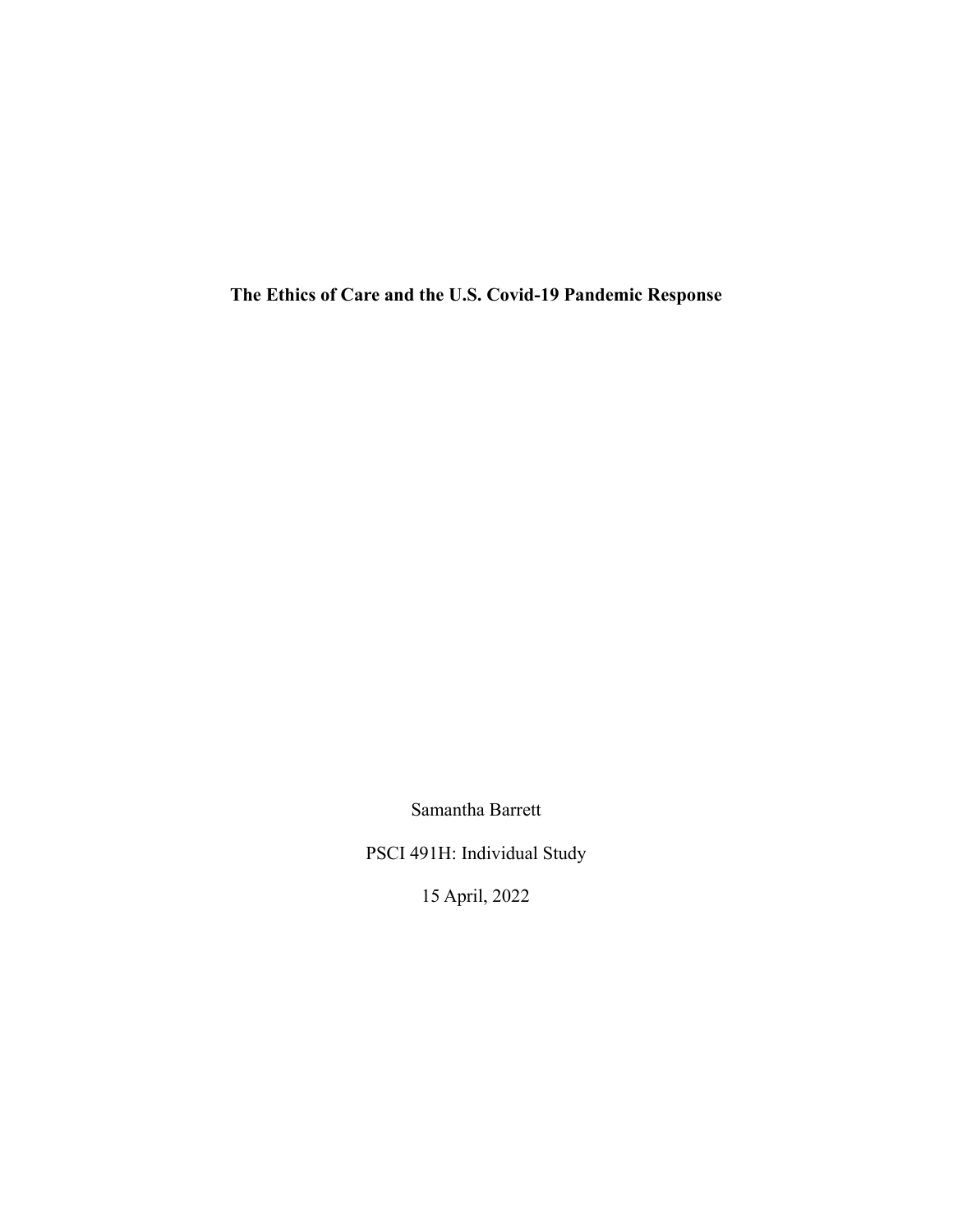### **The Ethics of Care and the U.S. Covid-19 Pandemic Response**

After being released from the hospital, where he was treated for COVID-19, President Donald Trump spoke to Americans in a video from the White House: "Don't let it dominate you. Don't be afraid of it" (Gupta, 2020). Referring to a virus that had already killed 250,000 Americans — over 986,000 as of today — Trump encouraged his supporters to perceive not only themselves as strong enough to overcome an illness through sheer willpower, but those who were taking preventative measures to not spread COVID as weak and afraid. Almost two years into a worldwide pandemic, it is evident that notions of power and strength based on stereotypical masculine traits, such as aggression, stoicism, lack of emotional sensitivity, toughness, and self-sufficiency, are detrimental to American society.

Over the last year and a half, I have watched many of my loved ones embrace their conservative identity in public spaces. Most of my family supported Donald Trump throughout his second campaign for president, and believed him when he said the Democrats were using the Coronavirus as a "hoax" to damage him and his administration (Franck, 2020). Despite reality, they believed the Left blew the seriousness of the virus out of proportion. When I expressed concern about my father's lack of social-distancing and mask-wearing around elderly relatives, he consistently responded with comments about his health and strength. Although not directly invoking Trump's name or quoting him, my dad's beliefs reflected Trump's: he is simply too strong for the virus to take him down. Not only did he see following public health guidelines as a sign of weakness, but he dismissed his individual responsibility to protect members of our community. This led me to wonder if the way my father values self-sufficiency and toughness relates to his identity as a conservative.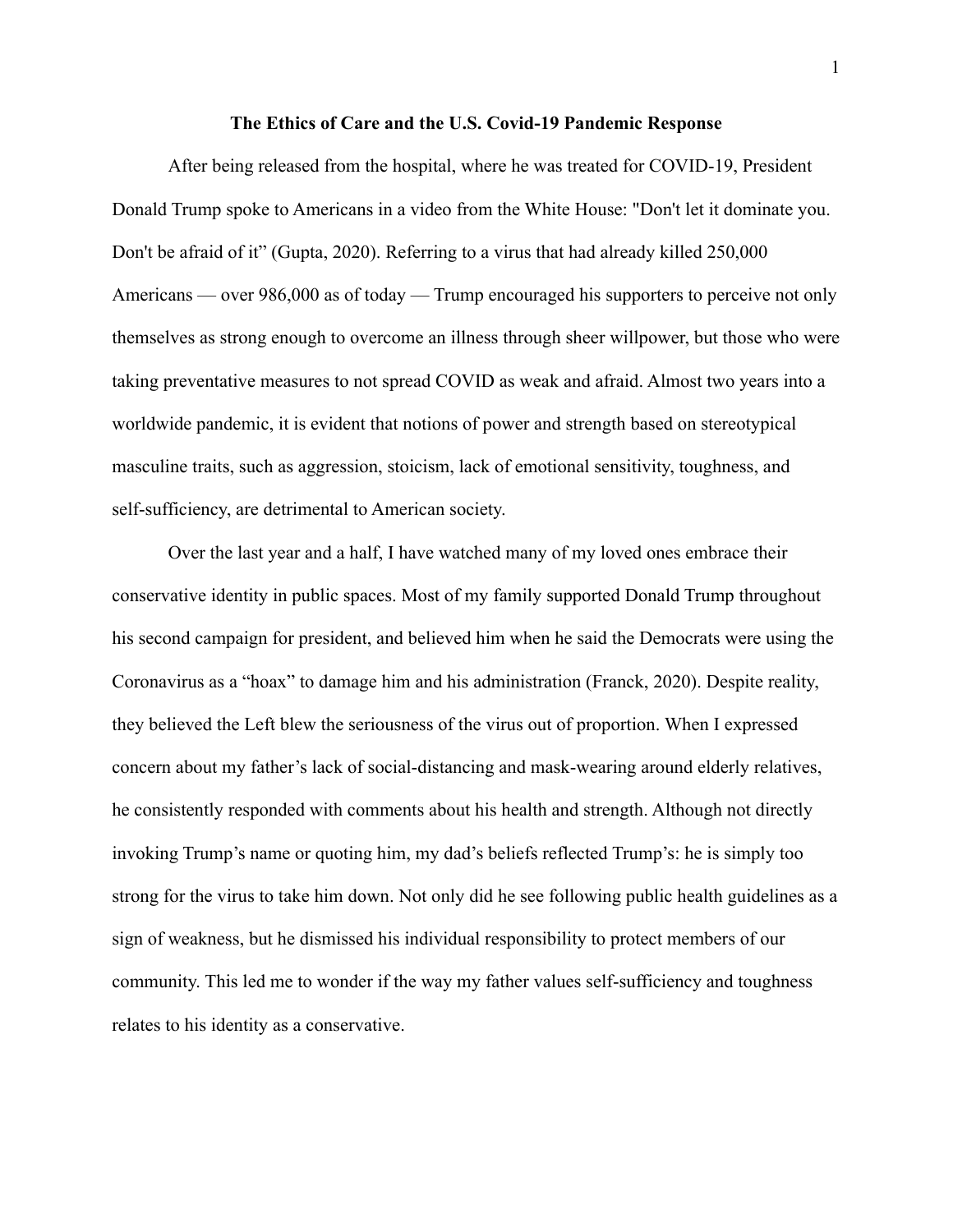In contrast, my mother — a die-hard Democrat — practiced social-distancing, wore a mask whenever she was in public, and was vaccinated against the virus as soon as it was available to her. If she accidentally walked into a store without a mask on, she jokingly would say, "I feel like a Republican," with disgust in her voice. However, her party's COVID-consciousness was not the only reason she cared about following CDC guidance. After being her mother's caregiver for several years (a role her brothers never considered filling or helping out with), she became extremely aware and concerned about the virus's impact on the elderly. Losing my grandmother on the cusp of the pandemic caused the two of us to empathize with hospitalized patients and nursing home residents, as well as their families who were not permitted to visit. Even if we thought catching the virus would feel like catching the flu, we felt it was our responsibility to sacrifice social gatherings and wear a mask to protect the most vulnerable in our community. This led me to wonder if the reason our behavior and beliefs differed so drastically from my dad was due to our difference in politics, or rather a difference in gender and caregiving expectations.

After the virus arrived in the US, loved ones and leaders disagreed over how to behave ethically. Some believed lockdowns and mask mandates were the best way to prevent illness and death in their communities; others believed public safety measures were an infringement on their freedoms. According to renowned political theorist Carol Gilligan, this developmental difference in morals is due to differences in gender. Men tend to look at morality through a lens of rights, laws, and universally applied principles, known as the "ethics of justice." Gilligan's research demonstrated how women, on the other hand, struggle to identify or tend to their own needs (Gilligan, 1982, p. 63). They look at morality through a lens of relationships, compassion, and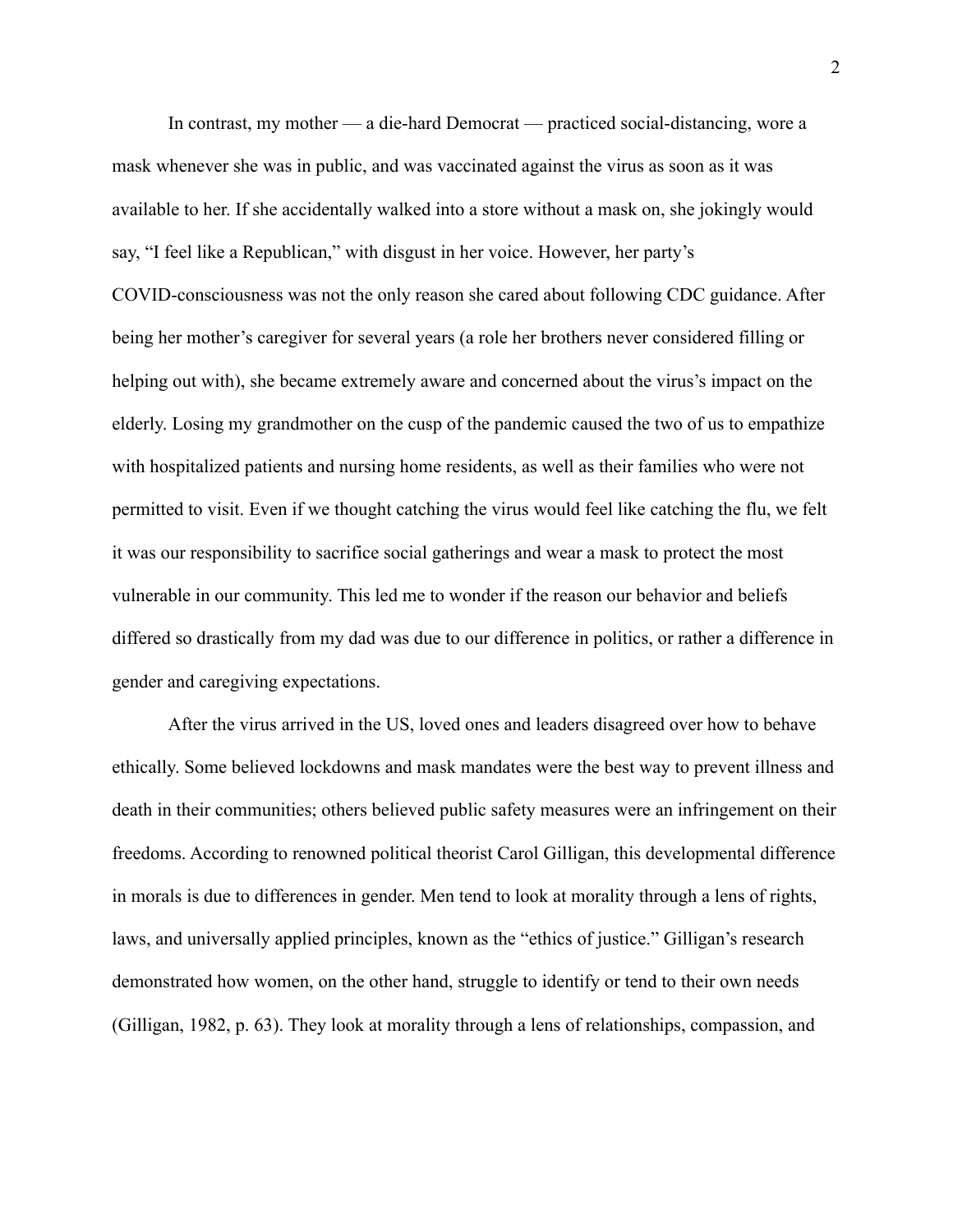responsibility to others. She describes the traditionally female approach to morality as the "ethics of care."

Using a case study method, my thesis will test whether (a) gender or (b) partisanship determines the use of care ethics in the United States' response to COVID-19. Although data on how partisanship and gender determine Americans' pandemic behaviors will help support my thesis, the majority of my analysis will focus on how President Trump, President Biden, and various governors responded to COVID-19 in their states. Based on Carol Gilligan's "ethics of care," I theorize those who adhere to traditional masculine norms are less likely to exhibit empathy and emotional sensitivity in their rhetoric and policy than those who are feminine. However, given the politically polarized reactions to mask mandates, vaccine requirements, and lockdowns, I will also apply Gilligan's care ethics to Republicans and Democrats to explore the relationship between conservatism and masculinity. Not only will I analyze the role of gender in a governor's pandemic response by comparing women and men of the same party, but I will analyze the role of partisanship by comparing Republicans to Democrats of the same gender.

In contribution to the array of academic literature regarding the role of masculinity in health care policy, my paper will examine how politicians used care ethics during the COVID-19 pandemic. Researchers Naomi R. Cahn and Linda C. McCclain addressed the gender inequities in our social infrastructure that COVID-19 exposed and propose a feminist recovery plan in their paper, "Gendered Complications of Covid-19: Towards a Feminist Recovery Plan." Whereas their paper focuses on the unequal impact of COVID-19 on men and women, my paper will focus on how gender and hegemonic masculinity plays a role in governors' policies and statements about COVID, as well as partisanship. The application of Gilligan's care ethics theory will demonstrate how concepts of vulnerability and responsibility determine a person's actions.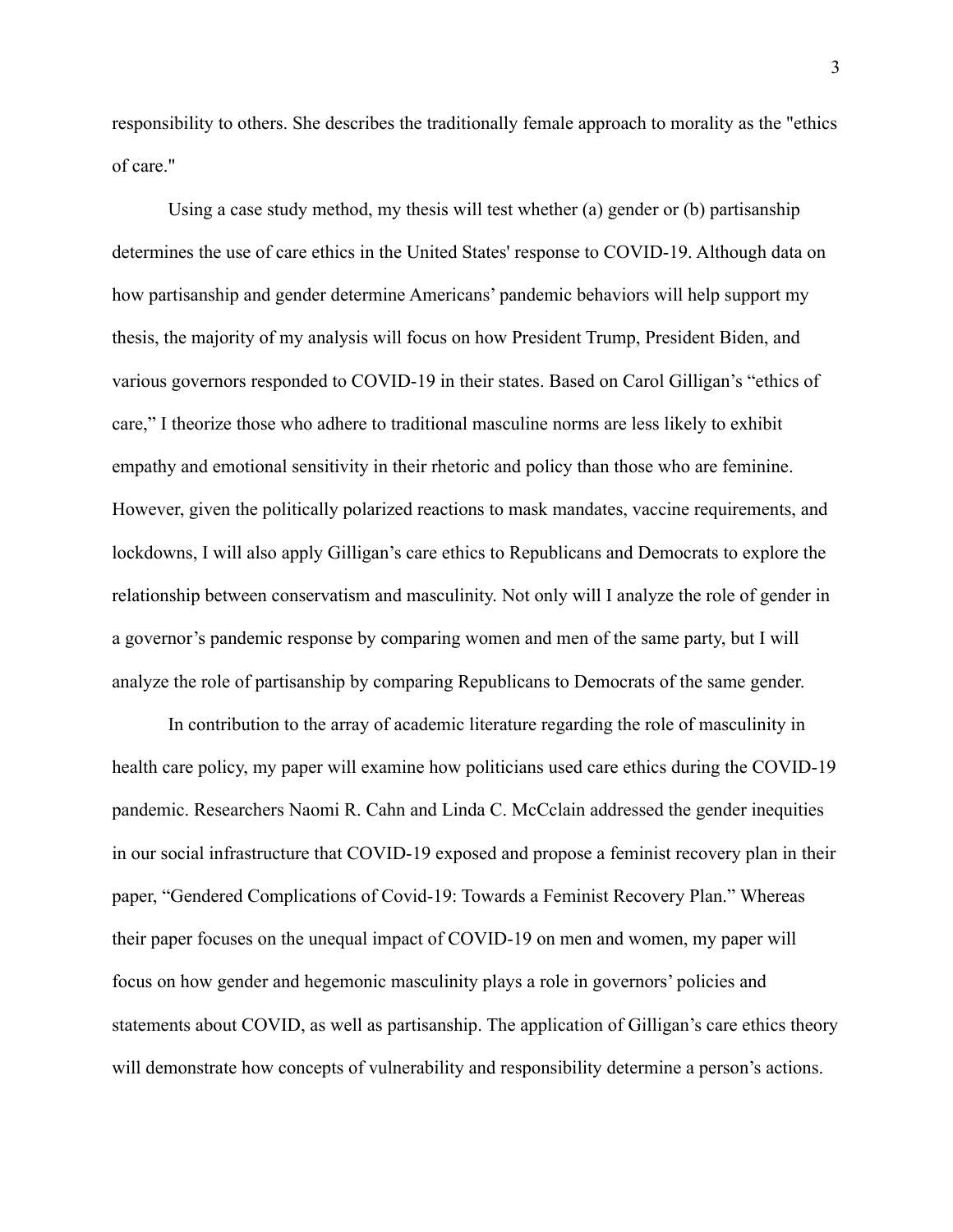This paper will also examine Will Kymlicka's criticism of this theory, specifically regarding the limits of care and Gilligan's essentialist view of gender. Rather than argue in favor of binary categories a person is born into, this paper will address how a patriarchal society pushes women like my mother into caregiver roles, which leads to an ethical foundation centered around care over justice, with an emphasis on self-sacrifice over self-sufficiency. Furthermore, it will question what factors result in the use of care ethics in men if not gender.

## **Background**

In January of 2020, a Washington state resident who recently returned from Wuhan, China became the first person in the United States with a confirmed case of the 2019 novel coronavirus. On February 3rd, the Trump administration declared a public health emergency due to the coronavirus outbreak. The announcement came three days after the World Health Organization (WHO) declared a Global Health Emergency in response to more than 9,800 cases of the virus and more than 200 deaths confirmed worldwide. By March 13th, WHO declared COVID-19 a pandemic, and President Donald Trump declared a national emergency. As the United States reported its 100th death from COVID-19, the Trump Administration asked Congress to expedite emergency relief checks to Americans as part of an economic stimulus package. On March 19th, California became the first state to issue a stay-at-home order, mandating all residents to stay at home except to go to an essential job or shop for essential needs and instructing health care systems to prioritize services to those who are the sickest. Less than two months later, the U.S. surpassed 100,000 deaths. Even though the Centers for Disease Control and Prevention (CDC) encouraged Americans to continue following local and state guidance on prevention strategies, such as social distancing, good hand hygiene, and wearing a face mask while in public, the number of confirmed cases of COVID-19 hit 2 million in the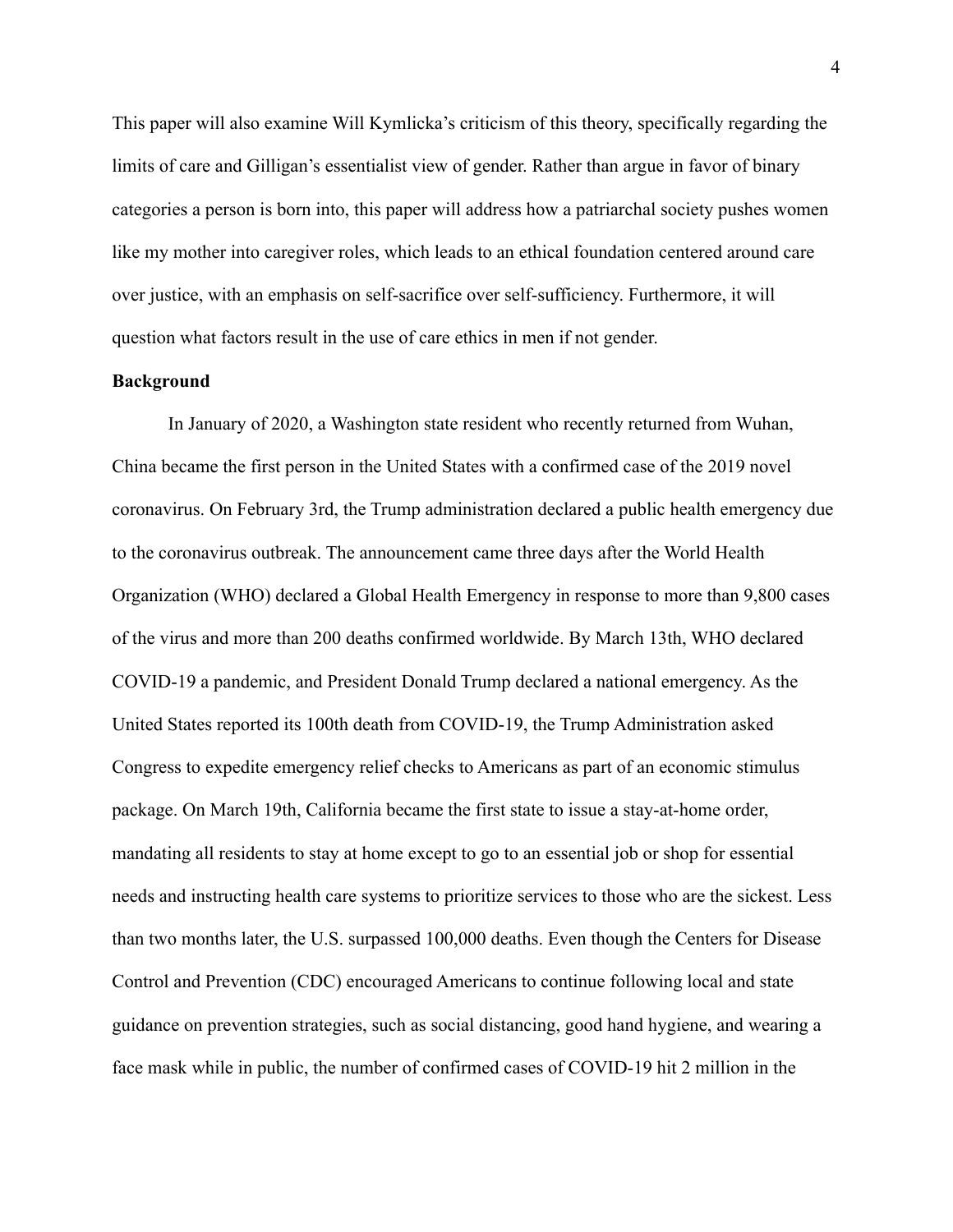United States by June 2020. On Aug 23, 2021, the FDA approved the first COVID-19 vaccine, the Pfizer-BioNTech. As of today, 65% of Americans are fully vaccinated (Mayo Clinic, 2022). Due to highly transmissible variants like Delta and Omicron, as well as a tremendous amount of unvaccinated Americans, new infections continue to rise today. As of April 14th, 2022, the United States has a cumulative total of 82,195,296 coronavirus cases.

Political ideology plays an influential role in individuals' health behaviors. In June 2020, 77% of Democrats – compared with 45% of Republicans – said they were very or somewhat concerned that they might unknowingly spread COVID-19 to others. Nearly two-thirds of Democrats (64%) were very or somewhat concerned that they would personally get COVID-19 and require hospitalization, while just 35% of Republicans expressed the same concern. In the same survey, Democrats were about twice as likely as Republicans to say that people in their community should always wear a mask  $(63\% \text{ vs. } 29\%)$  (Kessel & Quinn, 2020). As of September 2021, the Kaiser Family Foundation reports the largest remaining gap in vaccination rates is by partisanship, with 90% of Democrats saying they have gotten at least one dose compared to 58% of Republicans. Among women, 74% have gotten at least one dose, and 69% of men (Hamel et al. 2021). A Gallup survey from September 2021, found that 40% of Republicans "don't plan" to get vaccinated, versus just 3% of Democrats (Galston, 2021).

Vaccinations have increased faster in counties that voted for Biden compared to those that voted for former President Donald Trump, the Kaiser Family Foundation reported. By July 6th, the average vaccination rate in Trump counties reached 35%, with the rate in Biden counties at 46.7% (Milligan, 2021). In comparison with Democrats, Republicans are less likely to get the H1N1 vaccine, are less concerned about COVID-19, practice social distancing less, and are less likely to follow social distancing orders. Research also finds that Democrats are more likely to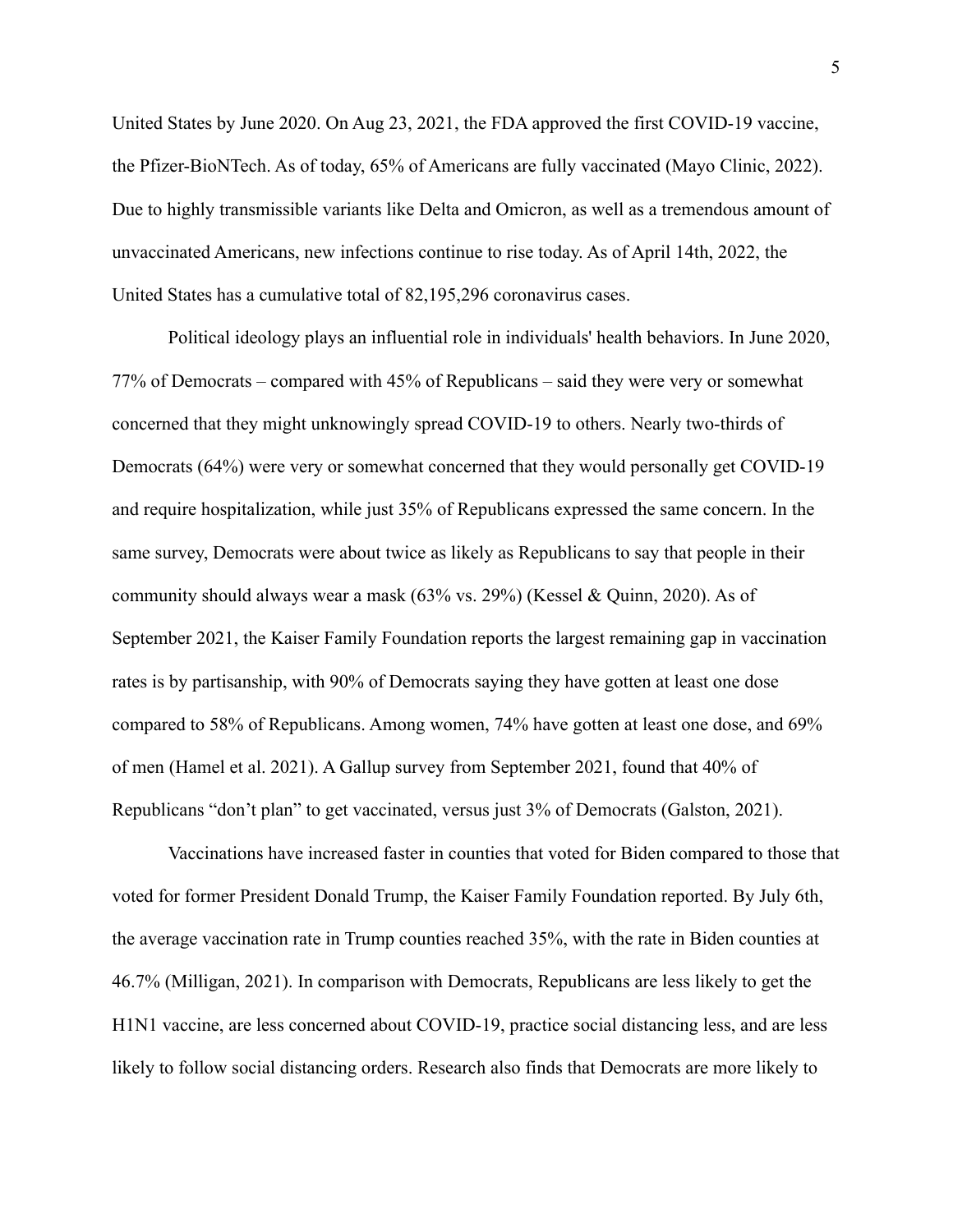adopt several health-protective behaviors, more likely to worry, and more likely to support social distancing policies and exercise protective actions against COVID-19 like taking fewer trips, staying home more, maintaining safe distances, and touching their own faces less frequently (Gao & Radford 2021). Governors' recommendations for residents to stay home significantly reduced mobility in Democratic-leaning counties, likely because Donald Trump publicly disagreed with health experts about what policies the government should apply to manage COVID-19 and claimed that America would reopen the economy against the warnings of health experts. Predicted rates of COVID-19-related deaths in counties with high levels of Trump support increase along with the duration of implementation of several COVID-19 policies (Gao & Radford 2021). Therefore, political affiliation plays a role in people's pandemic behaviors.

In regards to states' COVID-19 case and death rates, researchers have found a correlation between the more stringent policies typical of Democratic governors and lower rates of infections and deaths. However, a partisan divide over health care in the U.S. existed before COVID-19. During President Bill Clinton's administration in the 1990s, there was a clear and growing partisan divide over health care reform. This divide continued throughout President Barack Obama's administration in which Democrats supported the Affordable Care Act and the federal government's response to the H1N1 virus, while nearly all Republicans opposed both measures. Partisan divisions over health care in the U.S. can worsen public health. For example, despite the evidence that the ACA has had a positive effect on individual health care outcomes, Republican-led states that chose not to adopt Medicaid expansion denied their constituents the positive benefits of the Affordable Care Act (VanDusky-Allen & Shvetsova, 2021).

Conservatism is usually defined by themes of liberty, limited government, and resistance to change. In *The Reactionary Mind: Conservatism from Edmund Burke to Sarah Palin*, author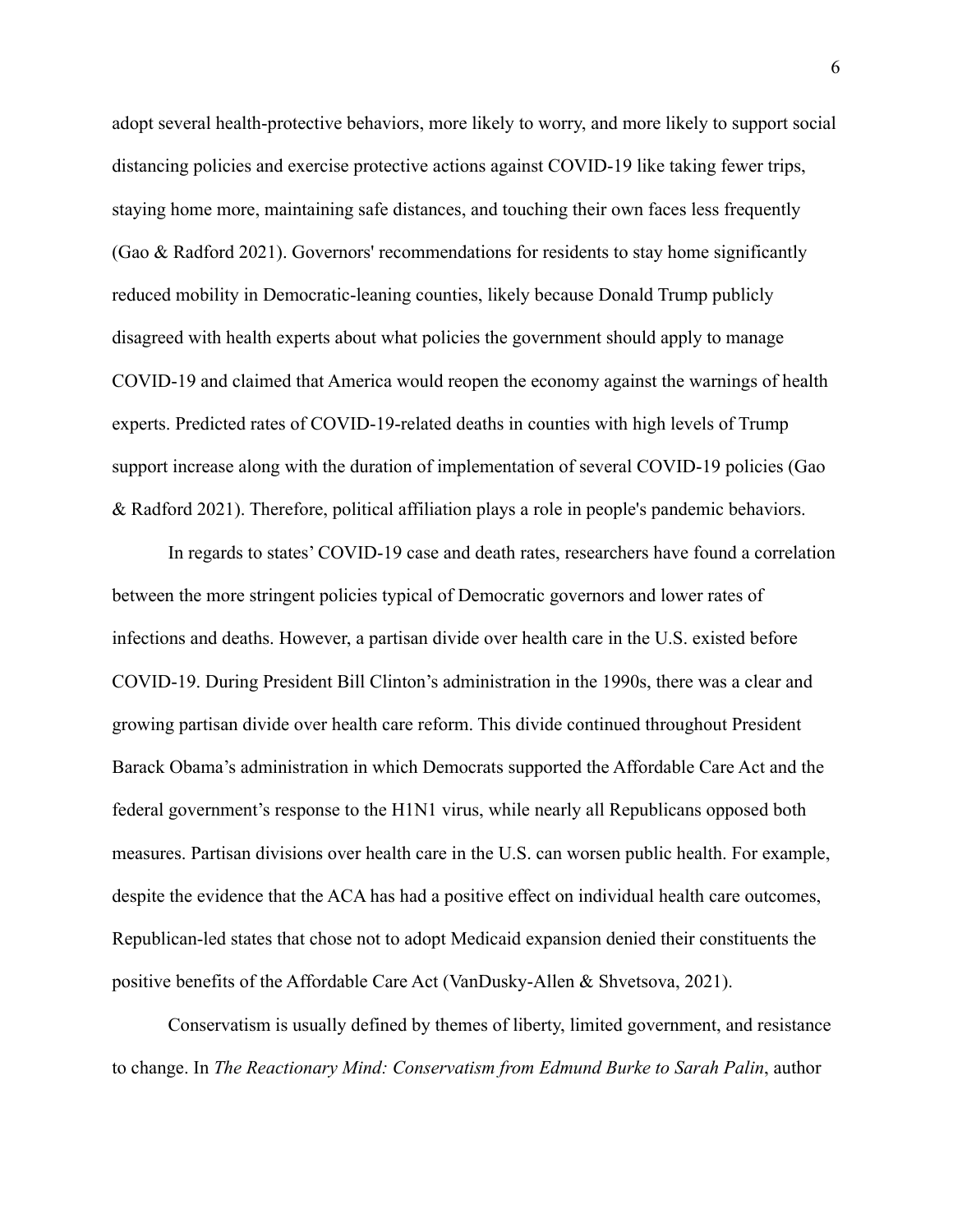Corey Robin (2011) defines conservatism as a "mode of counterrevolutionary practice" aimed at preserving the privileges, hierarchies, and power of some over others, in the wake of a democratic movement. The preservation of conservatives' privileges in fear of radical shifts in societal power structures and hierarchy is reactionary and found in oppositional forces to labor movements and feminism. Robin argues conservative rhetoric is classist in that it upholds an idea of restricting the liberty and agency of lower classes. The Republican Party platform perpetuates this conservative rhetoric in its 2016 preamble:

[We believe] that the people, not the government, are the best stewards of our country's God-given natural resources... As Americans and as Republicans we wish for peace so we insist on strength… Americans have earned and deserve a strong and healthy economy… Many sections of this platform affirm our trust in the people, our faith in their judgment, and our determination to help them take back their country… This means returning to the people and the states the control that belongs to them. It is the control and the power to make their own decisions about what's best for themselves and their families and communities. (Fallin et al., 2016)

It is apparent the Republican Party centers its values on the conservative ideals of limited government, free enterprise, economic freedom, private property rights, and the rule of law, as well as the traditional masculine traits of strength and self-sufficiency.

In relation to conservative and liberal policy attitudes, liberals emphasize self-expression, individualism, and personal choice in regards to social policy and abortion. However, the pandemic complicated this distinction. Rather than advocating for individual autonomy and claiming "my body, my choice," liberals advocated for policies and practices that inconvenienced the individual for the betterment of society. This aligns with other liberal attitudes in regards to raising taxes to improve healthcare, education, and other welfare programs. Conservatives, on the other hand, emphasize the importance of upholding individual rights and freedoms. This is also reflected in matters of gun policy, healthcare (right to choose provider), and welfare programs. Conservatives are not as comfortable with restricting their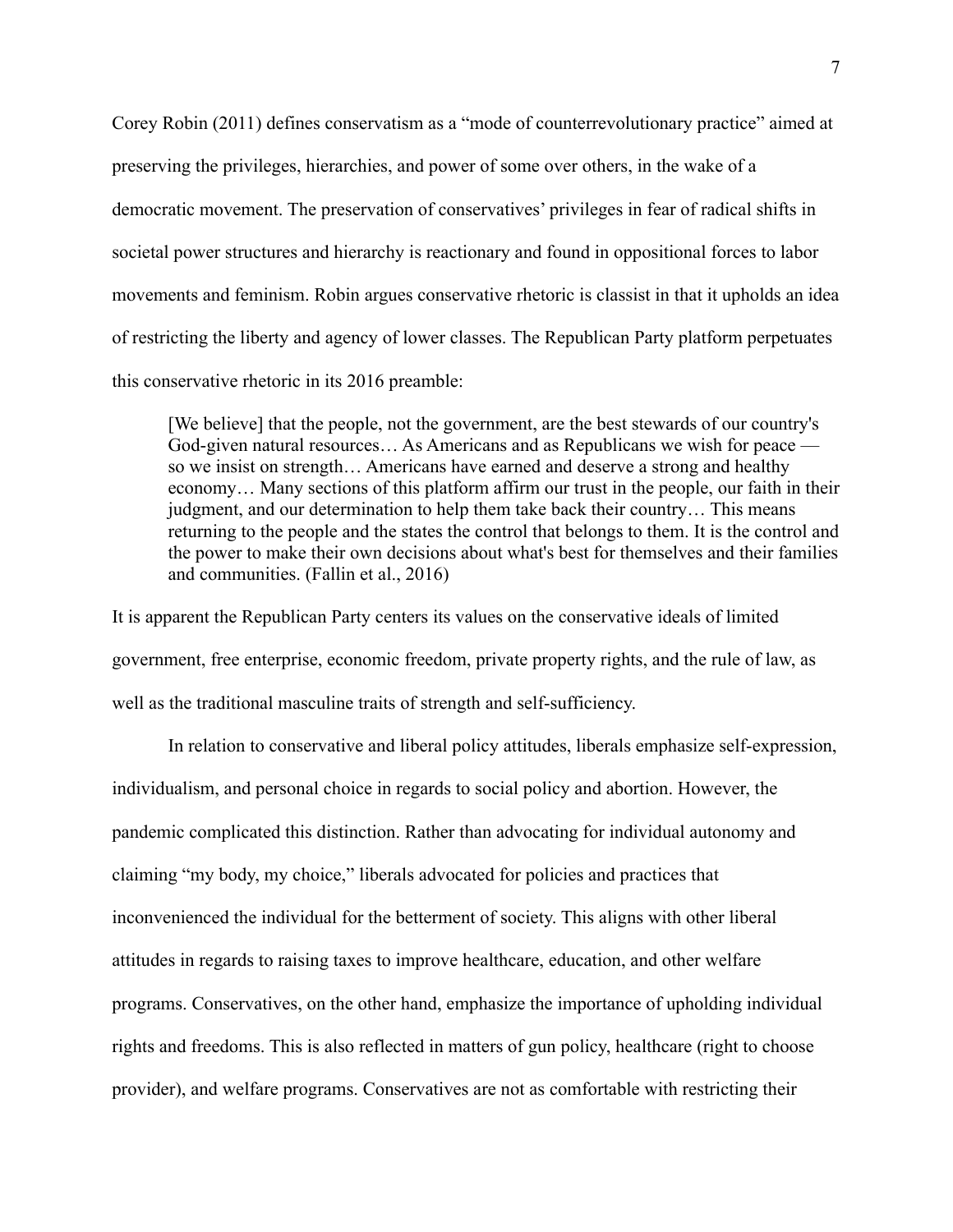individual freedoms for the betterment of the group. During the pandemic, this has been especially apparent in matters of lockdowns, mask mandates, and vaccination requirements.

Conservative and liberal ideology relies on different sets of moral foundations, according to Graham et al (2009). Using five sets of moral intuitions — Harm/care, Fairness/reciprocity, Ingroup/loyalty, Authority/respect, and Purity/sanctity — liberals consistently showed the greatest endorsement and use of the Harm/care and Fairness/reciprocity foundations, which reflects the liberal philosophical tradition's emphasis on the rights and welfare of individuals. Conservatives, in comparison, endorse the moral foundations of care and fairness less, and loyalty, authority, and sanctity more. However, conservative women are about as care-oriented as liberal women. This research shows that liberals and conservatives base their moral values, judgments, and arguments on different configurations of the five foundations. Therefore, when examining the disagreement over the ethics of lockdowns and mask mandates among liberals and conservatives, liberals' primary concerns were about limiting the harm done unto others and following public health guidelines in hopes others would do the same for them.

Studies show American men are significantly less likely than American women to report having worn face masks throughout the pandemic (Cassino 2020, 1053). In July of last year, the majority of women (54%) said they always use masks outside their homes, whereas only 34% of men said they do. Twenty percent of men said they never wore masks compared to 8% of women (Brenan 2020). Men see invincibility as a central component of masculine identity; to wear a mask or seek medical help would be to admit vulnerability. In a study, men that identify as "completely masculine" are less likely than "not completely masculine" men to support masking requirements. Among Republican men in the sample, 64% identify as "completely masculine," compared with only 35% of Democratic men (Cassino 2020, 1056). By prioritizing ways to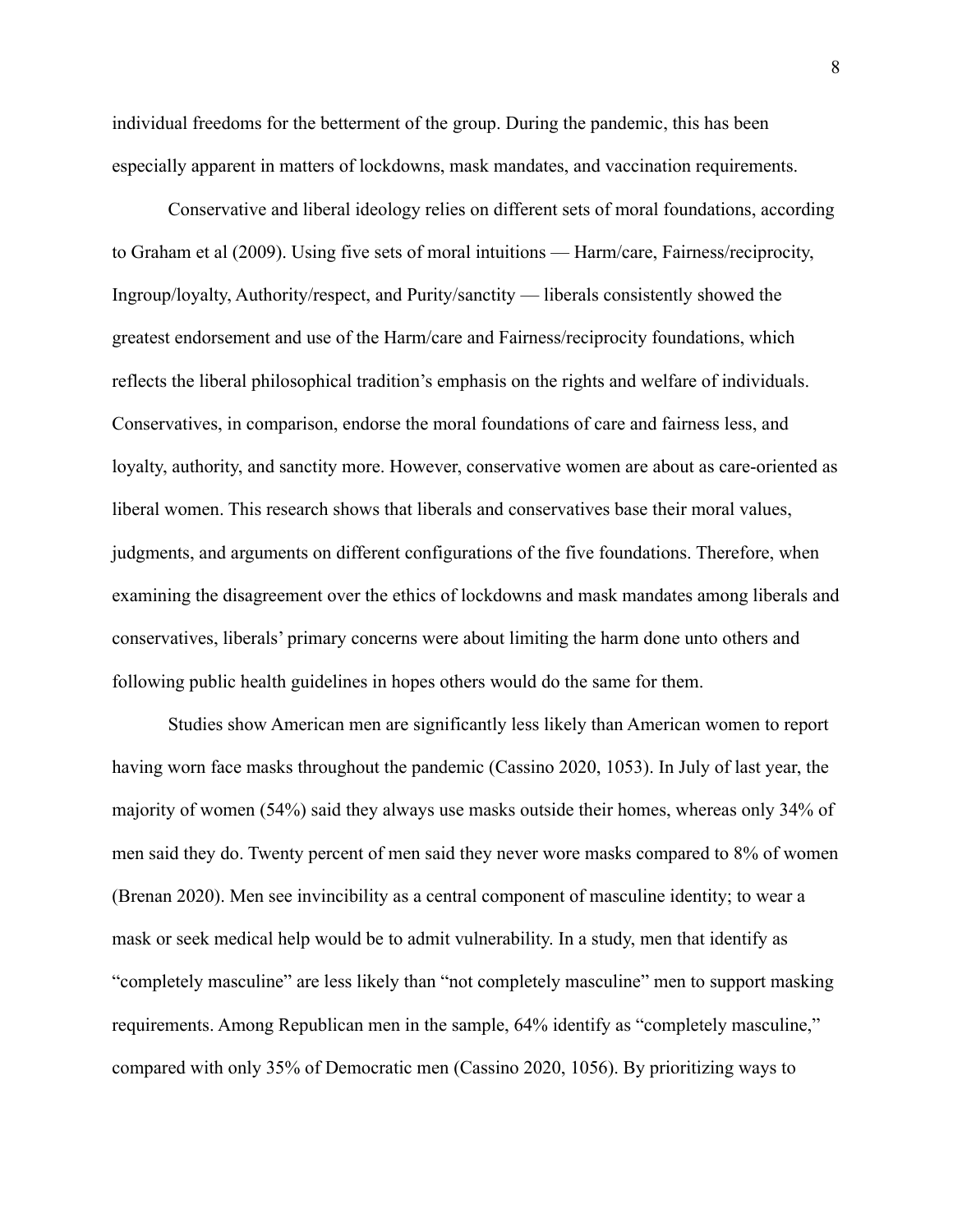assert their masculinity, men who are unconcerned about the prospect of getting sick seem to care very little about how they endanger those around them. Therefore, many men, specifically conservatives, advocate for natural selection and survival of the fittest; Covid should weed out the weak and vulnerable to limit the impact on the strong and healthy.

Wearing a mask to prevent illness is constantly gendered, as well as politicized. Men are more likely to view mask-wearing as "shameful," "not cool," a "sign of weakness," and a "stigma" when compared with women (Capraro  $\&$  Barcelo, 2020). This is partially due to the conservative masculine ideal of self-sufficiency in which men consider some behaviors unmanly or revealing of weaknesses. For example, men are less likely to wear seatbelts and helmets. In 2019, Charles R. Drew University of Medicine and Science in Los Angeles researchers analyzed data from the National Trauma Data Bank between 2002 and 2012, which involved about 76,000 cyclists who had been injured — 81.1% male and 18.9% female. Women had a higher percentage of helmet use at 28% compared with men at 20% (Schaefer, 2019). Additionally, men are 10% less likely to wear seat belts than women (CDC, 2011). In regards to Covid, however, men's perception of personal responsibility and caring for vulnerable populations is an important factor, more so than a lack of wanting to protect oneself. A male doctor would never refuse to wear a mask or wash their hands before operating on a patient, and a firefighter would never forgo their suit when on the job to demonstrate their manly courage. In these situations, being valiant outweighs admitting vulnerability.

Masculinities are not equivalent to men. Rather, they concern the position of men in a gender order. Sociologist and author of *Masculinities* R. W. Connell argues that hegemonic masculinity is always constructed in relation to various subordinated masculinities and women (Connell, 1998). Hegemonic masculinity shapes the socialization and aspirations of young males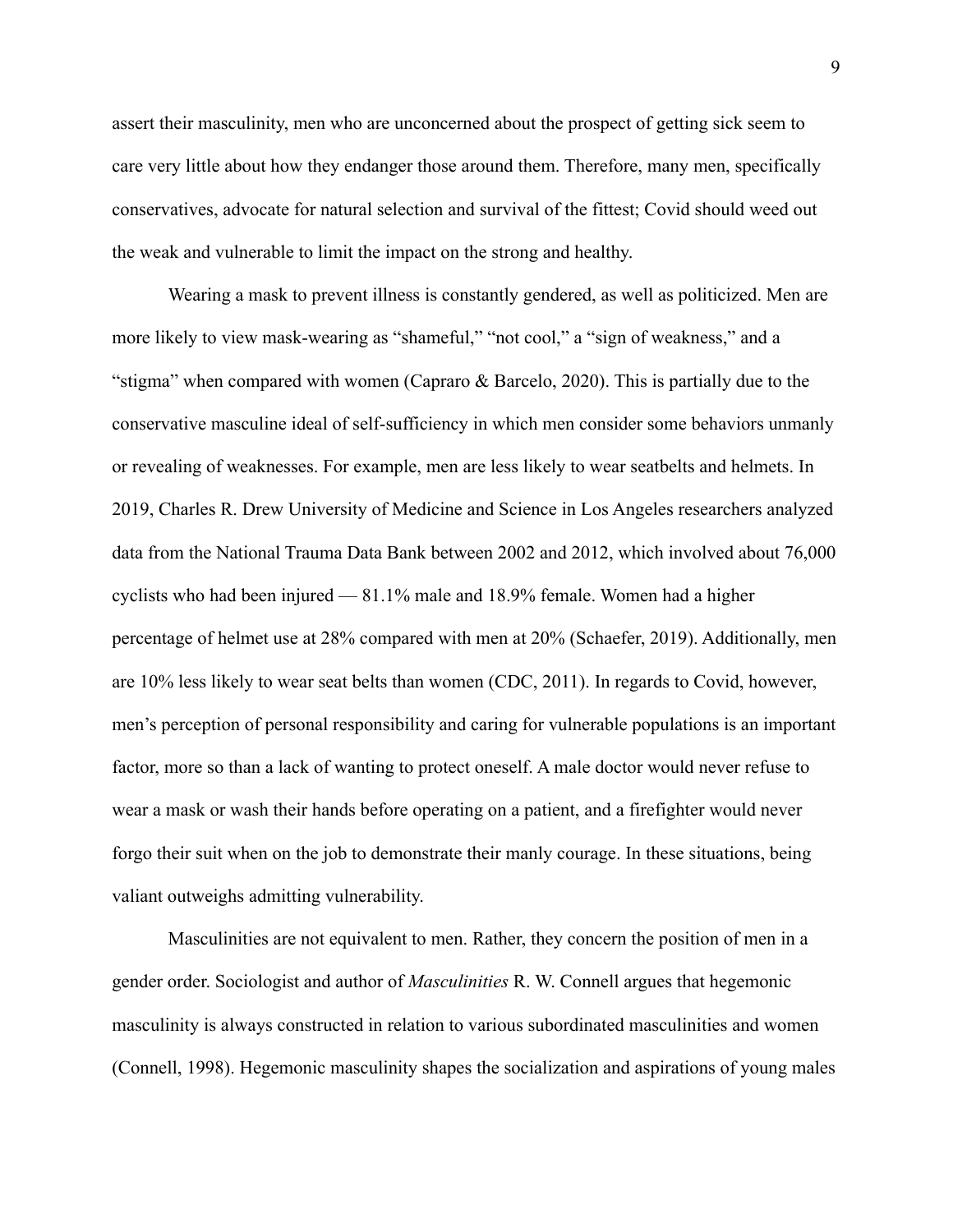to "a high degree of ruthless competition, an inability to express emotions other than anger, an unwillingness to admit weakness or dependency, devaluation of women and all feminine attributes in men, [and] homophobia" (Kupers, 2005, p. 716). This is a patterned social system of performative practices that establishes meaningful power relations between women and men. For centuries, women faced exclusion from many kinds of work outside the home, which has led to a greater difficulty entering these fields today. If society excludes a group from a certain practice for long enough, that practice will likely develop in a way that is unsuited to the excluded group. The incompatibility of most work with the bearing and raising of children would not be a problem had women been fully involved in the running of society from the start. With women primarily serving as homemakers and caregivers, men have had no such motivation to arrange work and children to fit each other.

Due to contrasting expectations about family life, beliefs about parenthood differ for Republicans and Democrats. Whereas Republicans defend traditional family norms and the value of stay-at-home mothers, Democrats support policies like affordable child care and paid family leave that promote gender equality in the public and private spheres. According to a Pew Research Center survey of American families, Republican fathers spend less time with their children and depend more on their wives to take on more child-rearing responsibilities than Democratic fathers do. Although Democratic fathers are more likely to believe each spouse should handle roughly half of the child-rearing responsibilities, both Republican and Democratic fathers admit that their wives devote more time to homemaking and caregiving (Greene & Elder, 2016). According to Kymlicka, the relevance of childcare responsibilities is itself a profound source of sexual inequality due to men historically structuring jobs to suit their interests (Kymlicka, 1990, p. 381). Similar to how women's historical exclusion from the workplace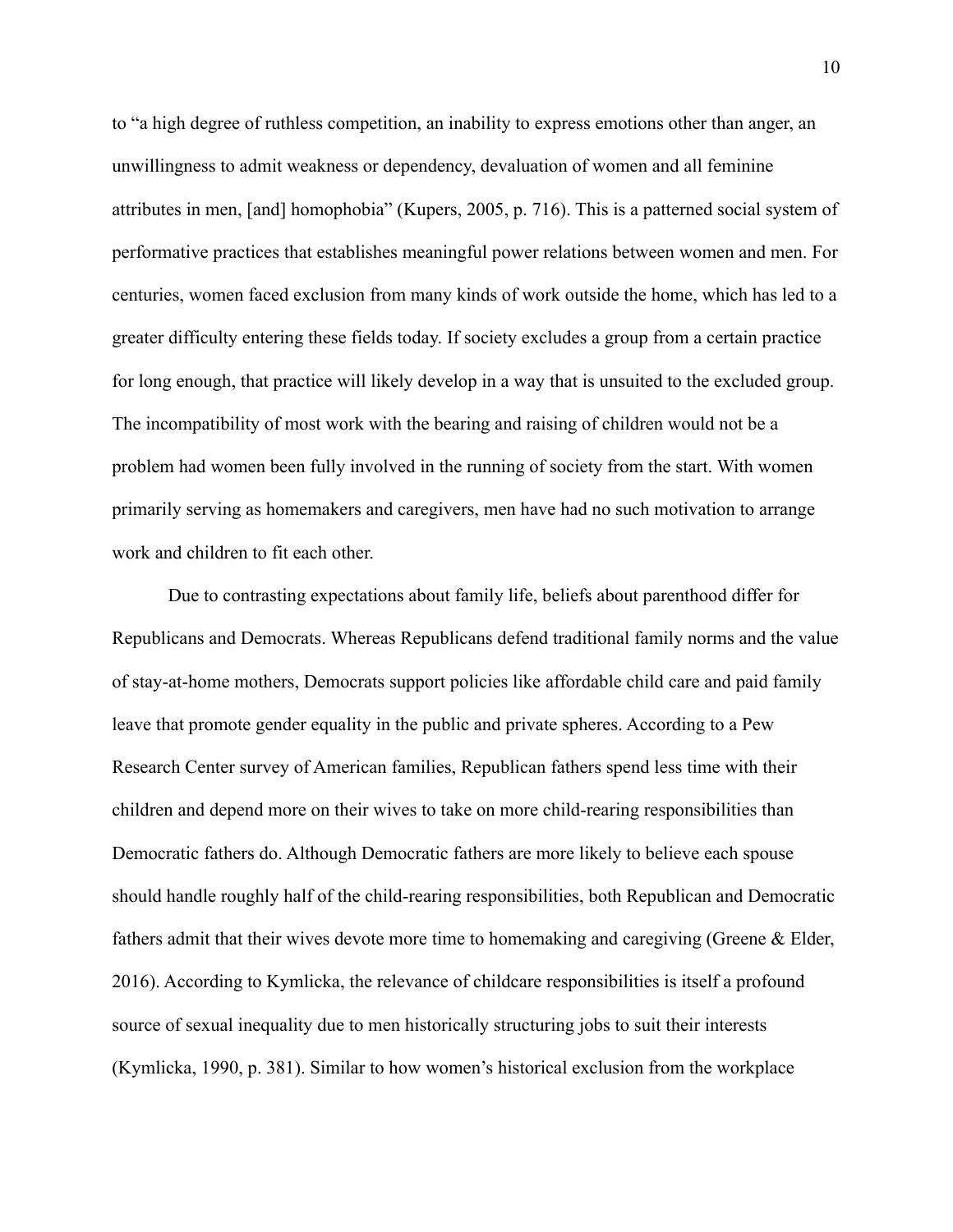results in their care-oriented development, men's exclusion from homemaking and caregiving makes them less likely to develop the "feminine" virtues of care and empathy.

Almost all important roles and positions in society have been structured in gender-biased ways, including those that exist in the private realm of life. Male philosophers had no interest in questioning a sexual division of labor from which they no doubt benefited from. To them, domestic roles are "natural" and biologically fixed (Kymlicka, 1990, p. 387). J.S. Mill, for example, emphasized that women were equally capable of pursuing careers in all the fields men could, but assumed women would rather continue to do the domestic work; division of labor within the family is "already made by consent, or at all events not by law, but by general custom" (p. 386). Rousseau, on the other hand, opposed the liberal glorification of society over the state, preferring a politically integrated society "as though it were and should be entirely male, supported by the private female familial structure" (p. 391). Hegemonic masculinity legitimizes this male dominance in the public sphere and justifies the subordination of women in the private sphere. This patriarchal public-domestic distinction has resulted in the development of different ethics between men and women.

Feminists and liberals share a basic commitment to view public power as a means for the protection of particular interests, needs, and social relationships (Kymlicka, 1990, p. 393). However, liberals distinguish public from private life by citing the right to privacy, which encompasses and protects the personal intimacies of home, family, marriage, and parenthood. This means a liberal feminist's commitment to sexual equality potentially conflicts with their commitment to the public-private distinction. In reality, the gendered separation of public and private only exists in societies dominated by men. To give an example, Scandinavian countries like Norway, Denmark, and Sweden are the vanguard of gender equality. Not only do women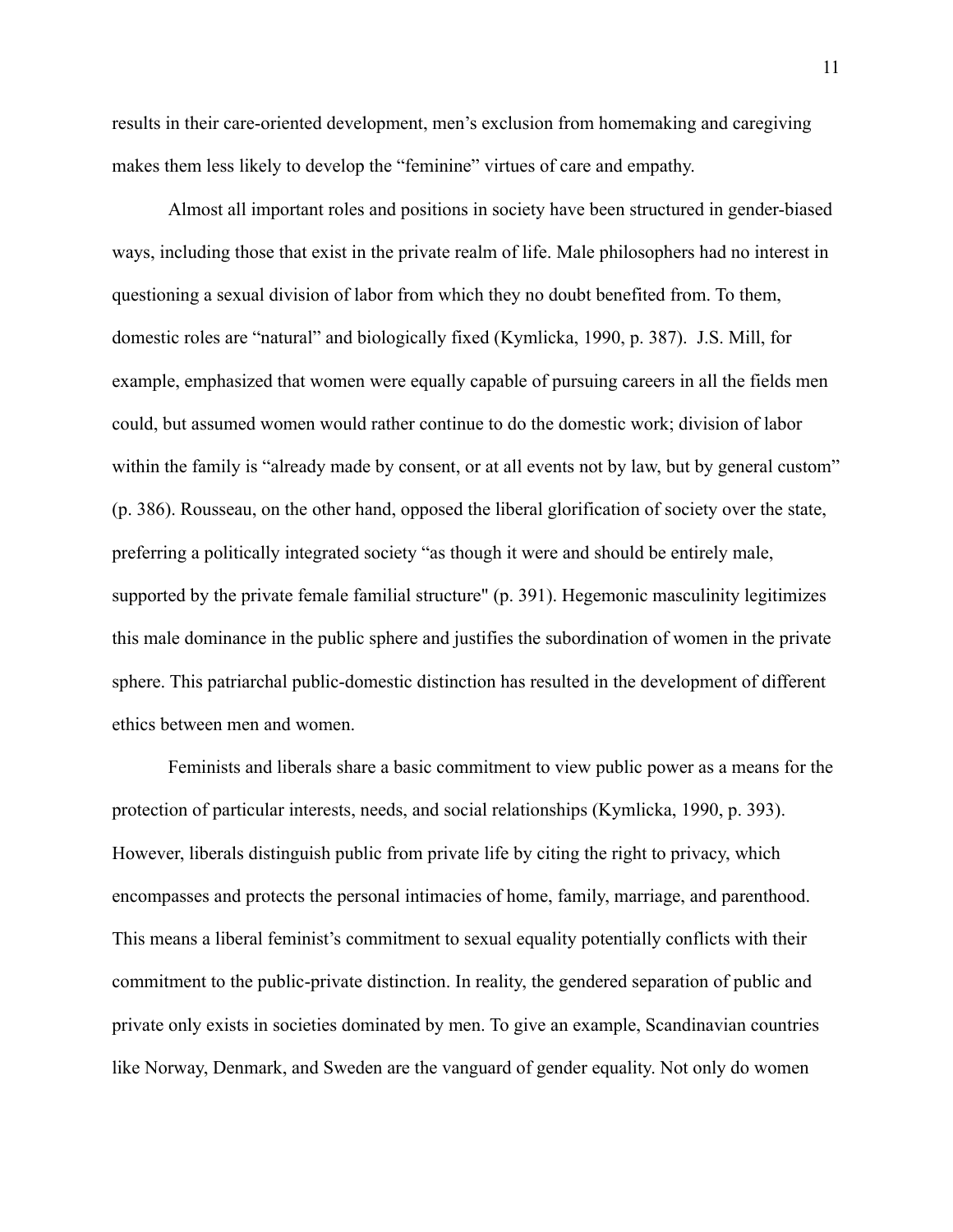make up 45% of the Norwegian Parliament and 39% of the Parliament of Denmark, but they also earn roughly the same as their male counterparts in the Sweden government (Statista Research Department, 2022). Additionally, the Scandinavian parental leave systems place a greater emphasis on both parents sharing the leave than in America — the only developed country that does not mandate any paid parental leave (Livingston & Thomas, 2019). Encouraging fathers to take parental leave promotes gender equality, reduces the impact maternal leave has on the careers of mothers, and allows fathers to play a more prominent role in their child's early life. Studies show that fathers who take at least two weeks of paternity leave are more likely to continue being involved in child caring activities, such as feeding and diapering (Zallis, 2018). While Gilligan argues that the ethics of care originates with women, men are more likely to develop nurturing, passionate, and empathetic traits, as well as an ethic of care, by engaging in caregiving activities. Unsurprisingly, Scandinavian countries have experienced fewer cases and deaths throughout the pandemic. This demonstrates the importance of equalizing care in our society.

Although women do not often benefit from the conservative ideal of masculinity, they can contribute to hegemonic masculinity by supporting the subordination of women and criticizing "feminized" men. For example, the same day President Trump returned to the White House after being hospitalized with COVID, then-Democratic presidential nominee Joe Biden posted a video of himself on Twitter wearing a face mask; Fox News host Tomi Lahren tweeted "Might as well carry a purse with that mask, Joe" (Lahren, 2020). Lahren's insult does not insinuate women wear masks and men do not; rather, it suggests anyone who wears a mask is weak and vulnerable — a sign of being a woman. Lahren can criticize Biden for being "girly" because he wears a mask, but she would never apply the same criticism to Trump regarding his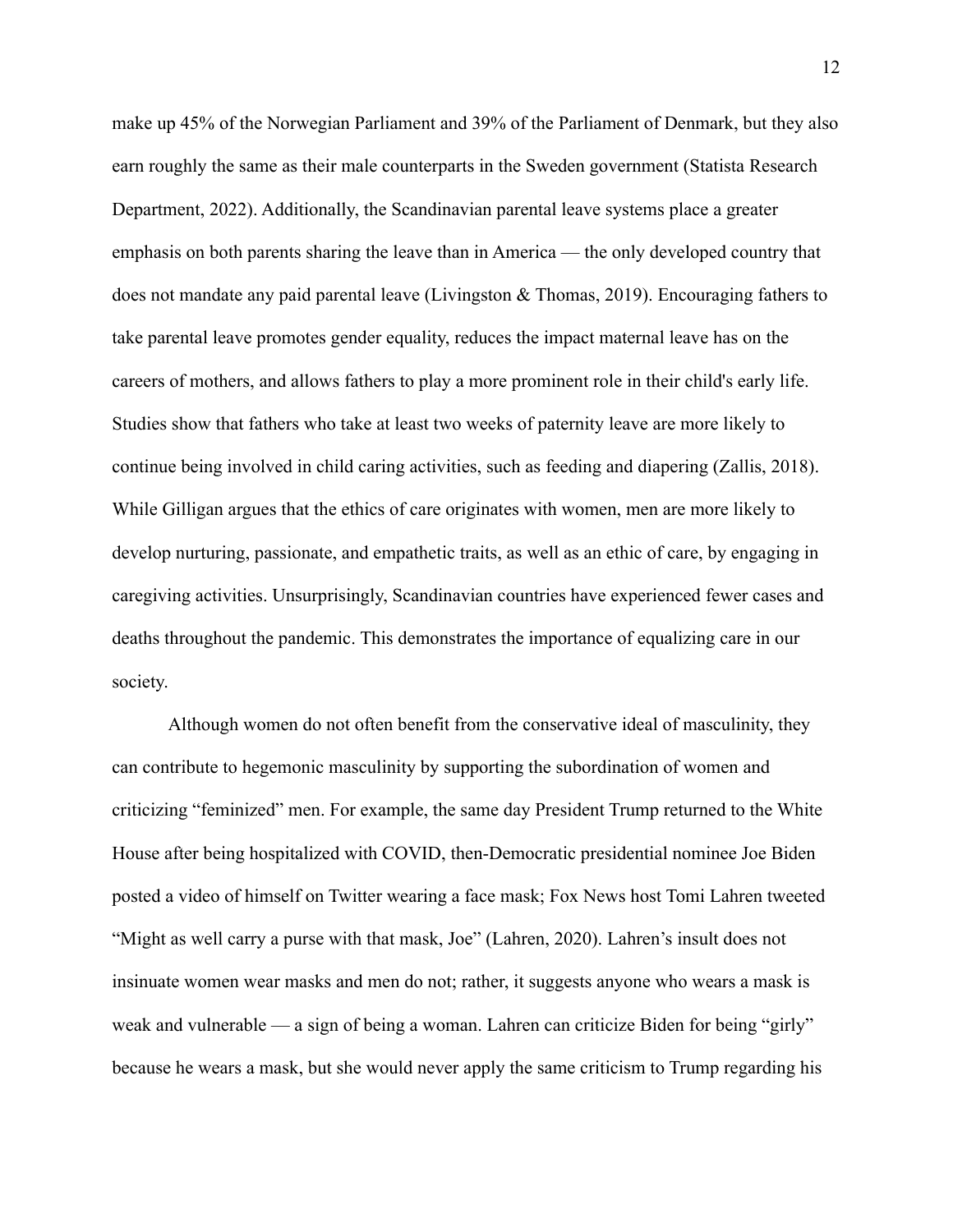\$70,000 tax write-off for hairstyling expenses or layers of makeup to maintain his bronze skin tone. This is because being a Republican and holding conservative values is inherently tied to masculinity.

People adapt their preferences to conform to what social and cultural norms define as normal or acceptable. Will Kymlicka expands on this in his book *Contemporary Political*

## *Philosophy*:

Consider a society which restricts access to contraception and abortion, which defines paying jobs in such a way as to make them incompatible with childbearing and child-rearing, and which does not provide economic compensation for domestic labour. Women in such a society lack the legal means to guarantee that they will not have children, yet are unable to both raise children and work for wages... rendered economically dependent on someone who is a stable income-earner (i.e. a man). In order to acquire this support, must become sexually attractive to men... Where boys pursue personal security by increasing their employment skills, girls pursue security by increasing their attractiveness to men... [This] results in a system of cultural identifications in which masculinity is associated with income-earning, and femininity is defined in terms of sexual and domestic service for men, and the nurturing of children. (Kymlicka 382)

If society defines women's role as inferior to men, then many women will often adapt their preferences to fit this role. This is why women like Tomi Lahren's beliefs do not align with what is in their best interest and use language that insults themselves. Similarly, this explanation applies to conservatives who are vulnerable to COVID due to their age, health, or living in rural areas where medical care is less accessible than urban areas but are against COVID safety measures that will prevent illness and death. Many conservative women seek advancement in politics by embracing problematic masculinist norms. Given the hypermasculinity present in conservative circles, misogyny is not only acceptable but comments like Lahren's are encouraged. For Lahren to maintain her status, she must put down other women to hide her own femininity. Given the dominance of masculine norms in the GOP, Republican women struggle to adopt the ethic of care for a conservative audience, as seen with conservative women governors'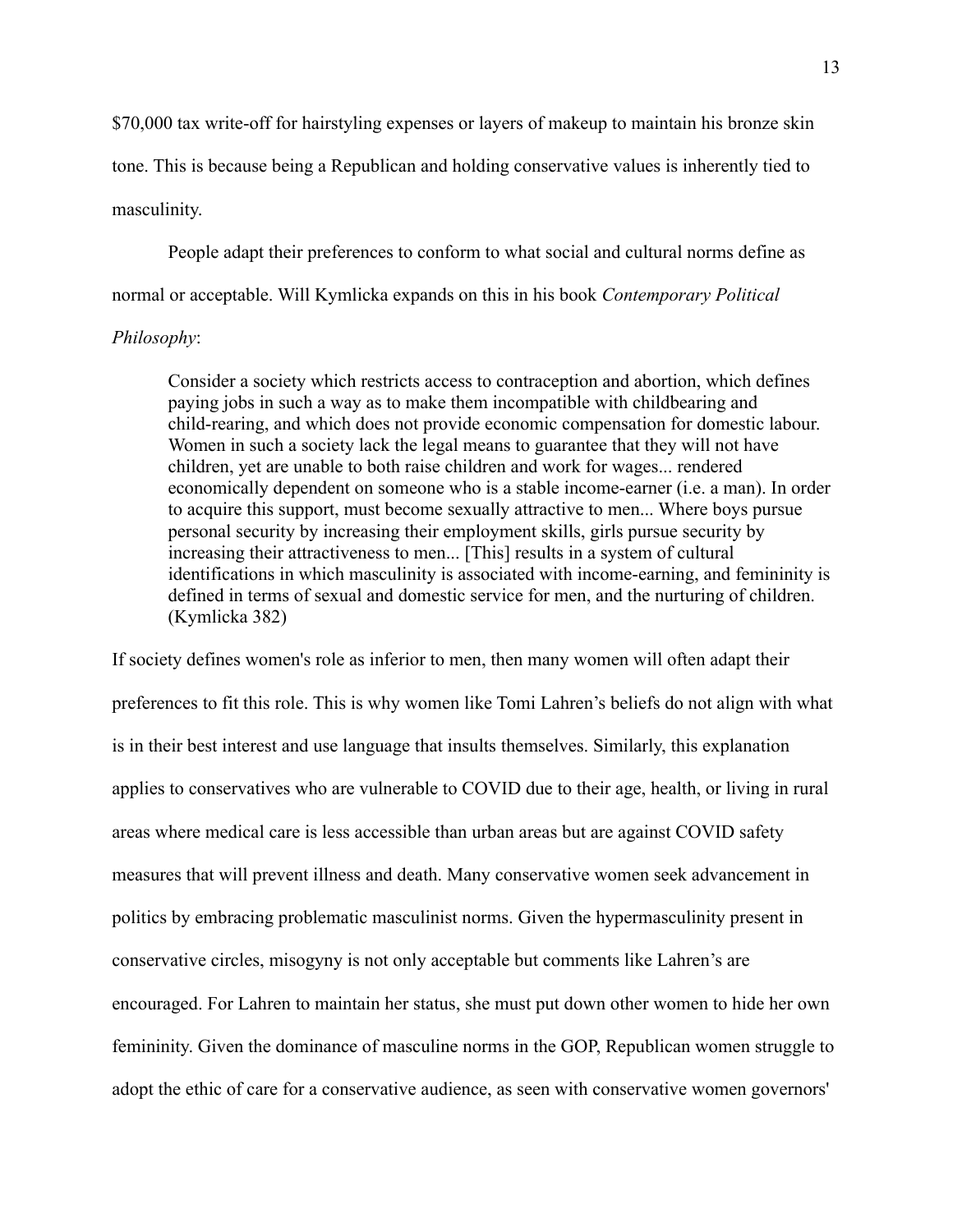responses to COVID-19. This suggests that electing more women to office will not necessarily improve the lives of women if they are conservative.

## **Theory (Ethics of Care)**

At this stage of the pandemic, in which every state has lost a significant number of residents due to this virus, it is impossible to determine how well the government responded to the pandemic by quantitatively examining the outcomes of actions. Rather, this thesis will qualitatively examine how well a governor's response is based on their intentions, using Gilligan's "ethics of care" as my framework. Gilligan's theory, as presented in *In a Different Voice*, explores how girls react differently to the same moral dilemmas that boys were presented in early developmental psychological studies.

In 1967, Carol Gilligan became a research assistant for Lawrence Kohlberg, who developed a popular theory of moral development. His theory included six stages, the highest of which an individual would develop a strong, subjective set of moral principles he believed all people should apply equally. Gilligan's work was a response to the gender bias she saw in Kohlberg's approach, in which women tended to score at lower stages of moral development than men. His work only included young white male participants, so Gilligan decided to study the development of moral reasoning in women herself. She discovered that men tend to look at morality through a lens of rights, laws, and universally applied principles, known as the "ethics of justice." Gilligan's research demonstrated how women, on the other hand, struggle to identify or tend to their own needs (Gilligan 1982, p. 63). They look at morality through a lens of relationships, compassion, and responsibility to others. She describes the traditionally female approach to morality as the "ethics of care."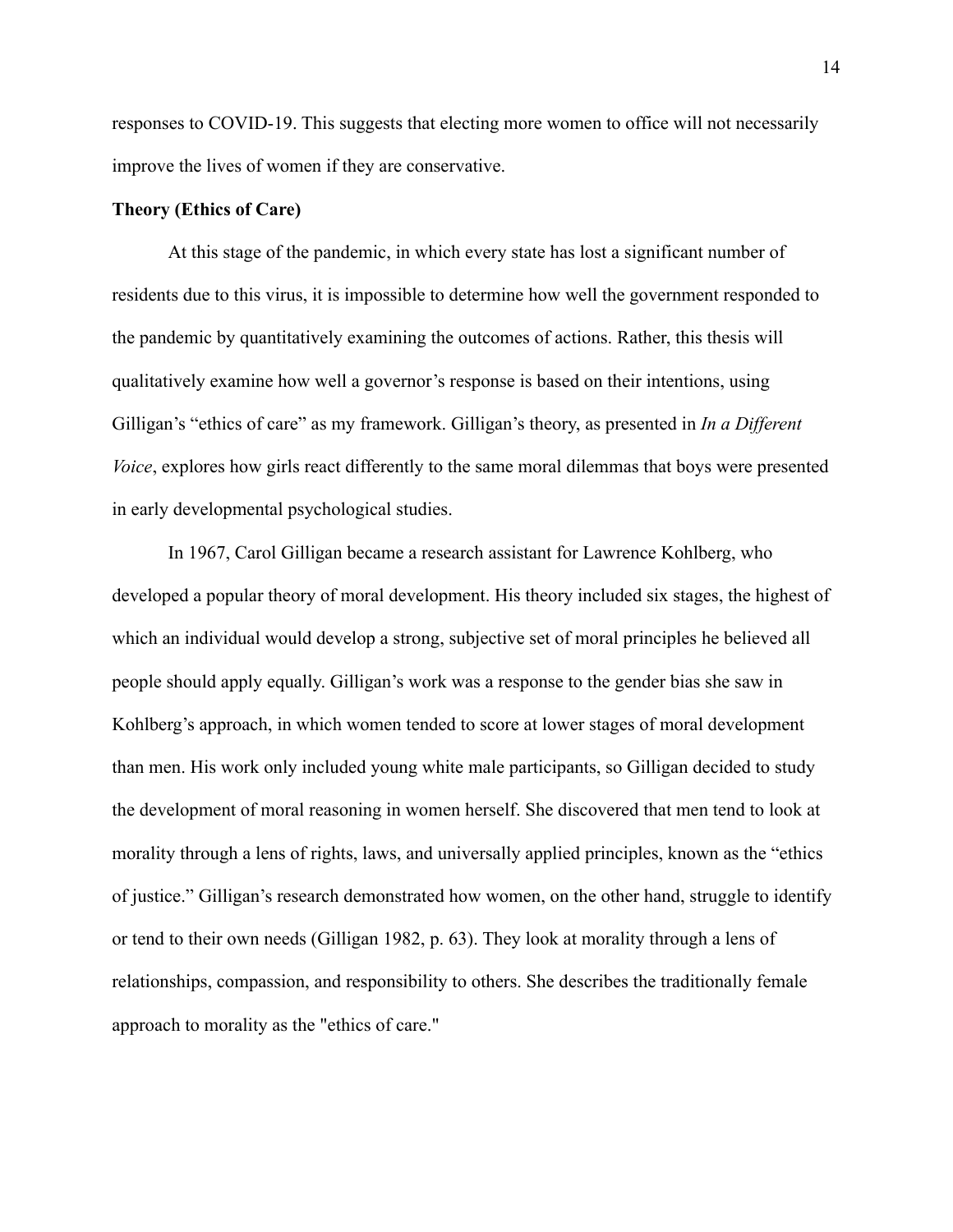Gilligan distinguishes the intuitive, emotional, particularistic dispositions required for women's domestic life from the rational, impartial, and dispassionate thought required for men's public life (Kymlicka, 1990, p. 399). Although men could develop an ethic of care, Gilligan indicated it was likely more common in women. Rather than being a matter of natural instinct, this is a matter of gendered socialization. American society encourages men to develop identities as individuals who are responsible for their actions, whereas women define themselves in the context of human relationships and judge themselves based on their ability to care (p. 17). Gilligan says:

In this conception, the moral problem arises from conflicting responsibilities rather than from competing rights, and requires for its resolution a mode of thinking that is contextual and narrative rather than formal and abstract. This conception of morality as concerned with the activity of care centers moral development around the understanding of responsibility and relationships, just as the conception of morality as fairness ties moral development to the understanding of rights and rules. (1982, p. 19)

Therefore, being a moral person is less a matter of knowing correct principles and more a matter of having the right dispositions.

Gilligan claims the ethic of care and the ethic of justice are "fundamentally incompatible" (1986, 238). They differ in three distinct ways: (1) moral capacities, (2) moral reasoning, and (3) moral concepts. In regards to moral capacities (1), she argues society teaches boys to act ethically by learning moral principles whereas girls develop moral dispositions. Ethics of care allow women to perceive people's needs accurately and come up with ways to meet them, whereas an ethic of justice encourages a more universalistic approach, which responds to people's common humanity rather than to their distinct individuality. Likewise, the moral reasoning (2) of the justice approach solves problems by seeking principles that have universal applicability. The care approach, alternatively, seeks responses that are appropriate to the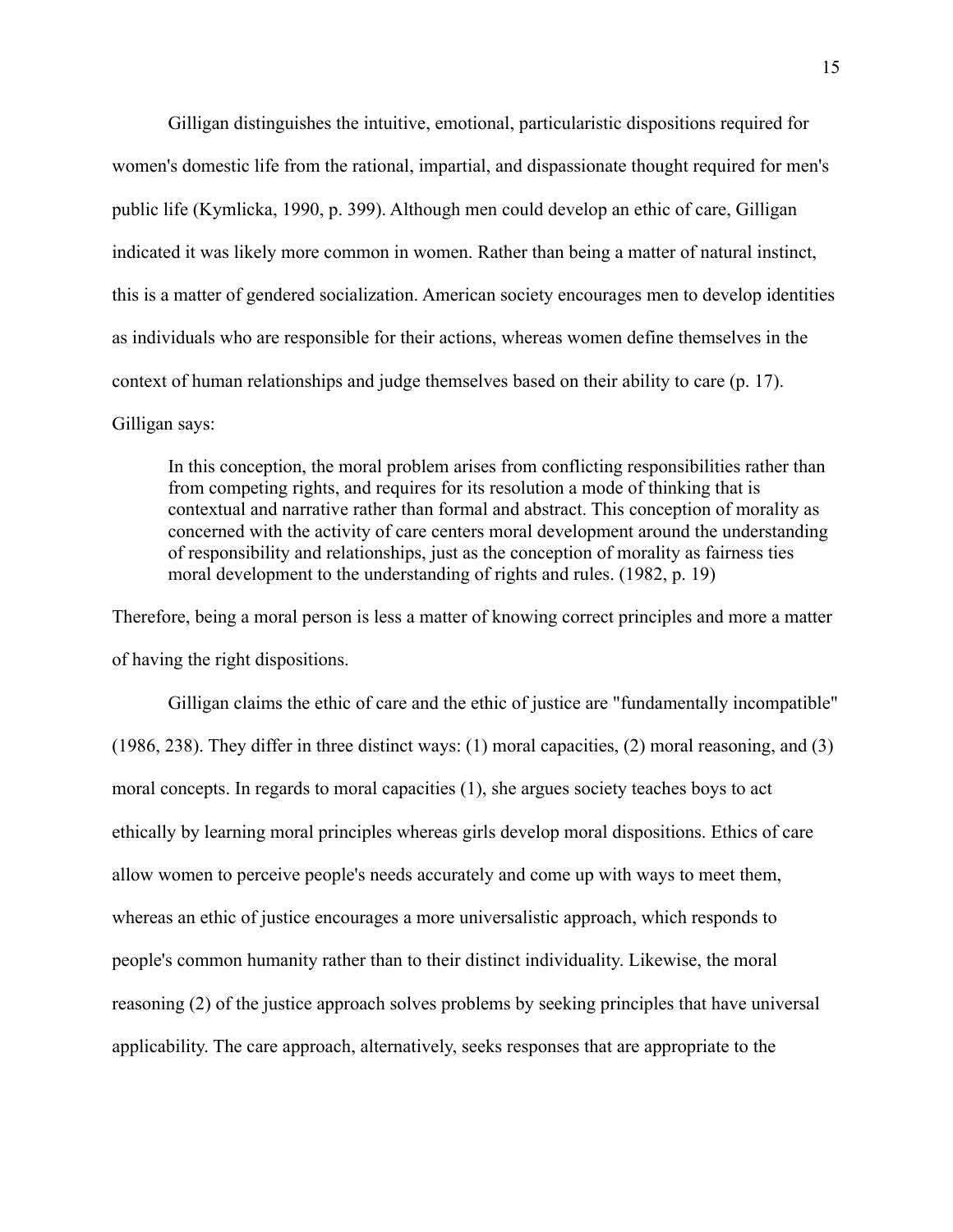particular case. Rather than asserting moral principles, one's moral imagination, character, and actions must respond to the complexity of a given situation.

The difference in moral concepts (3) is another important distinction. While the justice approach attends to rights and fairness, the care approach attends to responsibilities and relationships. Although women's responsibility for meeting the needs of others is complicated and problematic — we have limited resources for caring — Gilligan argues ethical care is context-sensitive. By attending to the situation and not applying universal principles, women distinguish salient and irrelevant features of moral situations. A moral obligation to respond to subjective hurt does not depend on the presence of objective unfairness (Kymlicka, 1990, p. 409). When someone is suffering, women do not feel a moral obligation to help because the suffering have a right to be cared for; women help because it is their responsibility to care. Furthermore, an ethic of care is not equivalent to the traditional sexist stereotype of the selfless woman. A woman who cares for others at the expense of her own health and wellbeing will eventually lose the capacity to care. If she tries to meet the needs of everyone and avoids all subjective hurt, her selflessness will end up destroying herself in the end. This is the difference between feminine self-sacrifice and a feminist ethic of care. Gilligan's theory is a self-inclusive concept of caring in which a woman must consider her own needs before caring for another person (p. 412). Therefore, it would be unethical to expect someone to tend to the needs of a misogynist, to care for a racist, or prioritize the comfortability of an anti-masker above their own health.

In regards to COVID-19, the vaccinated have a responsibility to care for the unvaccinated by continuing masking even when the risk to themselves is not that great. With that said, caring for somebody does not necessarily mean we have a moral obligation to attend to their every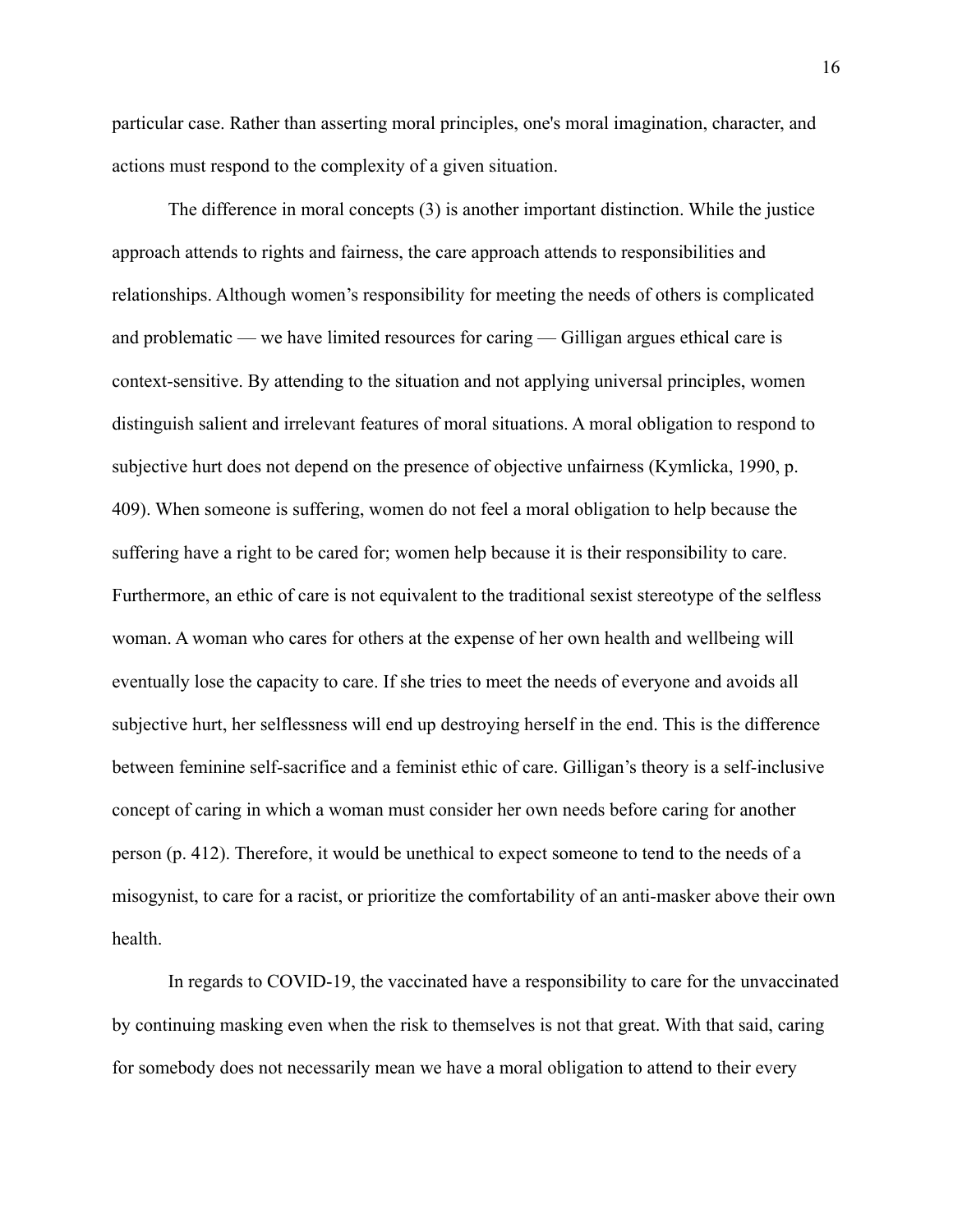need, or avoid all possible subjective hurts or disappointments. There are limits to care when meeting the needs of some causes subjective hurt to others. For example, if a restaurant wanted to ensure its patrons a safe dining experience, requiring proof of vaccination disregards the interests of the unvaccinated, whereas not requiring it disregards the needs of the immunocompromised. Our responsibility to care for the unvaccinated ends when our "caring" risks the lives of others.

#### **Methodology**

The case studies below will explore how governors and presidents adhered to, or defied, CDC guidelines using an ethic of care, with a focus on the role of gender and partisanship. I will examine the different rhetoric used by these leaders to justify their COVID policies and how they do or do not reflect an ethic of care. Then, I will evaluate if gender or partisanship determine how moral agents act ethically when leading their state or country through a public health crisis, and if an ethic of care is the best approach. For two of my case studies, I chose comparable states that were similar in region and ideology with governors of the same party. Additionally, I chose two nonadjacent states to compare with contrasting regions and ideology and governors of the same gender. I will also compare the difference in national responses from two American presidents of the same gender. This will help me determine if an ethic of care is exclusive to Democrats and/or women.

This comparative analysis will first examine the different approaches of two southern Republican governors, Governor Kay Ivey and Governor Brian Kemp. Then, the Democratic governors of two western states, Governor Michelle Lujan Grisham and Governor Jared Polis. Alabama and Georgia are both Southern states located in the "Bible Belt," the most collectivist region of the country. A strong sense of regional identification due to the confederacy's defeat in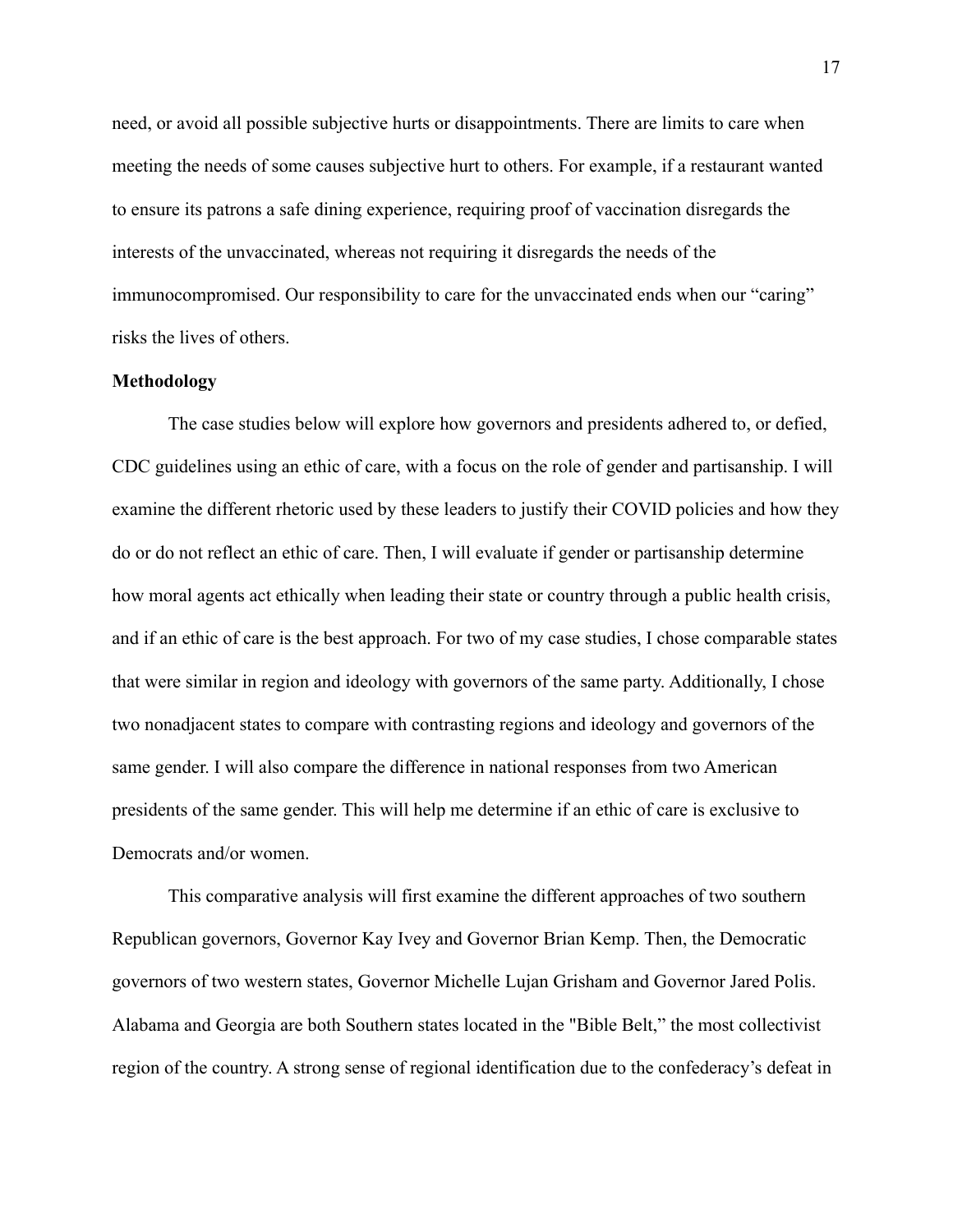the Civil War, the institution of slavery, relative poverty, and the prominence of religion are all factors in Alabamans and Georgians defining themselves as interdependent members of a collective (Cohen, 1999, p. 283). In addition to Atlanta's large metropolitan area that leans left, Georgia is less conservative than Alabama; the state voted for Biden in the 2020 election by a slight majority. New Mexicans and Coloradans, on the other hand, are both located in the West, which is the most individualistic region of the country due to its wide open spaces, sparse population, and tradition of cattle ranching. However, in the mid-19th century, New Mexico was settled by Mexican and Spanish populations before White settlers, who adopted Hispanic cultural practices of ranching, food, and lifestyle (Cohen, 1999, p. 281). The Hispanic influence in culture, as well as the heterogeneous population, results in a more collectivist state identity than in Colorado.

The third case study of this comparative analysis will examine the difference between two female governors who belong to different political parties and regions of the US: Governor Gina Raimondo and Governor Kristi Noem. I chose to compare South Dakota and Rhode Island given the governors' emphasis on individualism and caring in their leadership styles. Rhode Island, located in the Northeast, is considered more individualistic than collectivist due to the region's market-dependent, commercial-driven economy. As commercialism increased after the industrial revolution, economic inequality and opportunity for profit in trade also increased (Cohen, 1999, p. 281). South Dakota is also one of the most individualistic states in the US. The West's largely uncultivated and wild frontier contribute to the state's cultural norms and values. Since Europeans settled in South Dakota in the early 1800s, men and hyper-masculine norms have shaped Western culture. Not only were there more men than women pioneers, but the frontier required more hunting and ranching than farming, which was suited to male workers.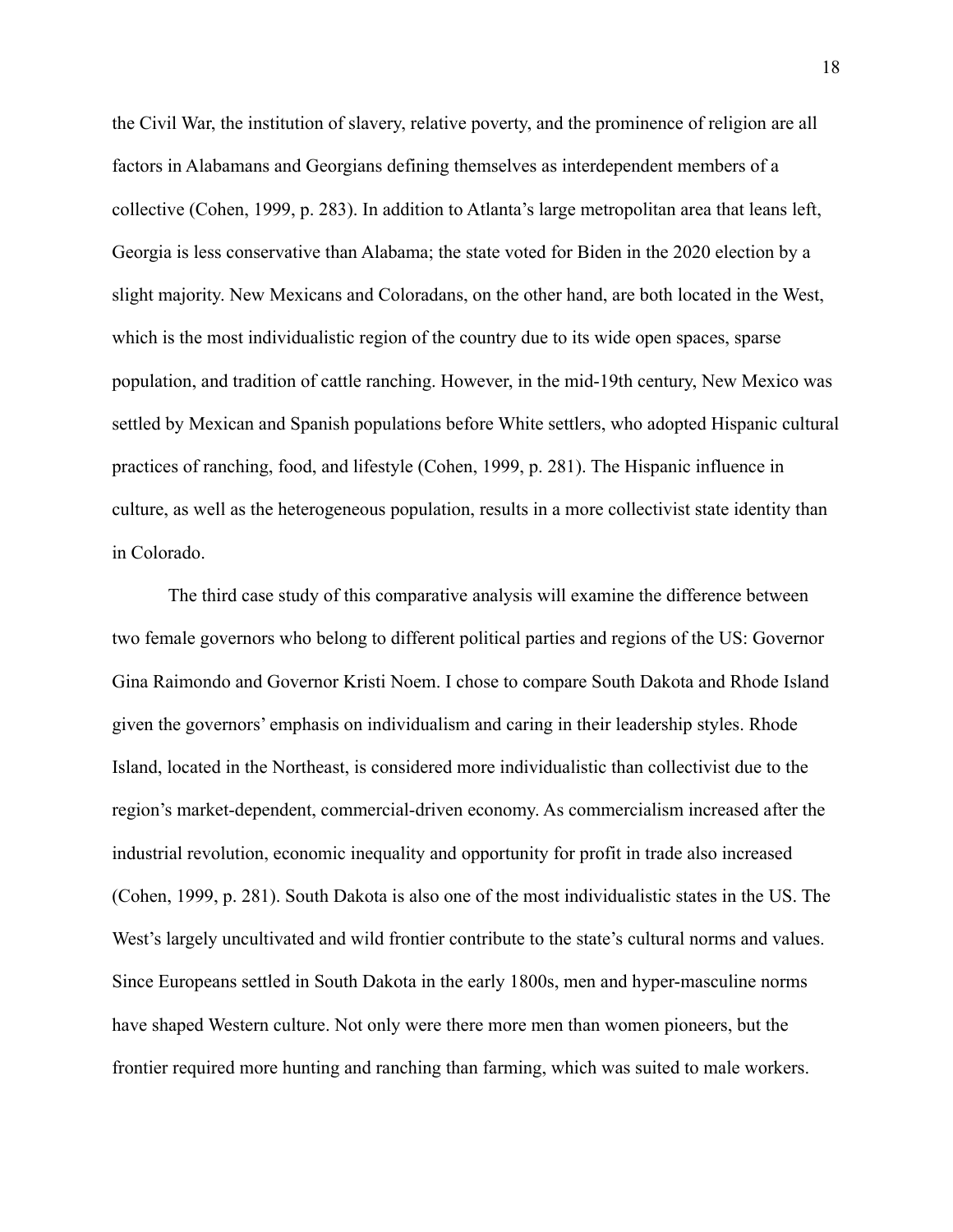Women, on the other hand, set up housekeeping and cared for the family. Whereas the individualism in the Northeast strives to attend to the various needs and interests of its population, the West takes a hands-off approach in terms of limited government and personal responsibility due to the prevalence of conservatism. Given the difference in ideology, my analysis will largely focus on how the governors' gender and partisanship affect their application of care ethics during the pandemic. For similar reasons, I will compare President Trump and President Biden, two men from different political parties with drastically different views on caring. In each of these cases, I will examine if gender or ideology is the primary driving factor.

## **Georgia Governor Brian Kemp (R) and Alabama Governor Kay Ivery (R)**

Two days after blocking local officials from enforcing their own rules to further prevent the spread of COVID-19, Governor Brian Kemp urged Georgians to wear a face mask when in public: "It's the community that defeats this virus, not the government. We need all younger Georgians to recognize the importance of following public health guidance. To realize their exposure can have serious consequences on their loved ones" (Higgins-Dunn & Feuer, 2020). Kemp regarded masks as a matter of personal freedom rather than public health, describing mask mandates as "government overreach" and ignoring the Centers for Disease Control and Prevention's guidance that indoor masking limits the spread of the virus. On August 19, 2021, Kemp signed an order allowing businesses to ignore any local COVID restrictions, but said he hoped more Georgians would "become comfortable getting vaccinated" (Edwards & Bluestein, 2021). As hospitalizations and infections soared, and vaccination rates stagnated, Kemp reiterated that it was each Georgian's personal responsibility and freedom to get the shot: "I want to encourage people to get vaccinated if you're comfortable doing that" (Dorman, 2021). Kemp's rhetoric consistently appealed to conservative ideals of limited government and personal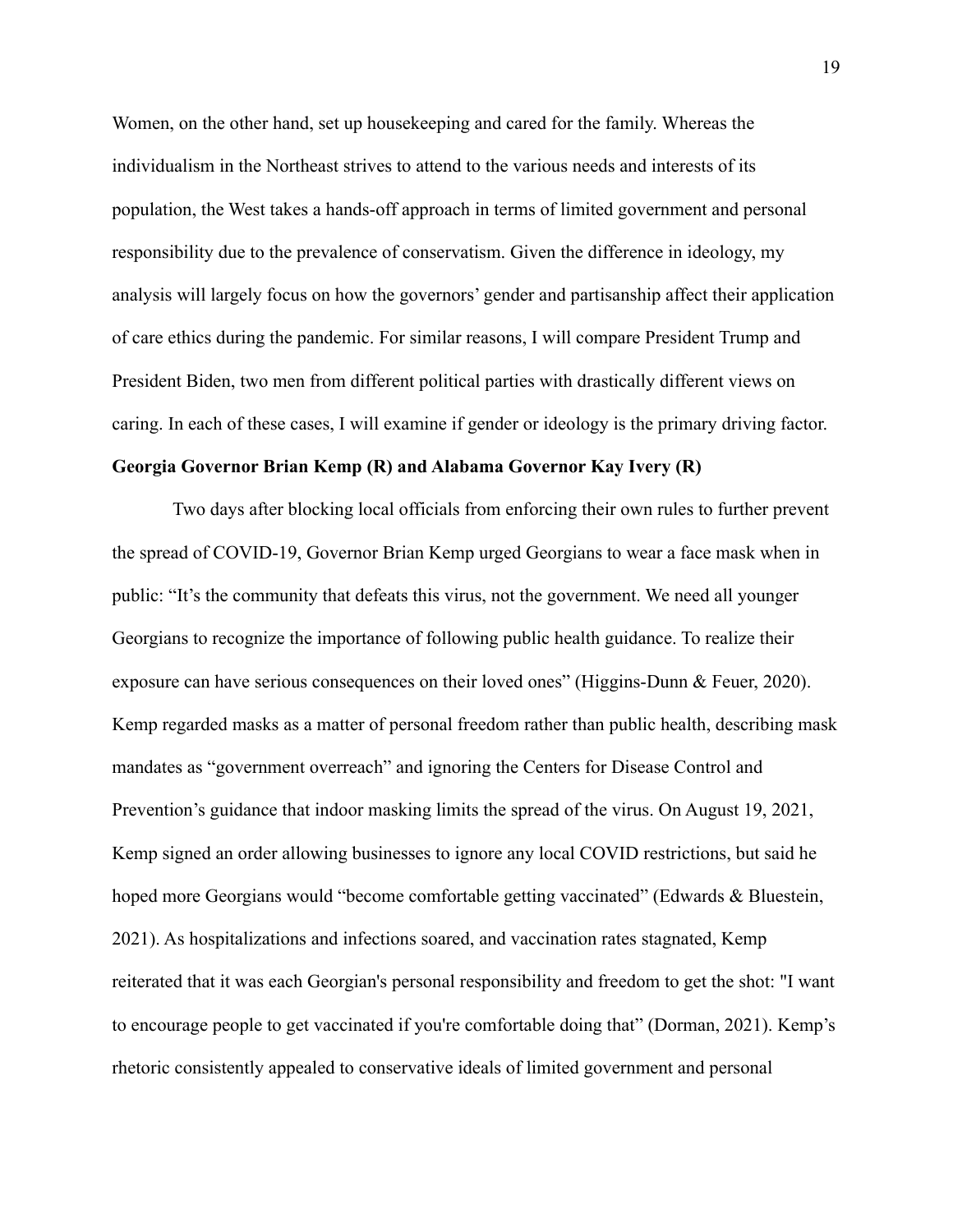responsibility over the liberal commitment to protecting particular interests, needs, and social relationships. Overall, Governor Kemp did not use an ethic of care in his approach to COVID-19.

As a septuagenarian and recent lung cancer survivor, Alabama governor Kay Ivey is particularly vulnerable to the coronavirus, which possibly influenced her care-based response. Even though Republican governors in Texas and Mississippi lifted their mask mandates citing personal freedoms — Governor Kemp never issued one to begin with — Governor Ivey declared she would extend the state's mask mandate in March of 2021. "Now y'all, I'm not trying to be Governor Meemaw as some on social media have called me," Governor Ivey said, referring to the insults she has endured about her age, gender, and protective nature. "I'm simply trying to urge you to use the common sense the Good Lord gave each of us to be smart and considerate of others. You shouldn't have to be ordered to do what is in your own best interest, and in the best interest of those you know and love" (Fausset, 2021). Ivey's response reflects feminine qualities of care, compassion, and empathy.

Governor Ivey's emphasis on caring for others based on concrete relationships and shared humanity reflects an ethic of care absent in many Republican COVID policies. However, her opposition to mandates complicates this distinction. In October 2021, Ivey stated: "Alabamians – and Americans alike – should and must have the choice to roll up their sleeves to get this shot and certainly not forced by government. While President Biden laughs at the idea of protecting your freedoms, I will continue fighting for Alabama businesses and their employees" (Ivey, 2021). This decision reflects conservatism's emphasis on limited government and personal liberties. Ivey's later positions on COVID suggest adverse political reactions towards mandates from the right side of the aisle caused her to backtrack her initial more restriction-friendly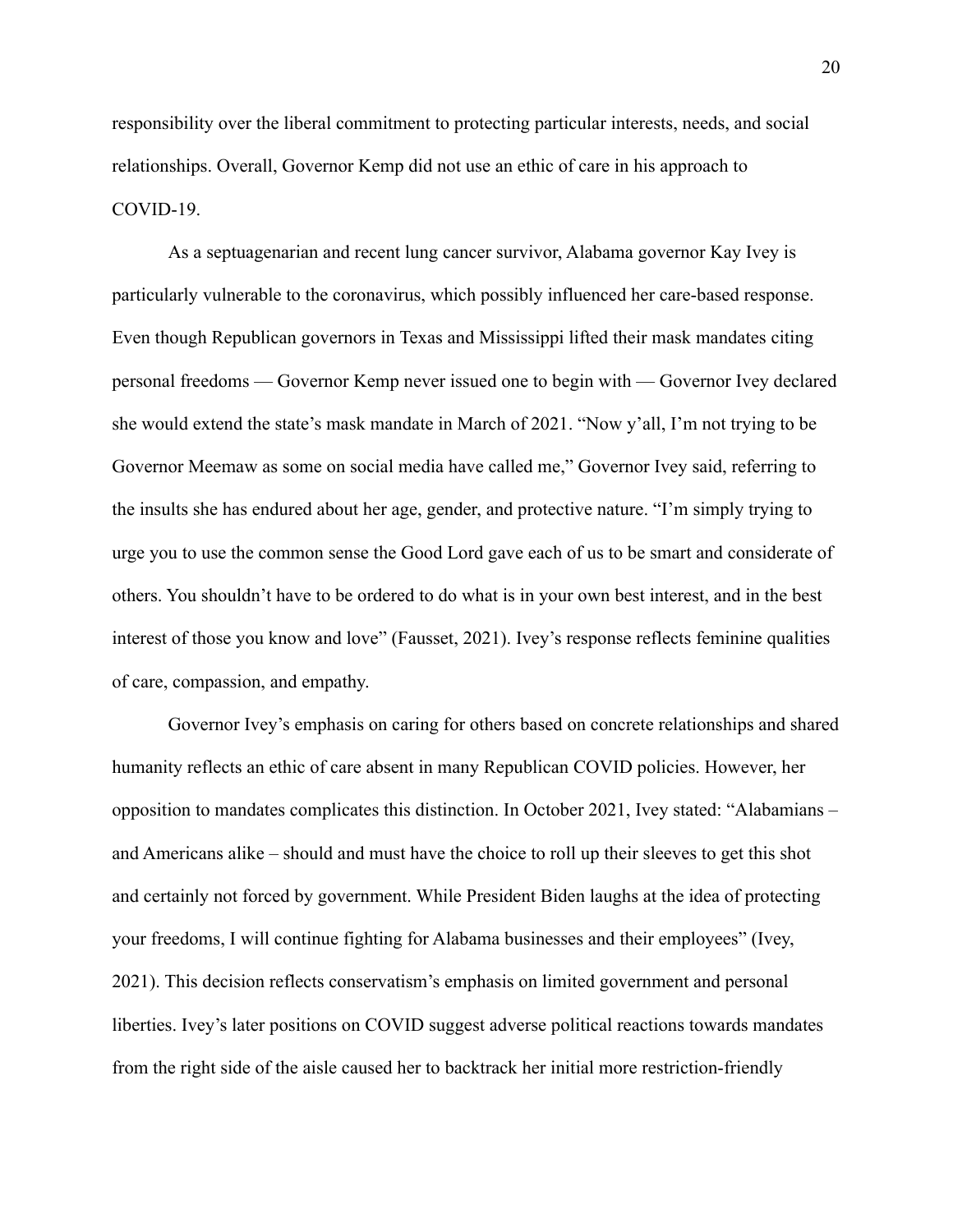position. She is only concerned with meeting the needs of her constituents based on abstract universal principles about objective unfairness. Her judgment on whose needs she has a responsibility to meet reflect a justice approach, distorted by conservative individualism, over an ethic of care. In responding solely to people's common humanity rather than to their distinct individuality, Ivey's conservative identity shapes her COVID-19 policy — like Governor Kemp — more so than her gender. This shows Republican women governors guided by an ethic of care are limited in what they can do to challenge prevailing conservative views.

## **Colorado Governor Jared Polis (D) and New Mexico Governor Michelle Lujan Grisham (D)**

A governor's decision to issue a mask mandate reflects the ethics of care. According to the CDC, wearing masks helps communities slow the spread of COVID-19 when worn consistently and correctly by a majority of people in public settings, along with other preventive measures, such as social distancing, frequent handwashing, and cleaning and disinfecting surfaces (CDC 2021). As of February 1, 2022, three states have statewide mask orders for unvaccinated individuals, and six states have statewide mask orders for vaccinated and unvaccinated individuals. All nine of the states have Democratic governors. However, there are disagreements within the party about the effectiveness of such mandates. While Colorado continues to see a rise in hospitalizations and deaths among unvaccinated patients, Governor Polis decided to lift his state's mask mandate in November of 2021: "Public health [officials] don't get to tell people what to wear; that's just not their job" (Fulcher, 2021). Perhaps this is the response to a feeling of emasculation when public institutions exert their power to protect people, which mimics the Republican value of limited government as seen in Governor Kemp's response.

After Governor Polis claimed masks have not helped improve New Mexico's case count, Governor Michelle Lujan Grisham expressed a collaborative mindset in her response: "We were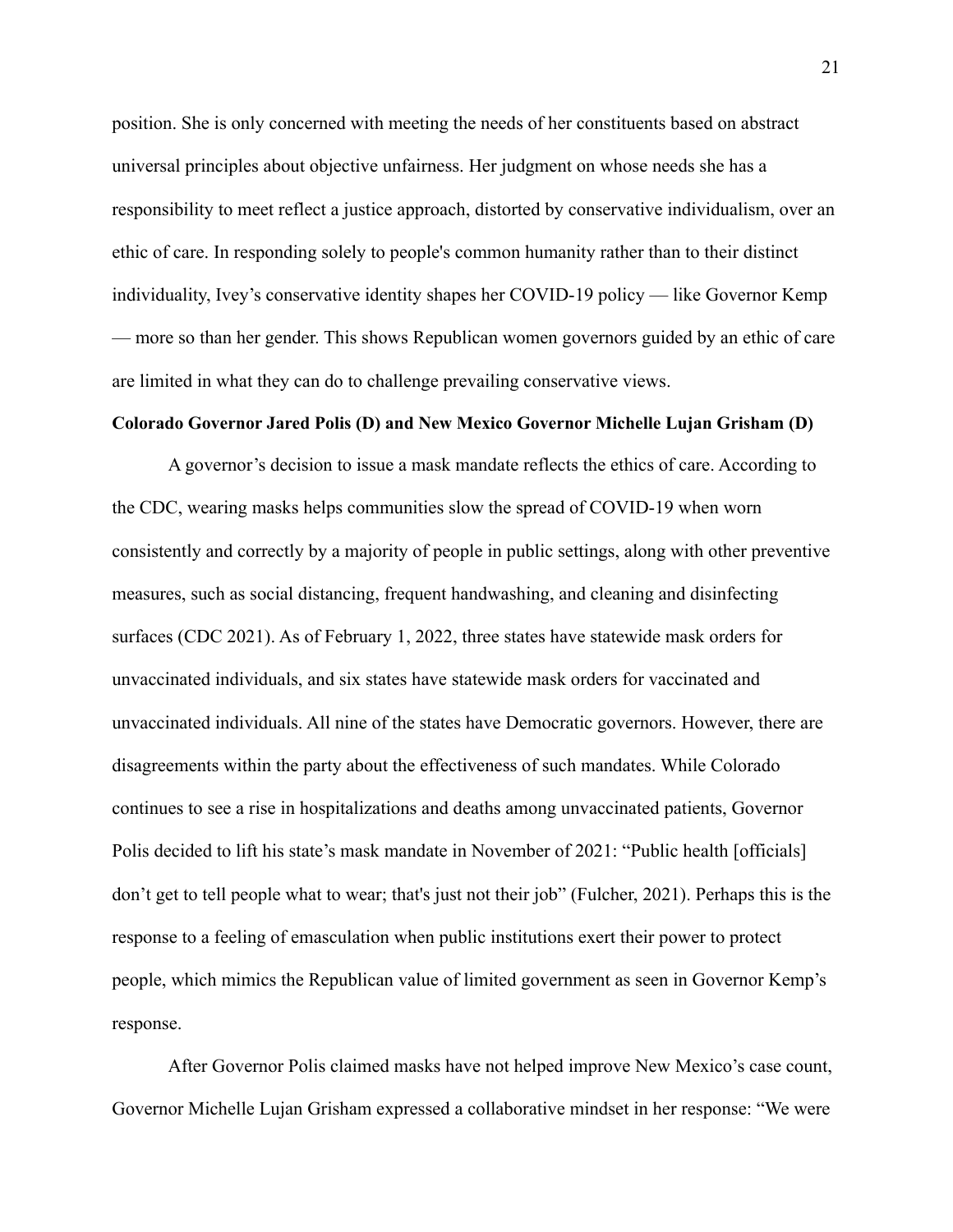earlier than Colorado at getting people vaccinated, and in fact, Colorado sought New Mexico's help and I'm glad that they did because this is a partnership to protect Americans" (Kent 2021). Considering kids younger than five still aren't eligible to get the vaccine, as well as the state's large number of high-risk New Mexicans and potentially unvaccinated tourists, Governor Grisham applies the ethics of care in her response to the virus. In May of 2020, Grisham pleaded to her constituents, "Please: Wear a mask. It's compassionate. It protects others, including frontline workers of all types, and we owe them a great debt of gratitude. Let's protect them and each other and our families." She said, "If I can't get New Mexicans to protect vulnerable populations, to protect our seniors and children and minority populations and homeless populations and essential workers and health care workers and first responders and so many more, I will do whatever it takes to protect them. But you can help me. And if we all do this together, we can keep easing restrictions in a safe manner and go on living in a COVID-19 world" (Grisham, 2020). By focusing on the protection of the vulnerable in her response, Governor Grisham appeals to her constituents' capacity for empathy to do the right thing. Not only does she appeal to an ethic of care, but she uses it in her response as well. This is why Gilligan's emphasis on context-sensitivity is paramount: Grisham's desire to meet the needs of others has limits. Rather than meeting the needs of unvaccinated anti-maskers in terms of abstract principles like freedom and liberty, she meets the concrete needs of her constituents in terms of their health and well-being.

A crucial aspect of a governor's response is the concept of "vulnerability." How a person views their own vulnerability determines their perception of who else is vulnerable, and what they owe to these vulnerable groups. In an interview with *Colorado Public Radio News,* Governor Polis said, "Everybody had more than enough opportunity to get vaccinated. Hopefully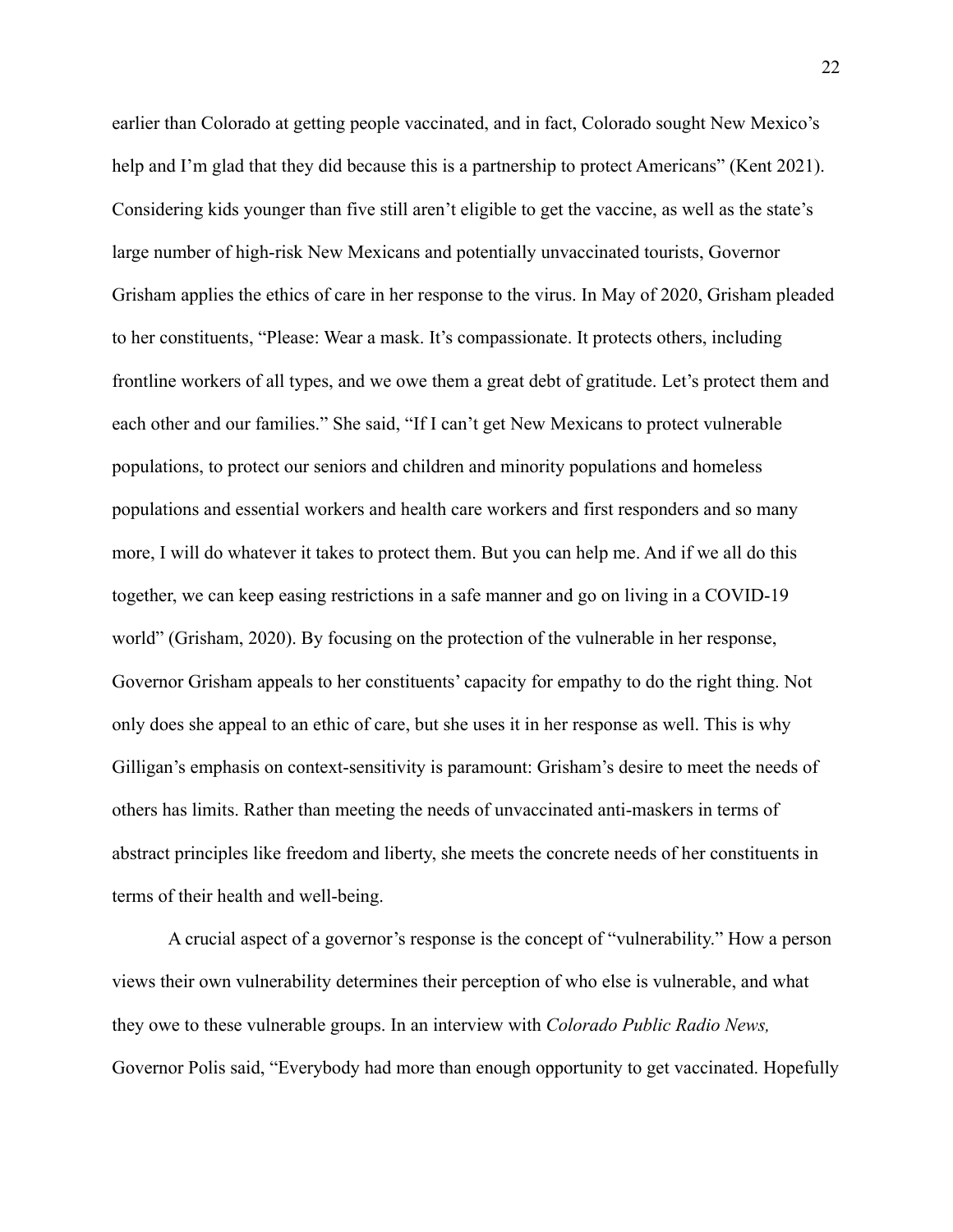it's been at your pharmacy, your grocery store, a bus near you, [or at] big events… Frankly, people who want to be protected [have gotten vaccinated]. Those who get sick, it's almost entirely their own darn fault" (Fulcher, 2021). In his response, Polis shirks his responsibility for the rising number of cases by blaming it on the unvaccinated. Unlike Grisham, who views her role as Governor to include the protection of her constituents, Polis emphasizes the importance of self-reliance in Coloradans and uses an ethic of justice in his response.

The moral reasoning of care ethics is to think of concern for others in terms of accepting responsibilities, which requires some positive concern for their welfare. Rather than leaving the unvaccinated alone and viewing vaccination as a personal responsibility, an ethic of care considers vaccination as a responsibility to others based on the relationships unvaccinated people have with those vulnerable to the virus. Mandating masks and vaccinations are ways to show a positive concern for the welfare of others. In his refusal to mandate vaccines and masks, Polis's ethics of justice approach implies the actions of the unvaccinated are their own responsibility; therefore, it is immoral to make others pay for the unvaccinated's carelessness. By applying a universal rule based on abstract principles, he fails to see the distinction between the "responsible" vulnerable and "irresponsible" vulnerable. The responsible vulnerable are the immunocompromised who cannot take the vaccine or will not experience the full effects of the vaccine, healthcare professionals exposed to the virus while working on the frontline, and those who have trouble getting treatment for various medical emergencies and life-threatening diseases when the healthcare system is overwhelmed with COVID cases. The lack of context-sensitivity in his response to COVID hurts more than just those who choose not to get vaccinated. Given his liberal political identity, it appears his gender has shaped his justice approach to ethical problems, which aligns with Gilligan's theory.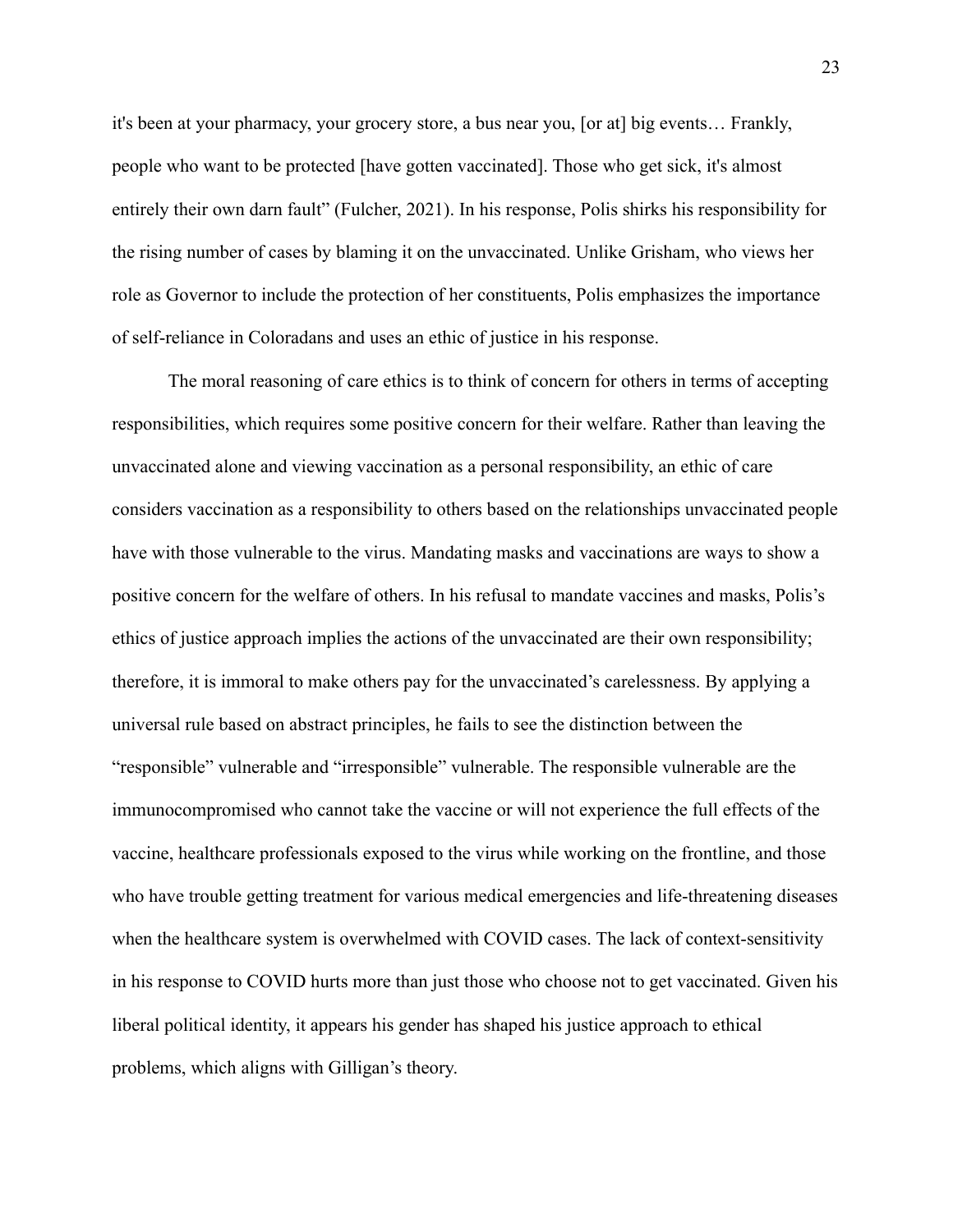#### **South Dakota Governor Kristi Noem (R) and Rhode Island Governor Gina Raimondo (D)**

In total, 39 states have issued statewide mask requirements. The eleven states that did not issue a mask mandate at any point of the pandemic have Republican governors; Governor Kristi Noem is the only female governor to have never imposed a mask mandate. Even though her state has dealt with one of the worst coronavirus outbreaks in the nation, South Dakota Governor Kristi Noem defended those who choose not to wear masks in public. She said during a news conference in November 2020, those who don't wear masks are making a "personal decision" and deserve respect. She refused to encourage people to wear masks or socially distance themselves, instead saying the best thing people can do to stop the spread of the virus is to wash their hands (Groves 2020). She said on Fox News in 2020, "I believe in our freedoms and liberties. What I've seen across the country is so many people give up their liberties for just a little bit of security, and they don't have to do that." (McGreal 2020). Furthermore, in an interview with *Rolling Stone*, Noem didn't address whether part of her job as governor is to encourage her citizens into doing the right thing — protecting one another by staying home when possible, and wearing masks when not. She also didn't respond when asked if she regrets not centering her COVID response more around the South Dakota tradition of taking care of their neighbors and less around the concept of freedom (Rodrick 2021). In contrast, all 24 Democratic governors issued stay-at-home orders in their states and asked people to limit risky behavior in order to protect the most vulnerable in their community. Hence, Democrats emphasized the contextual and personal relationships people have with others. Using the ethics of care to justify extensive lockdowns, they recognized the people they interact with at the grocery or their favorite take-out place could be immunocompromised, or live with someone who is.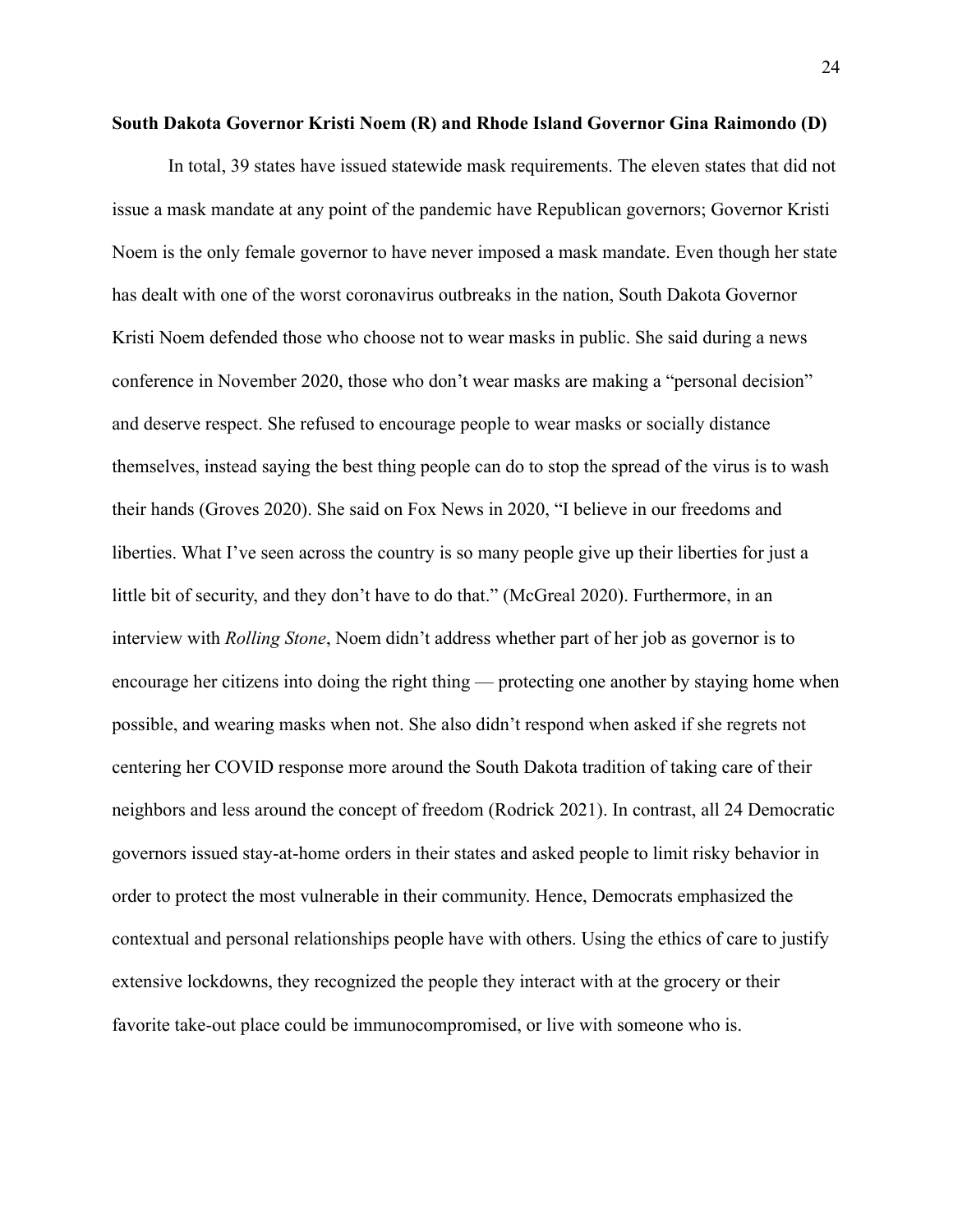Evidently, Noem's perception of who is most vulnerable differs from Democrats and most women. According to Gilligan's research, subjectively-felt hurt appears immoral to women, regardless if it is fair, due to the ethic of care. In contrast, objective-unfairness regardless of subjective hurt is immoral to men due to an ethic of justice (Kymlicka, 1990, p. 409). Despite her gender, the latter aligns closely with Noem's reasoning for not imposing a mask mandate. To her, it is unfair — thus, immoral — to ask people to wear a mask to minimize the subjective-hurt of immunocompromised and elderly South Dakotans. Instead, her moral reasoning was to protect the conservative principles of freedom and liberty over the relations humans have with one another.

To justify her policy (or lack thereof), Governor Noem cited studies and recommendations that implied the media had exaggerated health risks from the virus and downplayed the effectiveness of masks in preventing the spread of the virus. Noem said, "We cannot sacrifice the educational, physical, emotional and social well-being of our kids. The risks of COVID are too minimal for us to make sure that they're all going to stay home." Noem's decision to keep schools open is an exercise of justice ethics. As Kymlicka defines the approach, she emphasizes the following of rules over attending to moral sensitivities. Rather than making a context-sensitive assessment of particular needs, she acted as if children universally benefit from staying in the classroom during a pandemic. She failed to acknowledge or care for the personal relationships children might have with elderly grandparents, or the needs of immunocompromised children. Her statement implies the sacrifice of immunocompromised and elderly lives — their well-being and their liberties — helps maintain normalcy and protect the liberties of the rest of the population (AP News, 2020). Given the way an ethic of care responds to concrete differences rather than abstract humanity, it is evident Noem's gender did not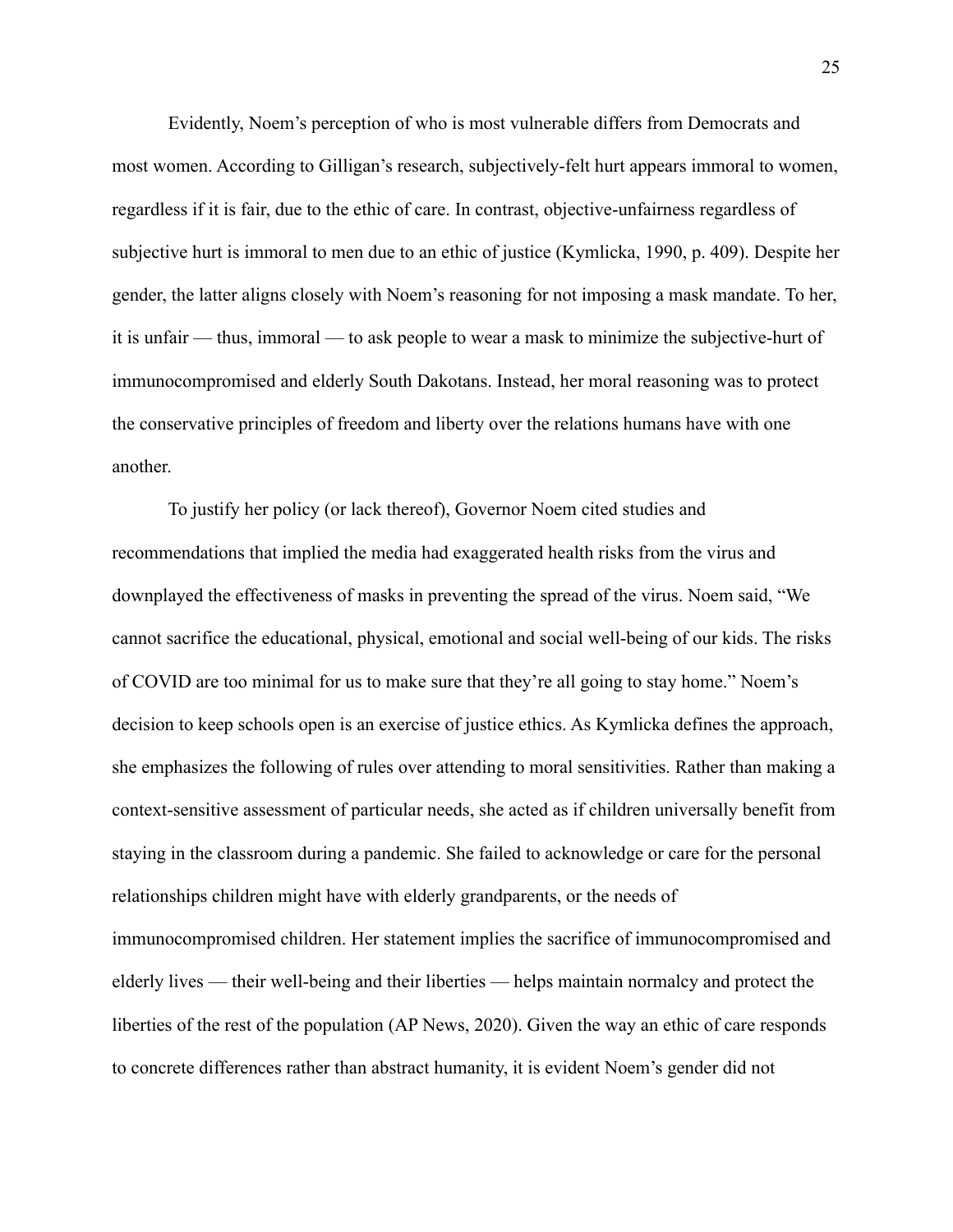influence her COVID policies or shape her view of vulnerability, care, and responsibility to others. This suggests that her conservative identity and partisanship shape her outlook on COVID.

With the nation's second-densest and ninth-oldest population, Rhode Island was a uniquely vulnerable state to COVID-19. Located between the pandemic hot spots of New York City and Boston, the outbreak hit Rhode Island hard. However, former Governor Raimondo successfully implemented intensive testing, tracing, and isolation tactics, in addition to effective mask policies and messaging. In an interview with *Politico*, Raimondo said, "You know, we're dense, we're vulnerable to what happens outside. But on the flip side, we take care of each other. We're a community" (Grunwald, 2020). In regards to an ethic of care, Raimondo's emphasis on Rhode Islanders' shared humanity as a means of connection reflects Gilligan's sentiment: "Everyone will be responded to and included, no one will be left alone or hurt" (1982, p. 63). Unlike Governor Noem, Raimondo's gender shapes her perspective on vulnerability and care. In a press conference, Raimondo scolded her constituents who were not following CDC guidance: "I don't want to see it on the streets. I don't want to see it at open houses. I don't want to see it at parties or dinner parties. In the mall. Sneaking into hospitals to visit your loved ones. Sneaking into nursing homes. Knock it off. This is serious business." One of the constituents listening was Asher Schofield, who said her messaging reminded him of a "maternal voice." Another Rhode Islander said of her speech, "[She's] just been the ultimate Rhode Island mom when it comes to telling people what we need to do to stay safe" (Tremaine, 2020). It is likely Raimondo being a mother of two children influences her perspective on caring for others. By acknowledging the various needs and interests of her diverse constituency, Raimondo demonstrates New England's individualism and care ethics are not in opposition to each other.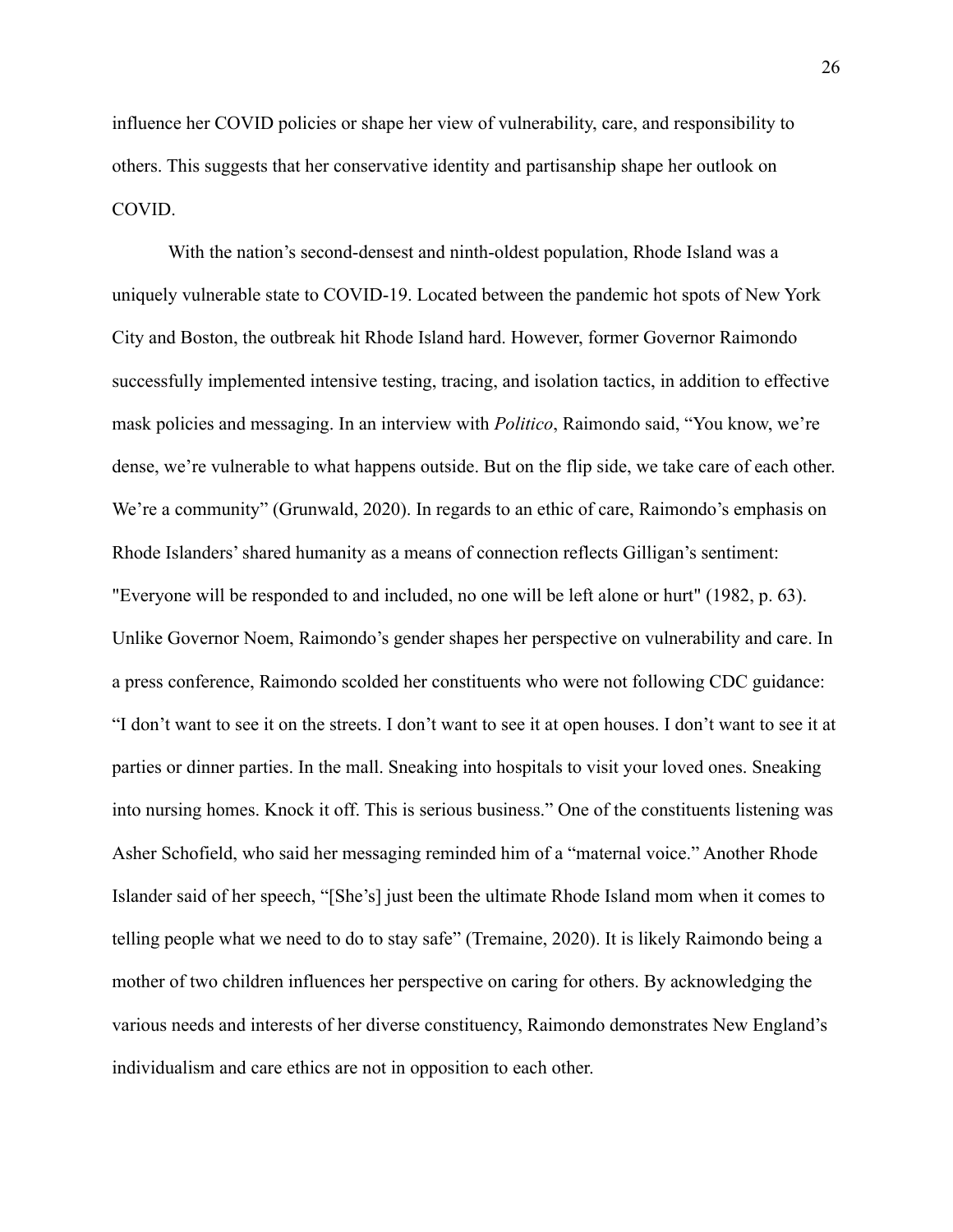In contrast to Raimondo, Noem's experience as a mother reflects the conservative ideal mother, or as Sarah Palin referred to herself as, a "Mama Grizzly." According to Palin, who coined the term, a "Mama Grizzly" fiercely protects her children when she sees them endangered by bad policies (Miller, 2010). Motherhood and caregiving shapes Noem and Palin's femininity. Influenced by midwestern individualistic culture, Noem's COVID policy and emphasis on care is centered on her own kids and meeting their needs. Favoring the conservative views of limited government and personal responsibility, Noem's individualism fails to account for and care for the needs of kids and families different from her own whose lives are at risk when in a school with maskless children. Despite being feminine, her lack of context-sensitivity and attention to particular interests does not align with Gilligan's ethic of care.

### **President Donald Trump (R) and President Joe Biden (D)**

Throughout 2020, one obstacle to moving forward constructively on COVID-19 was the absence of executive leadership. President Donald Trump invoked manhood and masculinity in his criticism of masks, which politicized an issue of public health. He dissed Joe Biden by implying his use of protection was fatuous and a sign of fear: "I don't wear masks like him. Every time you see him, he's got a mask. He could be speaking 200 feet away from it, and he shows up with the biggest mask I've seen" (Kurtzleben, 2020). Also, Trump emphasized the lack of obligation people had to protect their fellow Americans if it meant sacrificing their freedoms. On April 3, when the Centers for Disease Control and Prevention first recommended Americans wear face coverings in public, Trump stressed the practice was "voluntary" and that "you do not have to do it." For Trump, however, his reasoning was less of an exercise of individual freedom and more of a concern about his masculine appearance: "I just don't want to be doing -- somehow sitting in the Oval Office, behind that beautiful, Resolute Desk, the great Resolute Desk, I think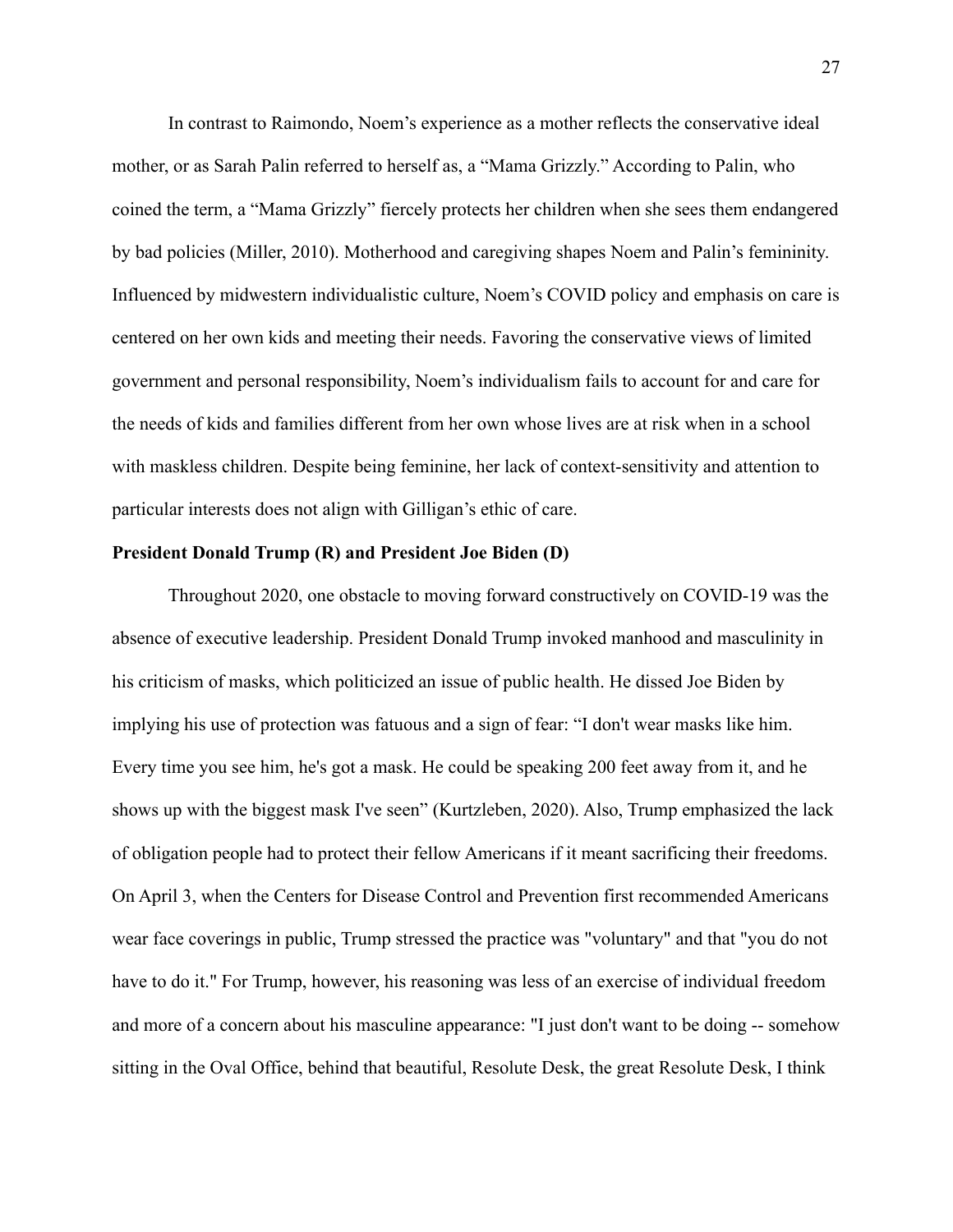wearing a face mask -- as I greet presidents, prime ministers, dictators, kings, queens, I don't know, it somehow, I don't see it for myself" (Kurtzleben, 2020). On a visit to a Ford plant in Detroit, he claimed he wore a mask behind closed doors, but not in public because he "didn't want to give the press the pleasure of seeing it." Despite having the public platform and influence to encourage mask-wearing amongst all Americans, Trump's primary concern was looking manly. Kristin Kobes Du Mez, author of *Jesus and John Wayne*, a book about white evangelicals and masculinity, says, "Militancy is at the heart of [Trump's] identity, and militancy requires enemies, and so his enemies are both foreign and domestic… compromise is a sign of weakness" (Kurtzleben, 2020). According to Du Mez, a militant masculine identity in the White House is the driver of political polarization.

President Trump's style of leadership modeled a toxic masculinity, including destructive messages about "toughness" and refusing to wear masks, which some Republican legislators emulated in the House and Senate. Contrary to rules, some even refused to mask up when members of Congress had to shelter together during the January 6th Insurrection. Furthermore, the Trump Administration and some governors insisted on "reopening" the economy and schools at the expense of protecting public health. Workers had to return to work without adequate testing, protective equipment, or social distancing measures in place (Cahn & McClain, 2021, p. 32). Touting numbers about jobs and economic recovery while ignoring the number of COVID casualties, Trump and Republicans demonstrated a lack of basic empathy for essential workers and those most vulnerable to becoming seriously sick or dying from Covid. Even after his own experience with the virus, he pushed people to not "fear" COVID or let it "dominate" their lives. He "defeated" it, so they could too. Online, Rep. Matt Gaetz tweeted, "COVID will have to recover from President Trump," and Sen. Kelly Loeffler posted an edited video of Trump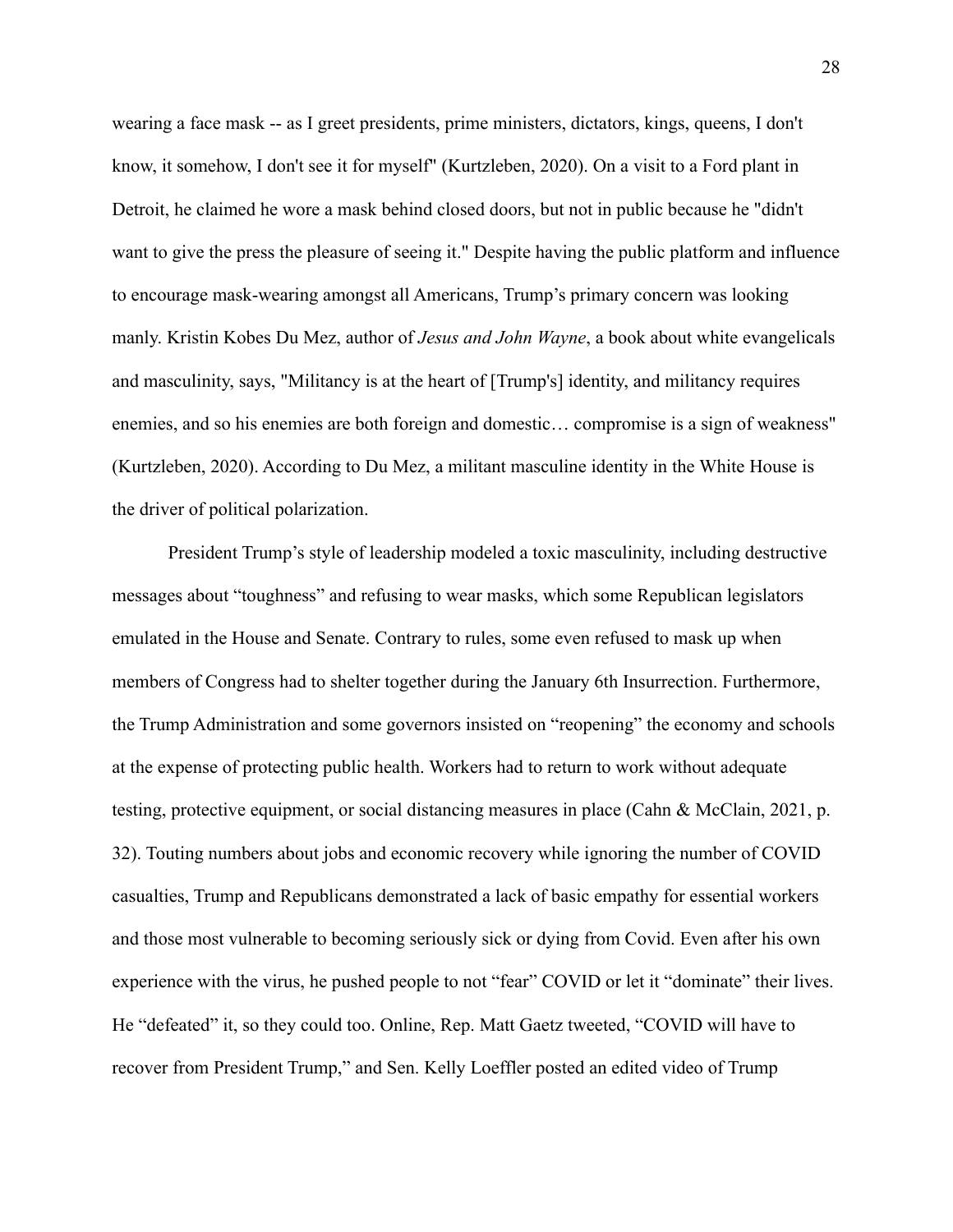wrestling the coronavirus to the ground like WWE Superstar (Pauly, 2021). The president's perceived manliness was dependent on the idea that he doesn't need a mask. Meredith Conroy, professor of political science at California State University, said, "There was a way to make wearing a mask masculine, a different type of masculinity, about protecting other people and being patriotic" (Kurtzleben, 2020). However, that type of masculinity depends too much on the ethics of care for Trump to embody. Rather, Trump only cared about meeting his own needs, ignoring the context-sensitive complexities of the situation at hand.

Likewise, Joe Biden possesses and benefits from masculinity. Throughout his presidential campaign, he talked about cars and wanting to fight Trump, and challenged voters to a push-up contest. However, empathy and compassion have always been one of Biden's strengths as a leader. While talking to family members of mass shooting victims, a video captured Biden hugging and comforting the son of a victim. In the viral clip, Biden says, "Thank you for hugging me. You okay? You okay? You'll be okay. We're going to be okay" (Kurtzleben, 2020). His response to COVID-19 reflected this responsibility of caring for others. In a speech about the fight against Covid-19 given on December 21, 2021, Biden said:

All these people who have not been vaccinated, you have an obligation to yourselves, to your family, and, quite frankly — I know I'll get criticized for this — to your country… to folks who are not vaccinated: You may think you're putting only yourself at risk, but it's your choice. Your choice is not just a choice about you; it affects other people. You're putting other people at risk — your loved ones, your friends, neighbors, strangers you run into. And your choice can be the difference between life or death. (Biden, 2021).

Rather than emphasizing personal choice and self-sufficiency, Biden encourages Americans to care for others. He directly refers to the relationships people have with each other to encourage them to act morally. This ethic of care is what led to his vaccine mandate, which required all federal employees to be vaccinated against COVID-19.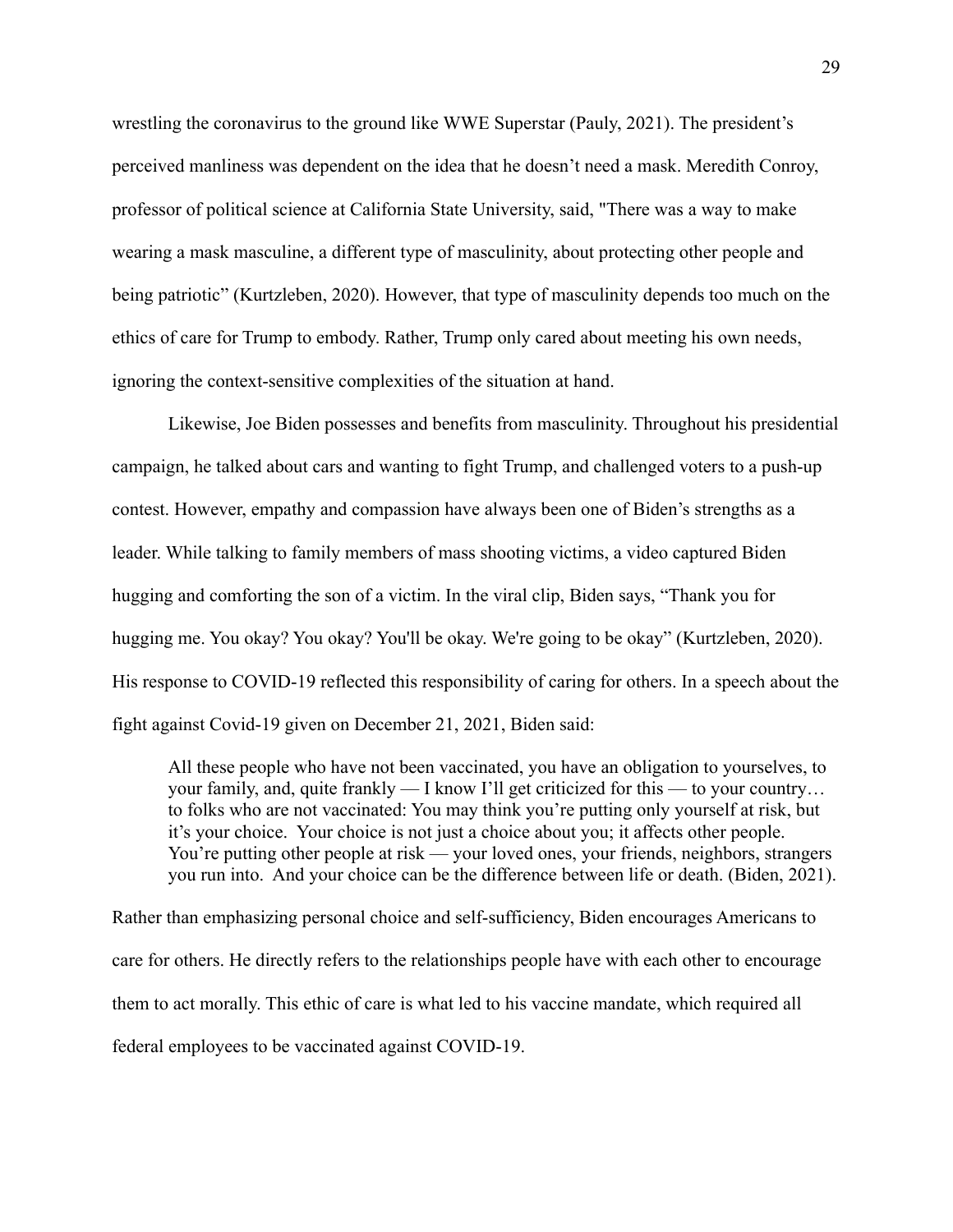Although gender and partisanship can shape a person's outlook on life, tragedy played a role in Joe Biden's. In 1988, Biden suffered two brain aneurysms. In 2016, decided not to run for president partly because he was still grieving his son Beau's death from brain cancer. One of the most defining moments for Biden, however, occurred in 1972. Less than two months after the people of Delaware elected him to the Senate, he lost his wife and two-year-old daughter in a car accident. Just 30 years old, Biden became a widower and a single parent of two sons (Henrickson, 2020). Before the 2020 election, Biden appeared in a virtual town hall on MSNBC. "As someone who has lost a wife and a daughter and a son and knows what it's like to go through loss. What advice would you give to a family who has lost someone to COVID-19?" a listener asked. Biden responded, "The folks who've recently lost someone to COVID-19… they feel like there's a black hole in the middle of their chest. They're being sucked into it. They're frightened and they are scared and they don't know what to do." He talks of fear in a way that legitimizes the emotion so no one feels ashamed of it. "All I can tell them is it will take time, but, in time, what's gonna happen is you're gonna find when you think of that son, daughter, husband, wife, mother, father you lost, you're gonna get a smile on your lip before you get a tear in your eye and that's when you know you're gonna make it" (Perry, 2020). Having cried during debates and public events while talking about Beau, his first wife Naomi, and daughter Neilia, Biden was clearly unaffected by toxic masculinity in the ways his predecessor was.

## **Conclusion**

Some state governors and national leaders, notably Democrats like Biden and women in general, had a more empathic and care-based response to the pandemic. They listened to public-health experts and refused to sacrifice public health to revive the economy. Research on gender and political representation in Congress and state legislatures shows that "women in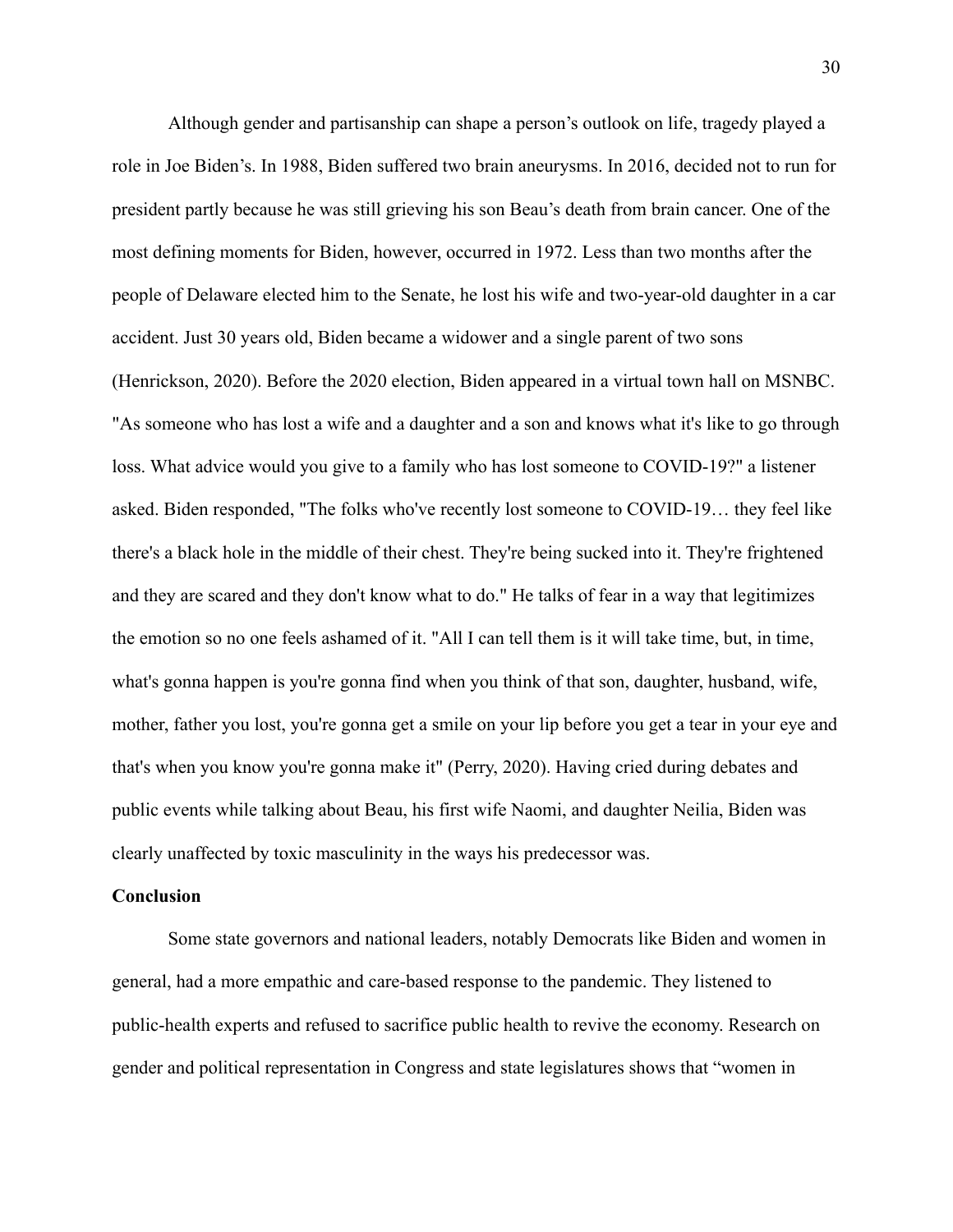legislatures are more likely than their male colleagues to give priority to issues, such as healthcare and children and families, associated with women's traditional caregiving roles in society, and to issues, such as reproductive health and women's rights, associated with the organized women's movement" (Cahn & McClain, 2021, p. 35). Furthermore, nations led by women showed some of the lowest rates of COVID-19 deaths and cases. The leadership styles of the women heading countries with better success at battling the pandemic than the US, such as Former Chancellor of Germany Angela Merkel and Prime Minister of New Zealand Jacinda Arden show certain qualities, such as "listening with humility to other voices and ensuring that people with diverse backgrounds and expertise are at the table" and "asking other questions about who is included and excluded" (p. 35). Although an empathetic and effective style of leadership is not limited to women, these distinctly feminine qualities are fundamental during a public health crisis.

The aversion to wearing a mask, observing social distancing, and complying with government-imposed lockdowns entwines with male insecurity; the Right's obsession with "freedom from the government" results in the feeling of emasculation when public institutions exert their power to protect people. "There has been a very dominant strain of men who clearly feel that wearing a mask would so expose their vulnerability that they would rather risk death from the virus" (Gupta 2020). The same goes for vaccine requirements. The American Civil Liberties Union says, "Far from compromising civil liberties, vaccine mandates actually further them. They protect the most vulnerable among us, including people with disabilities and fragile immune systems, children too young to be vaccinated, and communities of color hit hard by the disease" (Cole & Mach, 2021). Therefore, Republicans' negative feelings towards wearing a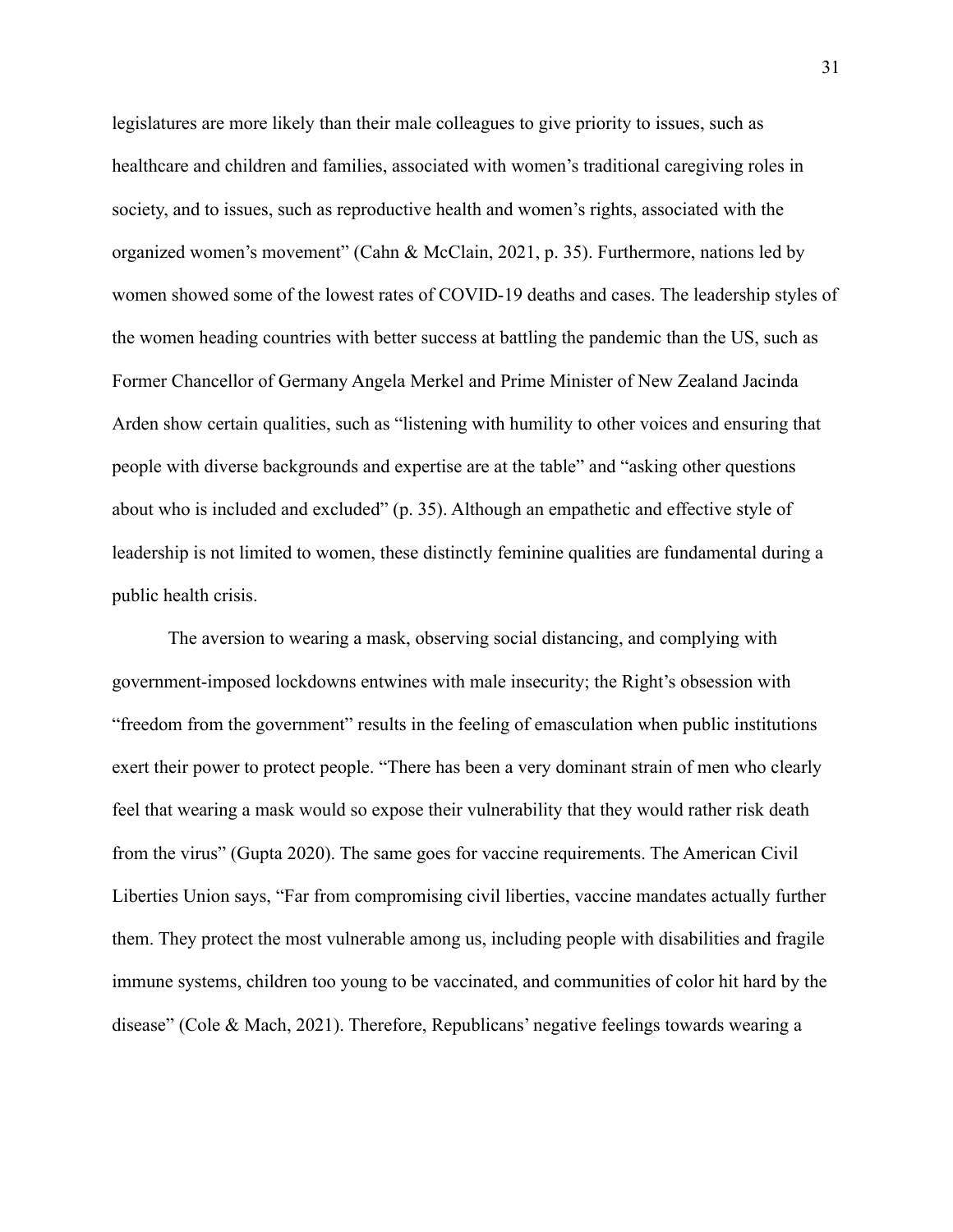mask are related to masculine toughness and anti-femininity more so than their beliefs about limited government and personal freedoms.

As cases began to rise in the U.S. and the coronavirus became a serious threat to public health, many politicians and citizens assumed their fellow Americans would take collective action — that they would social distance, mask up, and follow CDC recommendations. Essentially, people trusted each other to do "the right thing." However, "the right thing" is vastly different depending on if they are making decisions based on an ethic of care or an ethic of justice. By examining a variety of governors' responses to COVID-19, my thesis demonstrates how Democrats tend to make moral choices based on an ethic of care more than Republicans. Additionally, hegemonic masculinity heavily influenced conservative individuals' behaviors and beliefs during the pandemic. Based on these case studies, the ethics of care seems to develop in people exposed to personal tragedy, as President Biden was; who experienced suffering themselves, as Governor Ivey has; or who are tasked with taking care of the most vulnerable, as mothers like Governor Raimondo are. In addition to gender and ideology, these are crucial factors in determining whether a politician uses an ethic of care. However, Governor Noem's maternal voice advocates for abstract principles of freedom over concrete relationships; and Governor Polis' liberal attitude advocates for personal responsibility over a responsibility to care for others. Therefore, the case studies above show an ethic of care is not present in all women nor Democrats who act as moral agents during the pandemic.

As Kymlicka says in his criticism of Gilligan's theory, we have limited resources for caring. We cannot care for everyone or do everything a caring approach suggests, meaning moral guidelines help order our priorities. By defining principles as instructions of what to look for, not instructions to avoid examining the particulars, Kymlicka distinguishes them from rules, such as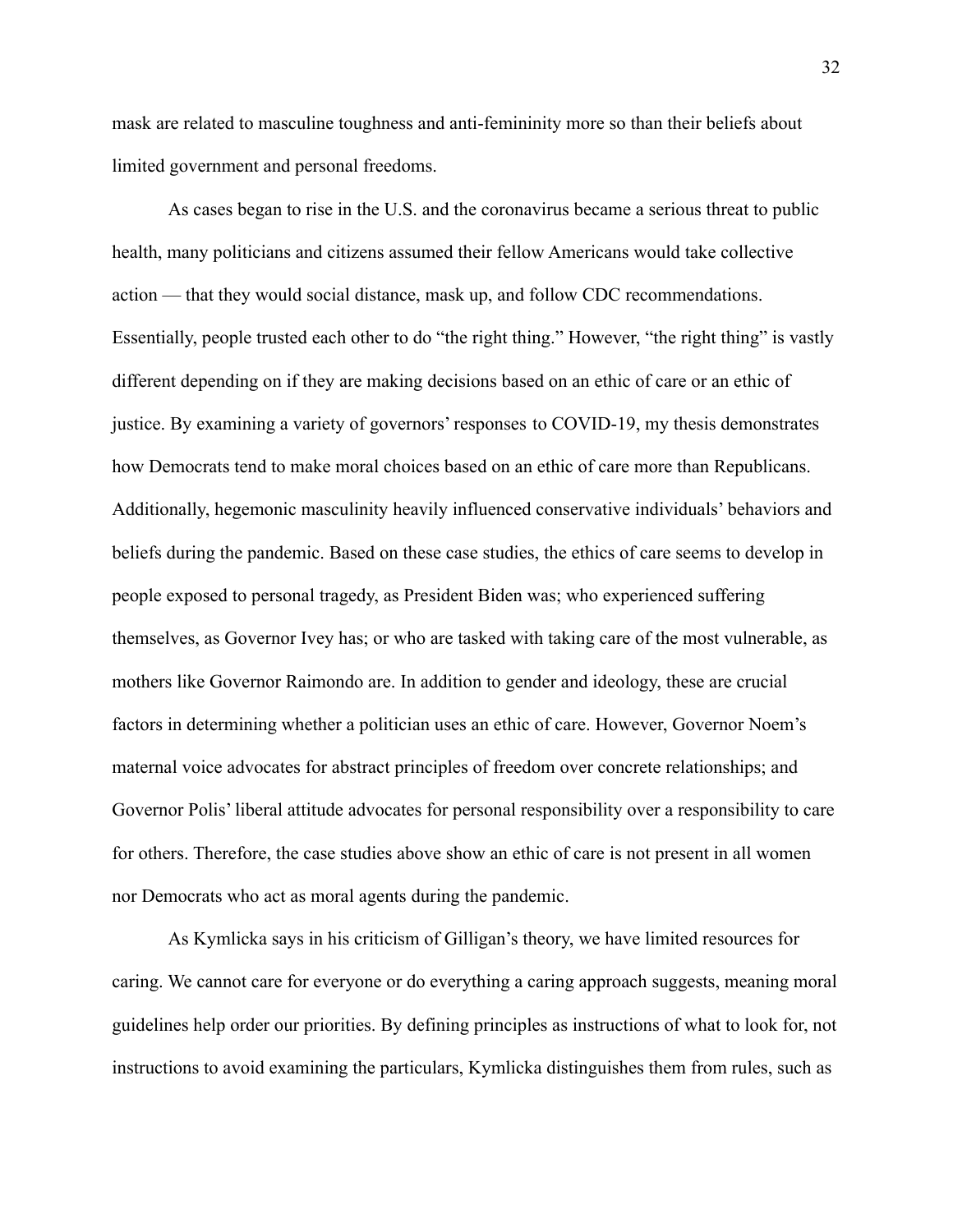the Ten Commandments, which are universal. Principles function differently in that they invite rather than block reflection (1990, p. 404). Gilligan's framing of justice ethics suggests it aligns with selfishness and individualism, but acting justly requires sensitivity to historical factors and possibilities as much as discovering the best suited principle. Regardless of using an ethic of justice or care, moral considerations require attention to particular details. Therefore, the ideal COVID policy is not solely based on justice or care ethics, but it must be context-sensitive. Not only should the government address the needs of individuals during a pandemic, but it must consider whose needs require more attention. To the unvaccinated, meeting the needs of the immunocompromised is an inconvenience; to the immunocompromised, meeting the needs of the unvaccinated is deadly.

In focusing on preserving relationships in which imbalanced power dynamics exist, the perspective of care applies a universalistic principle of equal moral worth that potentially excludes the neediest that exist within and outside the larger relationships in a society. When considering the justice approach, meeting the needs of people who demand the discriminatory treatment of others to maintain their own comfortability or power is illegitimate and immoral. Viewing subjective hurts as a cause of moral claims is not only unfair but can hide oppression in exploitive relationships. Under this assumption, an ethic of care would advocate attending to the subjective hurt of an oppressor when they feel deprived of something (Kymlicka, 1990, p. 412). Of course, Gilligan's theory has a self-inclusive quality that does not advocate for the care of racist, sexist, ableist dynamics or abusive and toxic relationships, but it makes these aspects difficult to see for outsiders of these relationships. Thus, details and nuances of a particular situation cannot always be the focus as a care approach calls for, meaning we must situate them in a larger framework of normative principles. In regards to the pandemic, for example,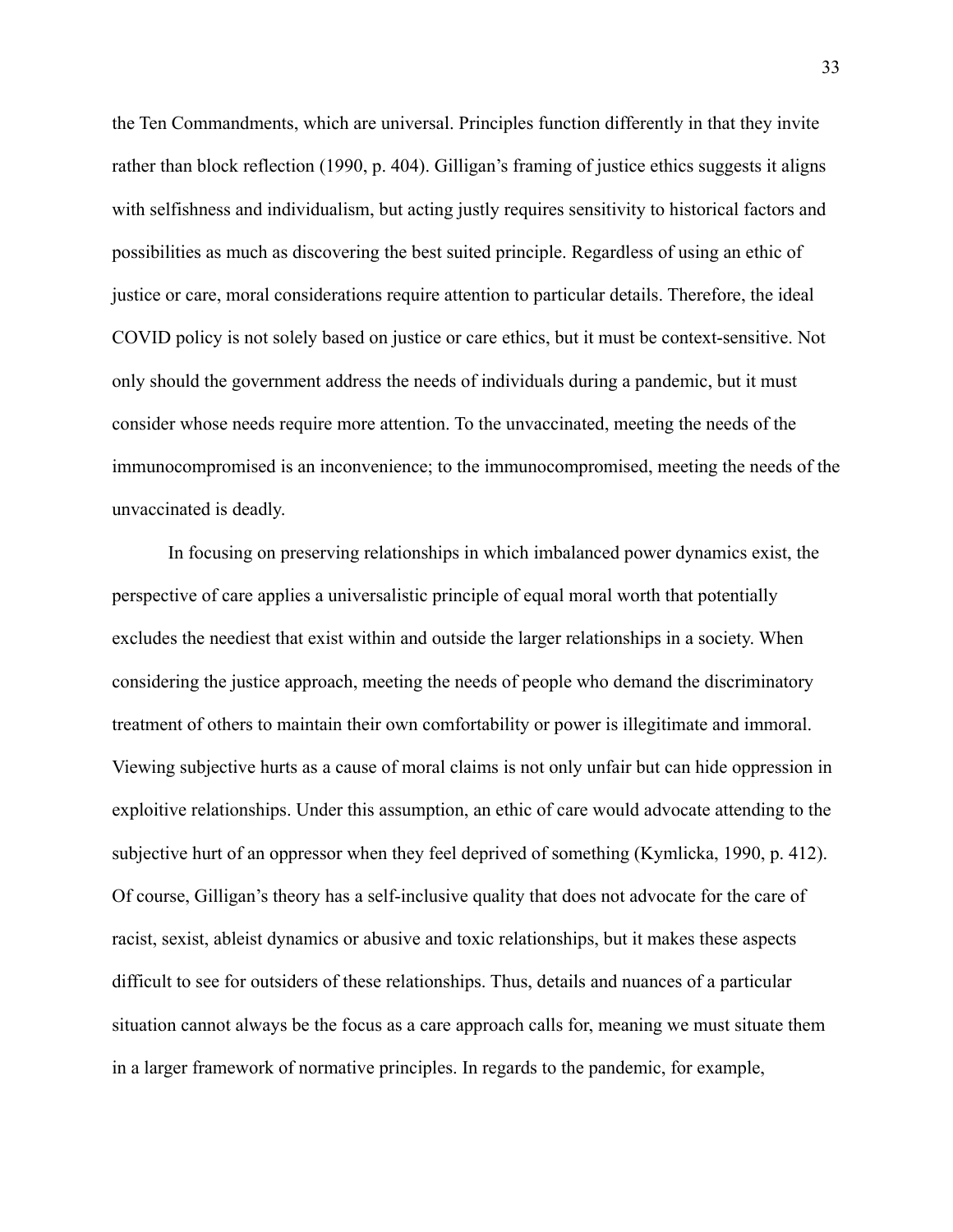principles of nondiscrimination of disabled, immunocompromised, and elderly people prevail when governors mandated masks in schools and workplaces. Rather than evaluating situations in which able-bodied adults complain about wearing masks and demand the freedom to go without, or in calls for autonomy in regards to vaccination, many Democratic and/or women governors, as well as President Biden, attended to the needs of those who had actual difficulty surviving the pandemic. It would have been unjust (and impossible) to require the immunocompromised to halt their social lives and relationships to meet the needs of those with perceived invulnerability to the virus. When ableist needs are invalidated, the contrasts between justice and care are few; these ethics can complement each other and governors should integrate them into public health policy. Therefore, prior conditions of justice morally validate different forms of caring. People develop an ethic of care and justice with different sorts of cases in mind, meaning neither successfully meet our full range of moral obligations.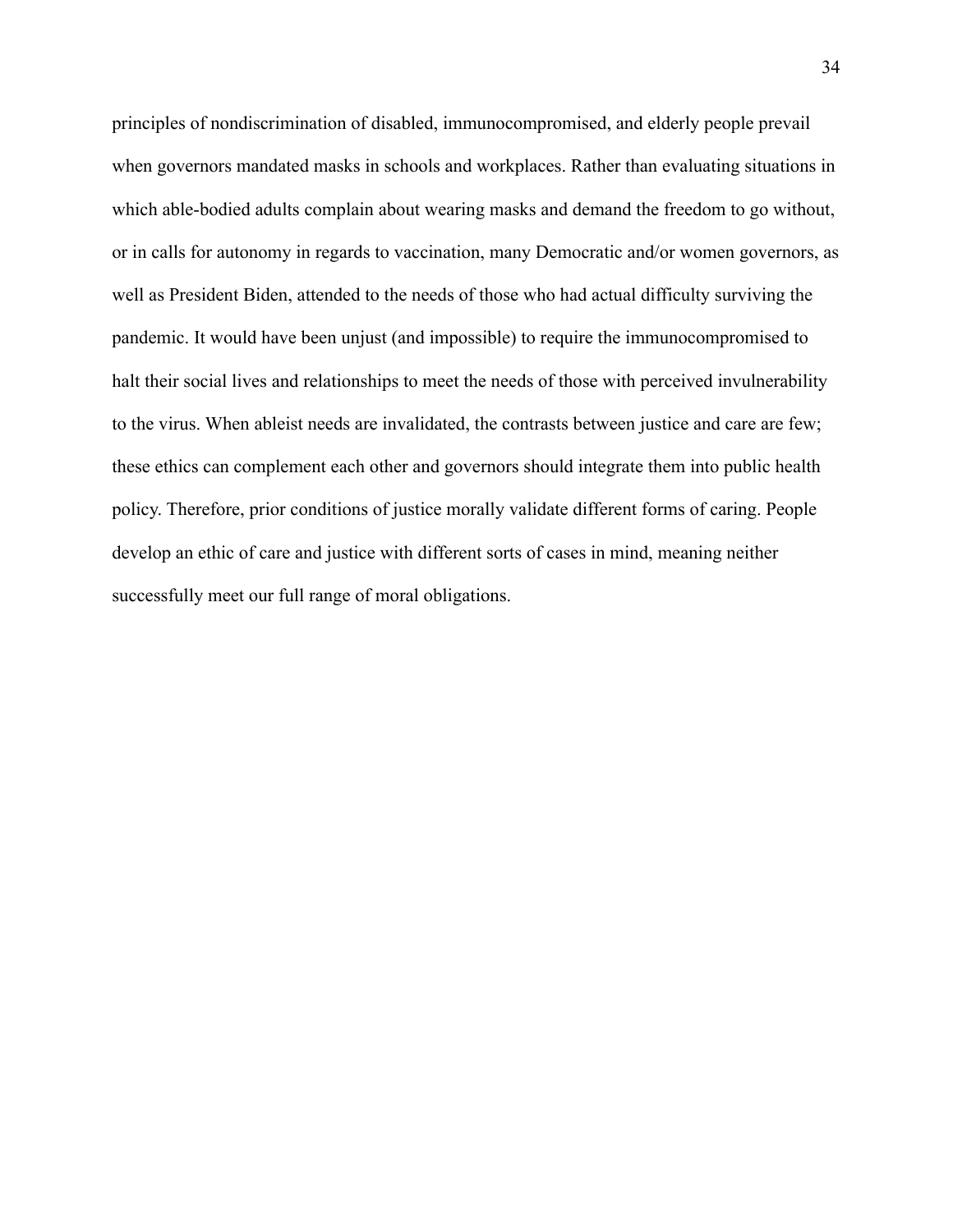### References

Adams, K. (2021, November 22). States ranked by percentage of population fully vaccinated. *Becker's Hospital Review*.

https://www.beckershospitalreview.com/public-health/states-ranked-by-percentage-of-po pulation-vaccinated-march-15.html

Biden, J. (2021, December 21). *Remarks by President Biden on the fight against COVID-19.* The White House.

https://www.whitehouse.gov/briefing-room/speeches-remarks/2021/12/21/remarks-by-pre sident-biden-on-the-fight-against-covid-19/

Brenan, M. (2020, July 13). *Americans' Face Mask Usage Varies Greatly by Demographics.* Gallup.

https://news.gallup.com/poll/315590/americans-face-mask-usage-varies-greatly-demogra phics.aspx

- Brownstein, R. (2021, August 12). Everybody I Know Is Pissed Off. *The Atlantic*. https://www.theatlantic.com/politics/archive/2021/08/vaccine-mandates-republicans-dem ocrats/619735/
- Capraro, V. & Barcelo, H. (2020). The effect of messaging and gender on intentions to wear a face covering to slow down COVID-19 transmission. *Journal of Behavioral Economics for Policy, 4*(2), 45–55. https://arxiv.org/pdf/2005.05467.pdf

Cassata, C. (2021, April 1). Yes, Lockdowns Do Help Slow the Spread of COVID-19. *Healthline*. https://www.healthline.com/health-news/yes-lockdowns-do-help-slow-the-spread-of-covi d-19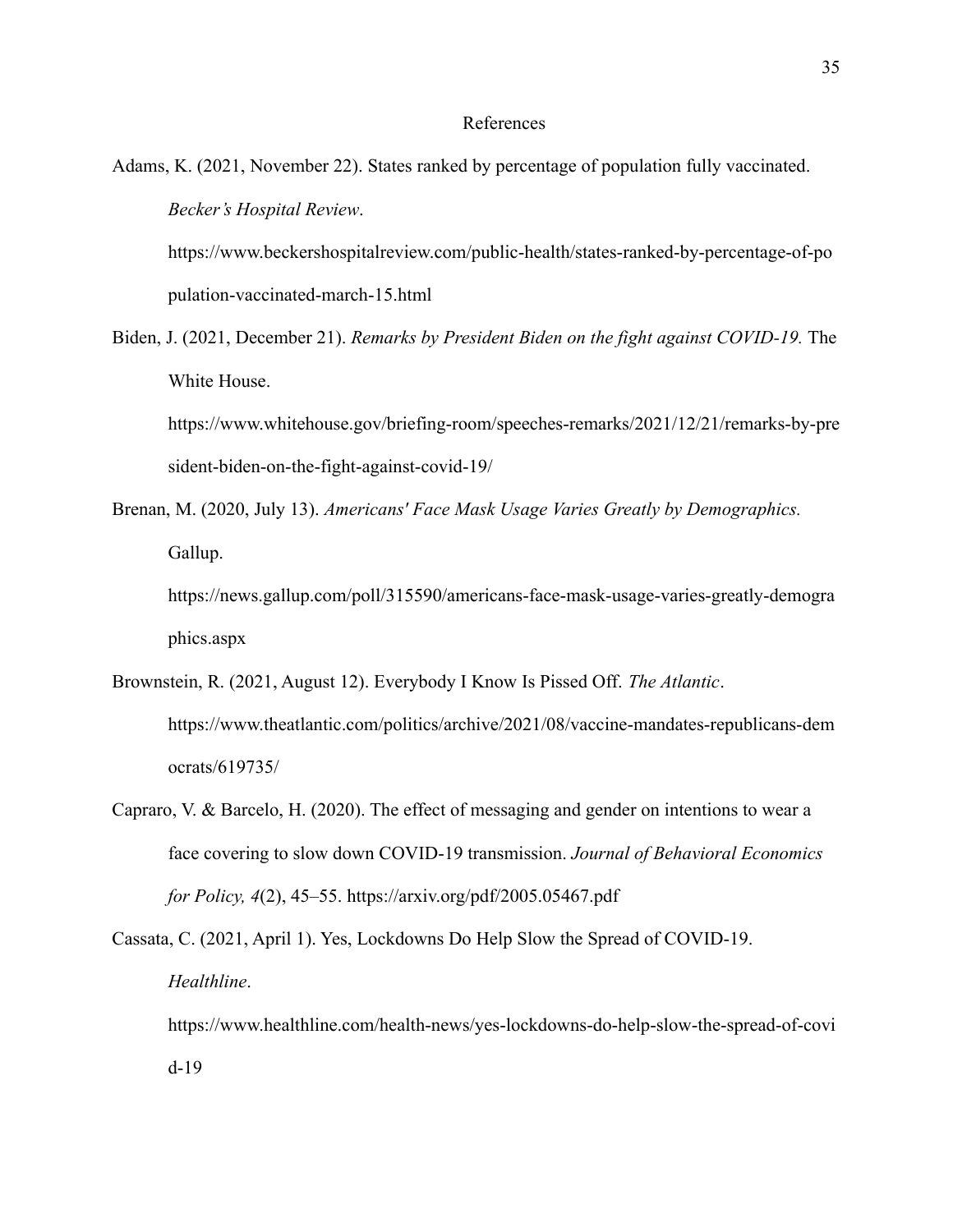- Cassino, D. & Yasemin, B. (2020). Of Masks and Men? Gender, Sex, and Protective Measures during COVID-19. *Politics & Gender,* 16, 1052–1062. https://www.cambridge.org/core/services/aop-cambridge-core/content/view/1270B7D629 52293D188021E93120EFEB/S1743923X20000616a.pdf/of\_masks\_and\_men\_gender\_se x\_and\_protective\_measures\_during\_covid19.pdf
- Centers for Disease Control and Prevention. (2011). *Adult Seat Belt Use*. CDC. https://www.cdc.gov/vitalsigns/seatbeltuse/index.html#:~:text=Adults%20age%2018%2 D34%20are,areas%20(87%25%20use)
- Centers for Disease Control and Prevention. (2021, June 21). *Mask Wearing Evaluation.* CDC. https://www.cdc.gov/coronavirus/2019-ncov/php/mask-evaluation.html
- Cillizza, C. (2020, April 2). *How 2 Trump-loving governors are struggling amid the coronavirus crisis.* CNN.

https://www.cnn.com/2020/04/02/politics/brian-kemp-ron-desantis-donald-trump-corona virus/index.html

- Cohen, D. (August, 1999). Patterns of individualism and collectivism across the United States. *Journal of Personality and Social Psychology*. https://www.researchgate.net/publication/316159804 Patterns of Individualism and Co llectivism\_Across\_the\_United\_States
- Daddow, O. & Hertner, I. (2019). Interpreting toxic masculinity in political parties: A framework for analysis. *Party Politics* 27(4): 743-754. https://doi.org/10.1177/1354068819887591
- DeParle, N. & Lambrew, J. (2020). Women's importance in enacting, implementing, and defending the Affordable Care Act. *The Brookings Institution.*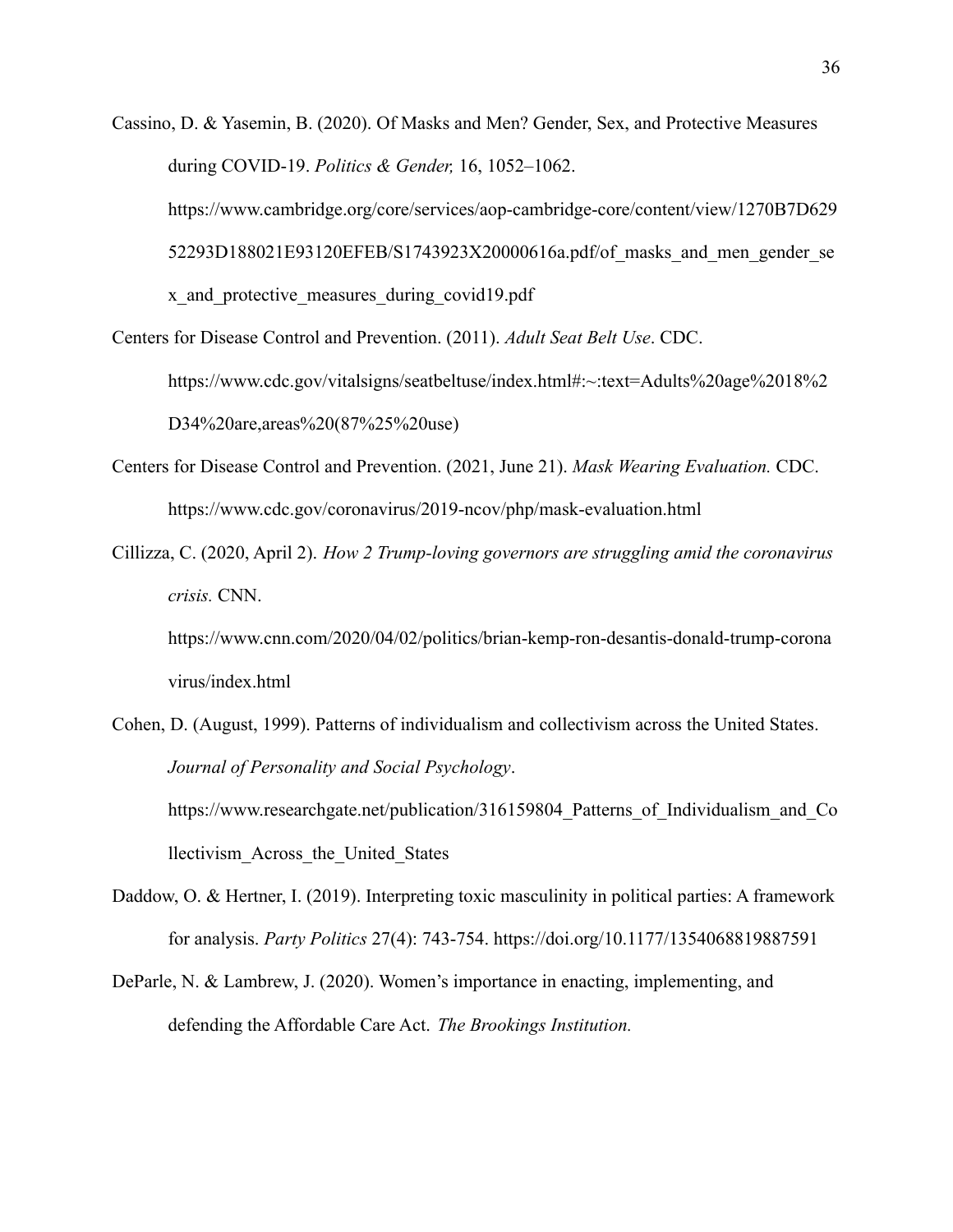https://www.brookings.edu/essay/womens-importance-in-enacting-implementing-and-def ending-the-affordable-care-act/

Dorman, J. L. (2021, July 31). *Gov. Brian Kemp suggested Biden is at fault for Georgia's COVID-19 vaccination rate, which remains one of the lowest in the US.* Business Insider. https://news.yahoo.com/gov-brian-kemp-suggested-biden-193611648.html

Druckman, J. (2021, October 11). Most Americans Continue to Support Vaccine Mandates—and Want More. *Northwestern Institute for Policy Research*. https://www.ipr.northwestern.edu/news/2021/survey-most-americans-continue-to-support -vaccine-mandates.html

Edwards, J. & Bluestein, G. (2021, September 14). Governor stops short of measures to address COVID-19′s rampant spread. *The Atlanta Journal-Constitution.* https://www.ajc.com/news/investigations/governor-stops-short-of-measures-to-address-co vid-19s-rampant-spread/ZDPYG3WTTNGN7DJZTL6W4YR4A4/

Fallin, M., Barrasso, J., & Foxx, V. (2016). Republican Platform. *Republican National Convention.*

https://prod-cdn-static.gop.com/media/documents/DRAFT\_12\_FINAL%5B1%5D-ben\_1 468872234.pdf

Franck, T. (2020, February 28). *Trump says the coronavirus is the Democrats' 'new hoax'.* CNBC.

https://www.cnbc.com/2020/02/28/trump-says-the-coronavirus-is-the-democrats-new-hoa x.html

Galston, W.A. (2021, October 1). For COVID-19 vaccinations, party affiliation matters more than race and ethnicity. *Brookings.*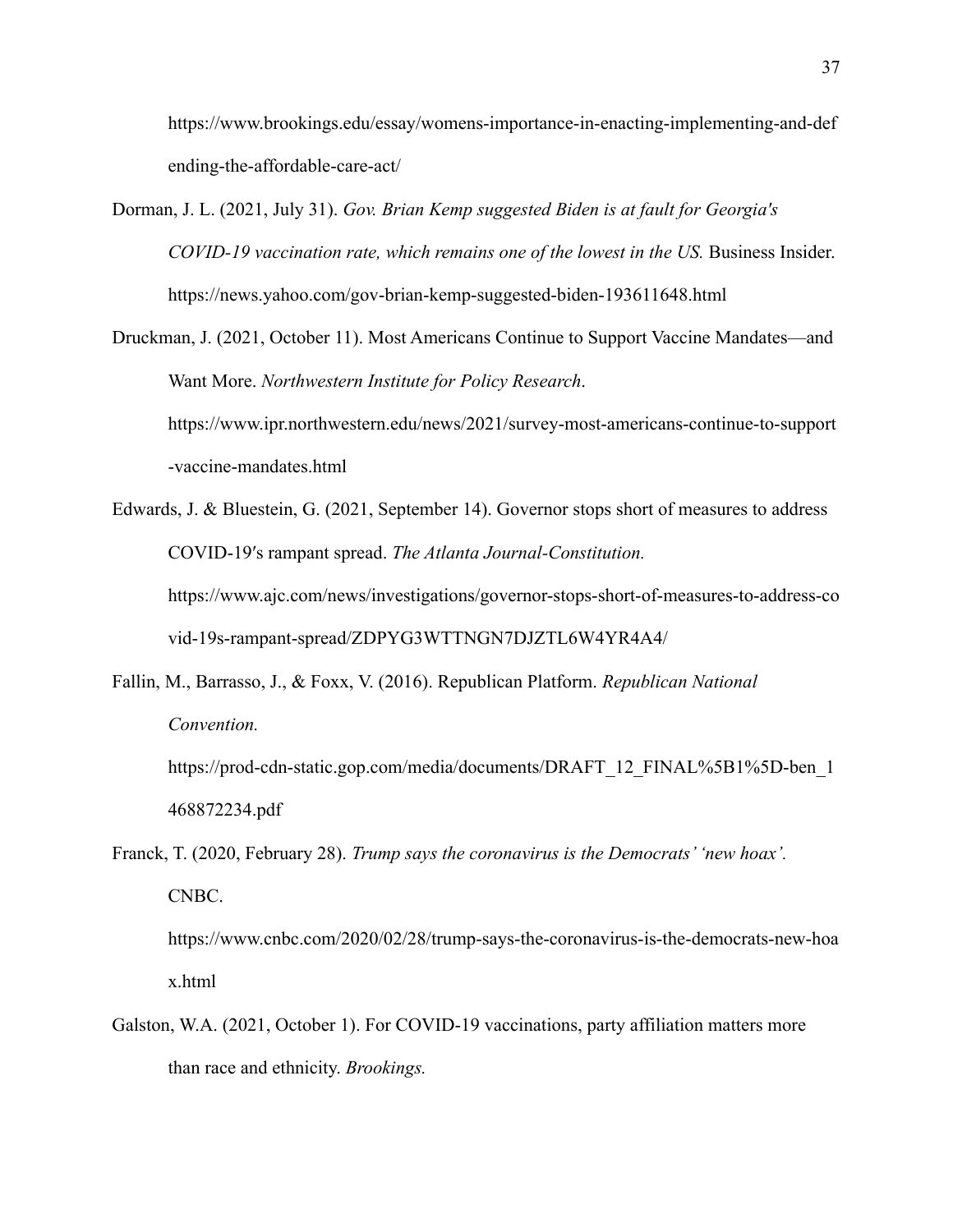https://www.brookings.edu/blog/fixgov/2021/10/01/for-covid-19-vaccinations-party-affili ation-matters-more-than-race-and-ethnicity/

Gao, J. & Radford, B. J. (2021, May 5). Death by political party: The relationship between COVID-19 deaths and political party affiliation in the United States. *Policy Studies Organization*. https://onlinelibrary.wiley.com/doi/full/10.1002/wmh3.435

Gilligan, C. (1982). *In a Different Voice*. Harvard University Press.

- Graham, J., Haidt, J., & Nosek, B. A. (2009). Liberals and conservatives rely on different sets of moral foundations. *Journal of Personality and Social Psychology* 96(5): 1029 –1046. https://umw.primo.exlibrisgroup.com/permalink/01UMW\_INST/1mko5a7/cdi\_proquest miscellaneous\_67158419
- Greene, S. & Elder, L. (2016, June 16). Republican dads think they're great fathers. Democrats don't. *The Washington Post.*

*https://www.washingtonpost.com/posteverything/wp/2016/06/16/republican-dads-think-th eyre-great-fathers-democrats-have-less-self-confidence/*

- Grieg, A. (2019). Masculinities and the rise of the Far-Right: Implications for Oxfam's work on gender justice. *Oxfam*.
	- https://ousweb-prodv2-shared-media.s3.amazonaws.com/media/documents/Masculinities and the Far Right - Research Backgrounder - Final.pdf
- Groves, S. (2021, November 18). South Dakota's Noem defends forgoing masks as virus surges. *AP News*.

https://apnews.com/article/south-dakota-kristi-noem-coronavirus-pandemic-0d58c61ba20 c8bf9ba4ee02ef46b1da0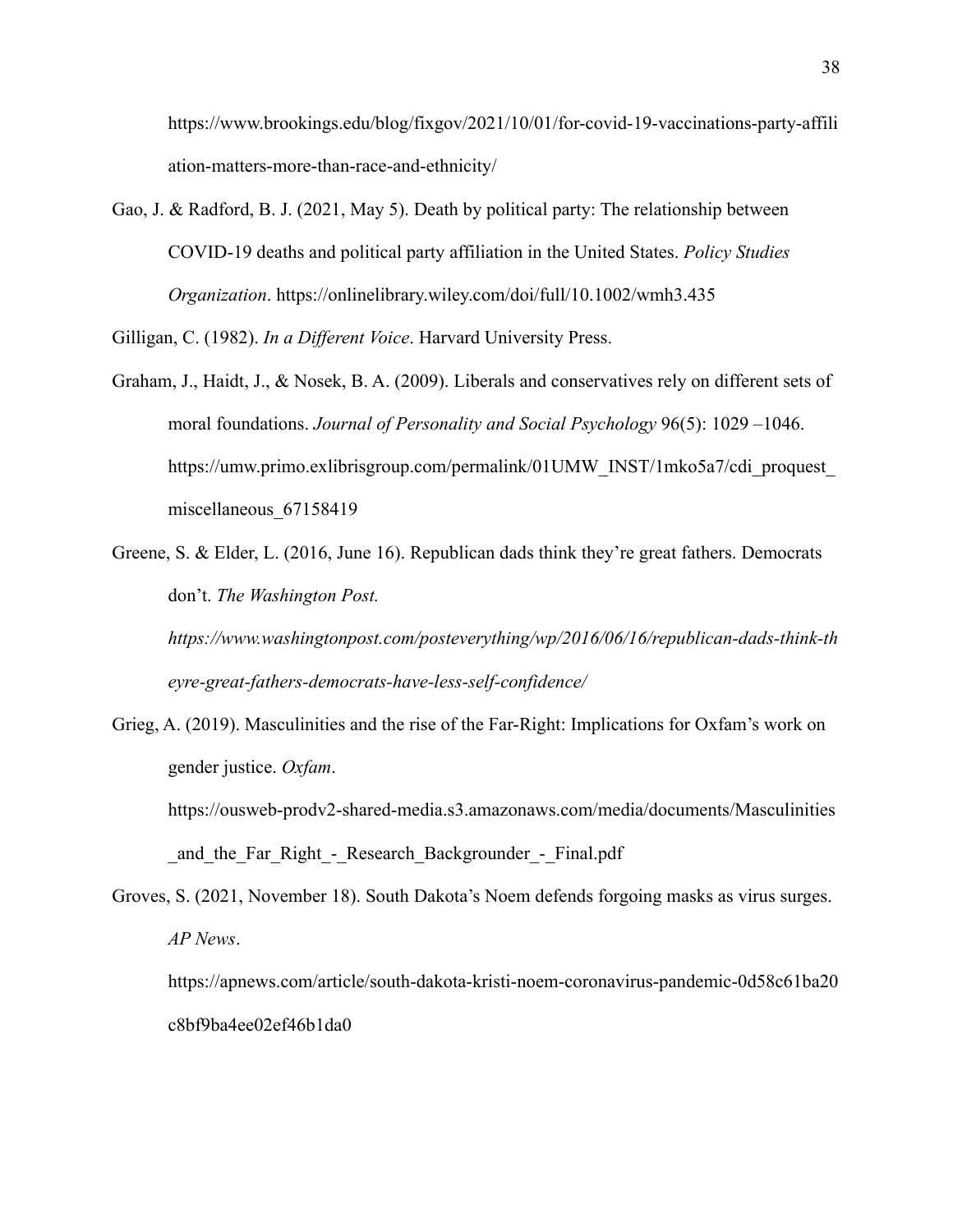- Grunwald, M. (2020, July 8). *How the smallest state engineered a big Covid comeback.* Politico. https://www.politico.com/news/magazine/2020/07/08/gina-raimondo-interview-rhode-isl and-governor-covid-353799
- Gupta, A. H. (2020, October 22). How an aversion to masks stems from 'toxic masculinity'. *New York Times*. https://www.nytimes.com/2020/10/22/us/masks-toxic-masculinity-covid-men-gender.htm l
- Hamel, L., Lopes, L., Sparks, G., Kirzinger, A., Kearney, A., Stokes, M., & Brodie, M. (2021, September 28). *KFF COVID-19 Vaccine Monitor: September 2021.* Kaiser Family Foundation. https://www.kff.org/coronavirus-covid-19/poll-finding/kff-covid-19-vaccine-monitor-sept

ember-2021/

- Hendrickson, J. (2020, December 7). Death Stalks Joe Biden Still. *The Atlantic.* https://www.theatlantic.com/politics/archive/2020/12/who-joe-biden-lost-covid-19/61730 3/
- Herzog, K. (2020). Individualism-collectivism orientation in American political attitudes and behavior. *UC Merced.* https://umw.primo.exlibrisgroup.com/permalink/01UMW\_INST/1mko5a7/cdi\_proquest\_ journals\_2490939384

Higgins-Dunn, N. & Feuer, W. (2020, July 17). *Georgia Gov. Kemp urges people to wear masks despite suing Atlanta over mask mandate.* CNBC. https://www.cnbc.com/2020/07/17/georgia-gov-kemp-urges-people-to-wear-masks-aftersuing-atlanta-over-mask-mandate.html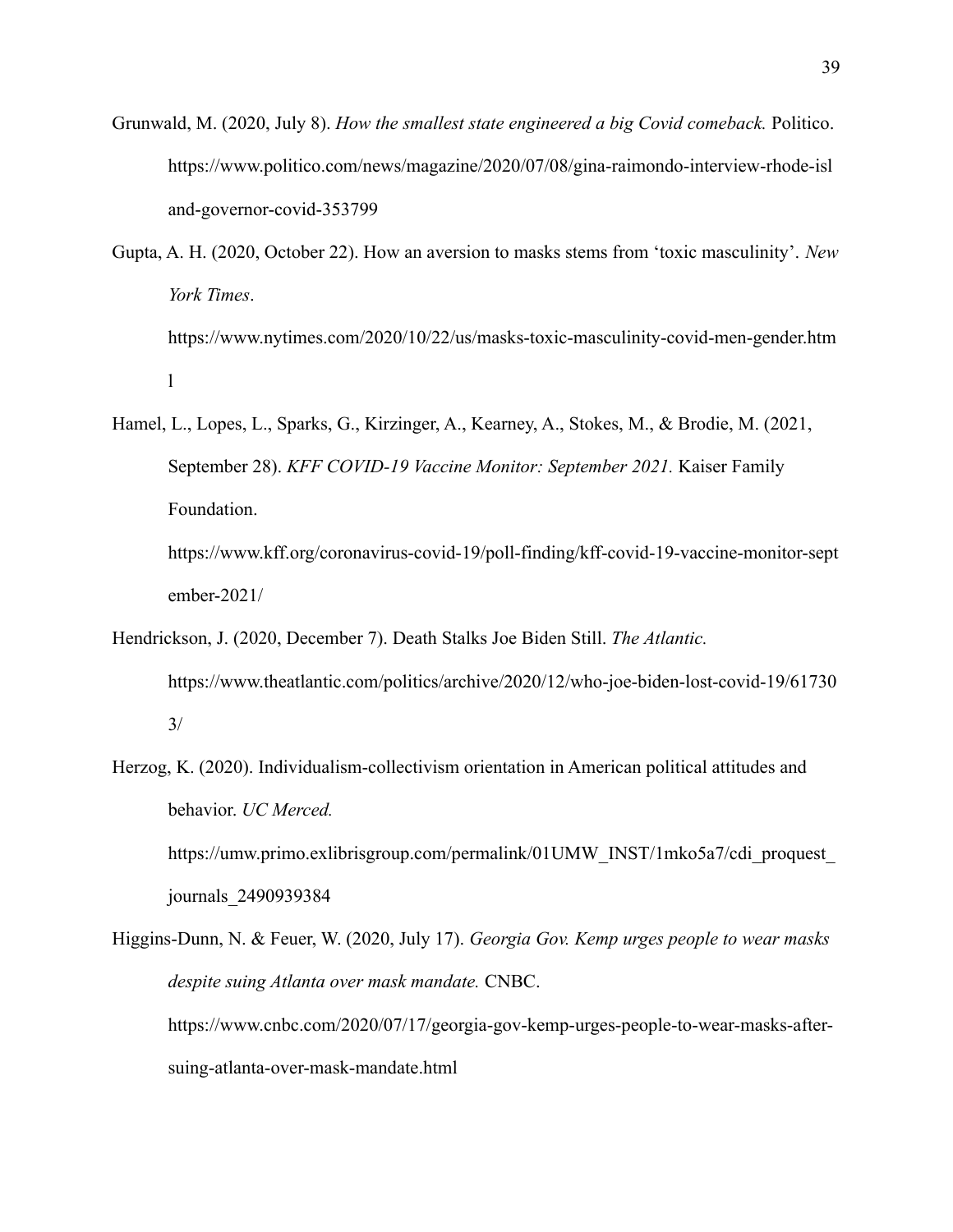Ivey, K. (2021, October 25). *Governor Ivey issues executive order to fight overreaching Covid-19 vaccine mandates.* Office of the Governor of Alabama. https://governor.alabama.gov/newsroom/2021/10/governor-ivey-issues-executive-order-t o-fight-overreaching-covid-19-vaccine-mandates/

Kent, J. (2021, November 15). *Colorado governor calls out New Mexico's mask mandate.* KRQE.

https://www.krqe.com/health/coronavirus-new-mexico/colorado-governor-calls-out-newmexicos-mask-mandate/

Kessel, P. & Quinn, D. (2020, October 29). Both Republicans and Democrats cite masks as a negative effect of COVID-19, but for very different reasons. *Pew Research Center.* https://www.pewresearch.org/fact-tank/2020/10/29/both-republicans-and-democrats-citemasks-as-a-negative-effect-of-covid-19-but-for-very-different-reasons/

Kimmel, M. (2013). *Angry White Men*, Nation Books.

Kurtzelben, D. (2020, October 28). *Trump has weaponized masculinity as president. Here's why it matters.* NPR News.

https://www.wbur.org/npr/928336749/trump-has-weaponized-masculinity-as-president-he res-why-it-matters

Kymlicka, W. (1990). *Contemporary Political Philosophy: An Introduction.* Oxford University Press.

Litman, H. (2020, March 25). Column: Here's what's wrong with Gov. Newsom's stay-at-home order: It's a legal mess. *Los Angeles Times*. https://www.latimes.com/opinion/story/2020-03-25/gavin-newsom-stay-at-home-order-q uarantine-coronavirus-covid-19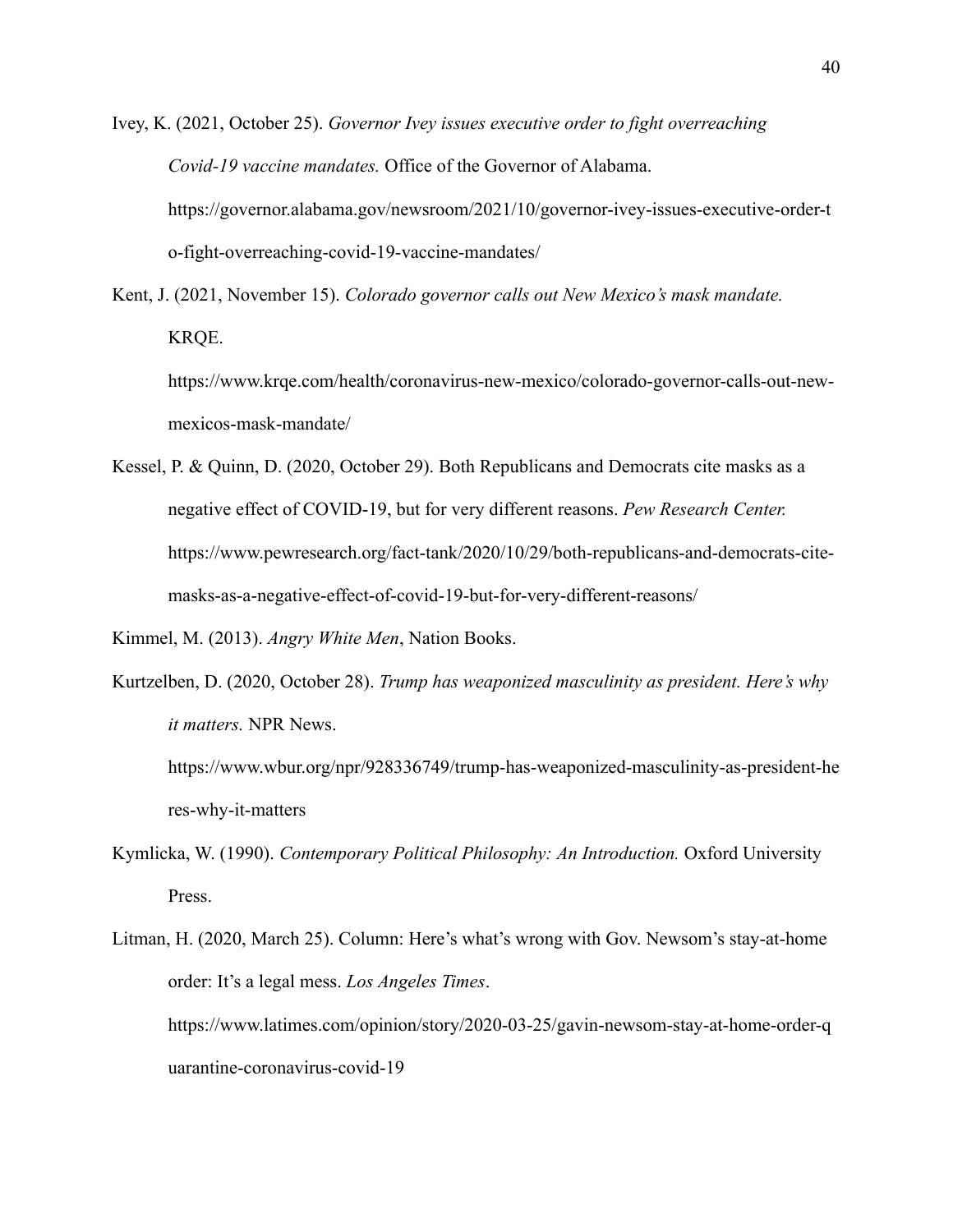- Livingston, G., and Thomas, D. (2019, December 16). *Among 41 countries, only the U.S. lacks paid parental leave*. Pew Research Center. https://www.pewresearch.org/fact-tank/2019/12/16/u-s-lacks-mandated-paid-parental-lea ve/
- Lopez, G. (2021, January 2). *Everyone failed on Covid-19*. Vox. https://www.vox.com/future-perfect/22176191/covid-19-coronavirus-pandemic-democrat s-republicans-trump
- Mayo Clinic. (2022). *U.S. COVID-19 vaccine tracker: See your state's progress.* https://www.mayoclinic.org/coronavirus-covid-19/vaccine-tracker
- McGreal, C. (2020, April 21). 'I believe in our freedoms': the governor who resists lockdown and stresses American liberty. *The Guardian*. https://www.theguardian.com/us-news/2020/apr/21/south-dakota-covid-19-coronavirus-fr eedom
- Miller, L. (2010, September 27). What does 'Mama Grizzly' really mean?. *Newsweek.* https://www.newsweek.com/what-does-mama-grizzly-really-mean-72001
- Milligan, S. (2021, July 13). A Deadly Political Divide. *U.S. News*. https://www.usnews.com/news/the-report/articles/2021-07-23/coronavirus-vaccines-highl ight-a-deadly-political-divide
- Murray-Law, B. (2011). Why do men die earlier? *American Psychological Association*. https://www.apa.org/monitor/2011/06/men-die
- Neuman, S. (2020, November 17). *Iowa governor reverses course, issues mask mandate as COVID-19 cases rise.* NPR.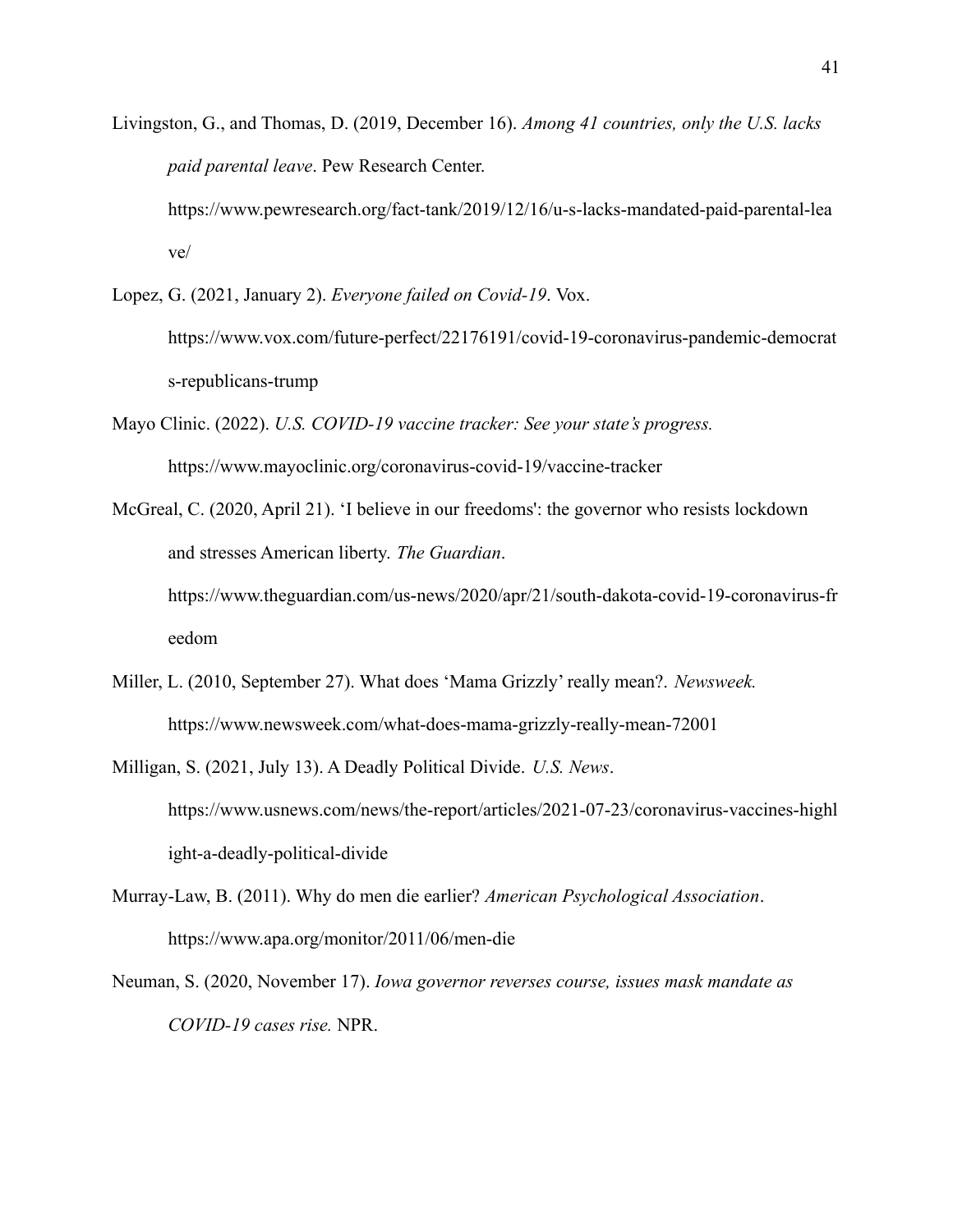https://www.npr.org/sections/coronavirus-live-updates/2020/11/17/935648739/iowa-gove rnor-reverses-course-issues-mask-mandate-as-covid-19-cases-rise

Perry, T. (2020, May 15). *Joe Biden shares the tragedies he's faced in his own life to help people impacted by COVID-19.* Upworthy.

https://www.upworthy.com/joe-biden-personal-tragedy-empathy-people-coronavirus

Rodrick, S. (2021, March 16). The Covid Queen of South Dakota. *Rolling Stone*. https://www.rollingstone.com/politics/politics-features/south-dakota-kristi-noem-covid-1 142068/

Ruxton, S. & Burrell, S. (2020). Masculinities and COVID-19: Making the connections. *Promundo.*

https://promundoglobal.org/wp-content/uploads/2020/09/BLS20254\_PRO\_Masculinities COVID19 WEB  $005.1$ .pdf

Schaefer, M. A. (2019, September 18). Men more likely to not wear helmet, get injured while biking. *The Philadelphia Inquirer.* https://www.inquirer.com/health/bicycle-injuries-helmets-fatalities-children-men-201909 18.html

Skewes, L., Fine, C., and Haslam, N. (2018, July 24). Beyond Mars and Venus: The role of gender essentialism in support for gender inequality and backlash. *PloS One.* https://doi.org/10.1371/journal.pone.0200921

Statista Research Department. (2022, February 22). *Women in politics in the Nordic countries - Statistics & Facts*. Statista.

https://www.statista.com/topics/6092/women-in-politics-in-nordic-countries/#topicHeade r\_\_wrapper